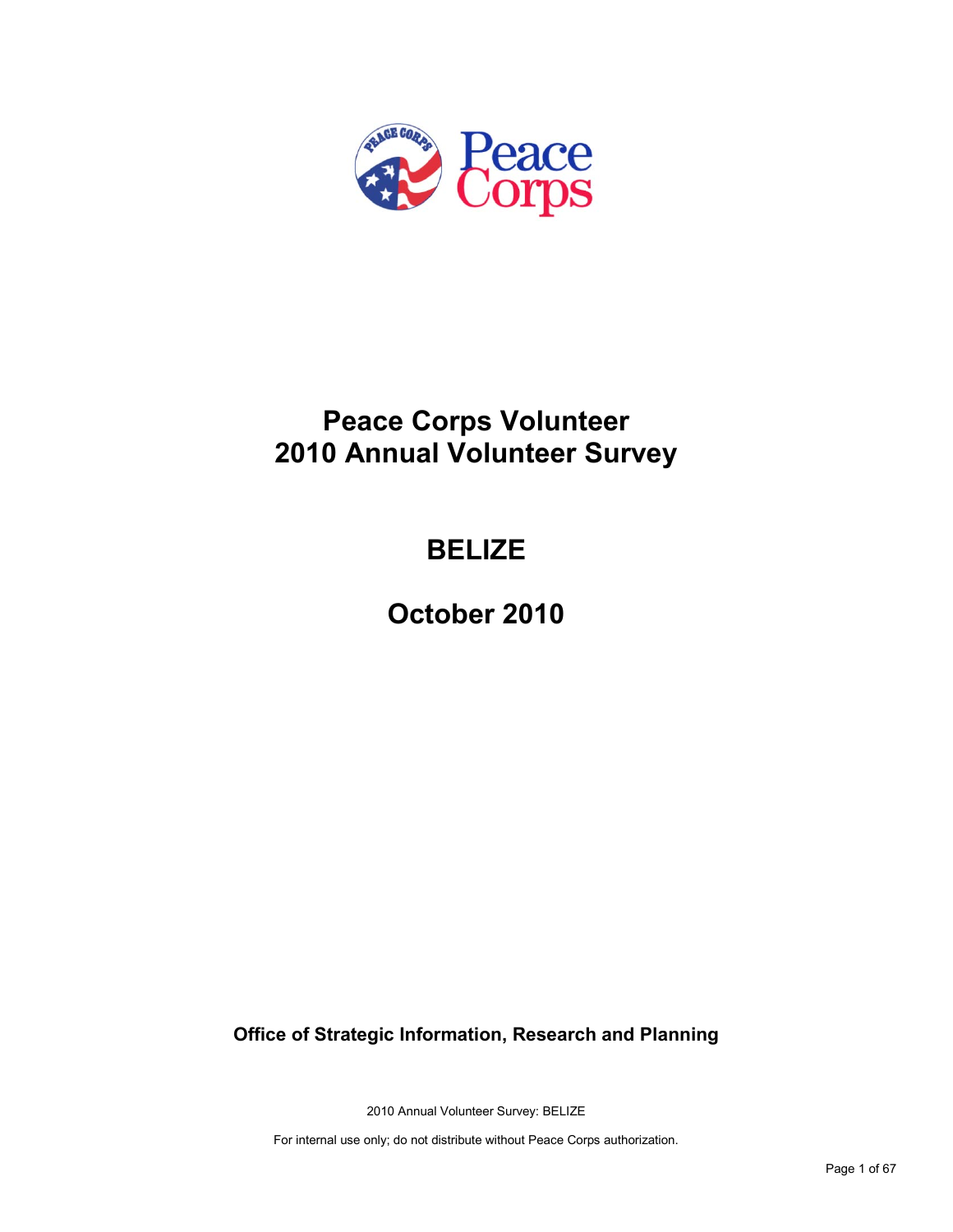### **Table of Contents**

| A.           |                                                |    |
|--------------|------------------------------------------------|----|
| В.           |                                                |    |
| C.           |                                                |    |
| D.           |                                                |    |
| Е.           |                                                |    |
| F.,          |                                                | 23 |
| G.           |                                                |    |
| Н.           |                                                |    |
| $\mathbf{L}$ |                                                |    |
| J.           | Overall Assessment of Your Peace Corps Service |    |
| Κ.           |                                                |    |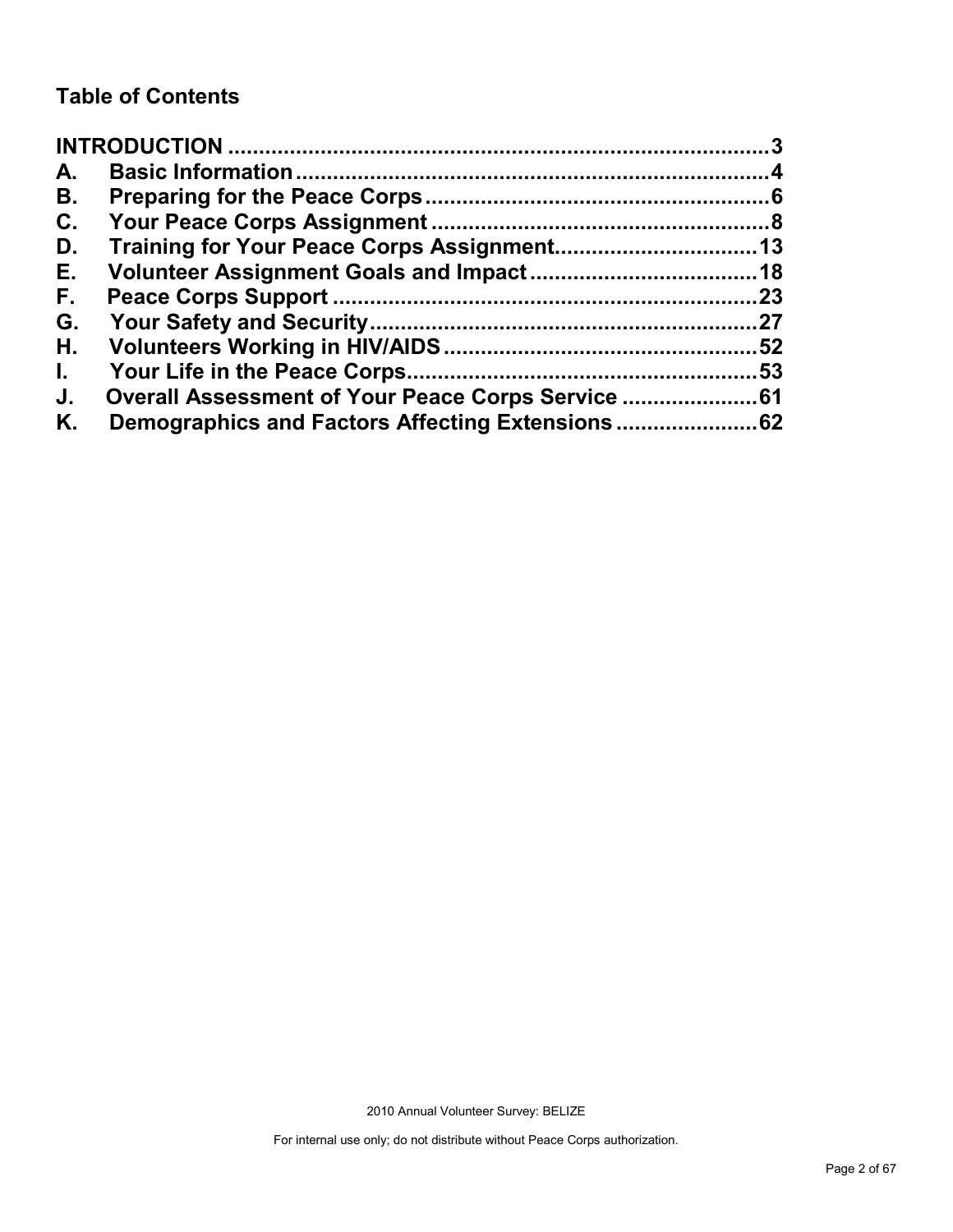### <span id="page-2-0"></span>**INTRODUCTION**

The Annual Volunteer Survey was conducted from June – August 2010 and 81 percent of the Volunteers (5, 239) responded, the highest number in the 35-year history of the survey. Most Volunteers (89 percent) completed the online version of the survey, and another 11 percent completed a paper version of the survey.

This report conveys the responses to the survey from Volunteers serving in one particular country. The report contains the tables and short narrative responses from the questions offering a finite set of possible responses. The results provide a picture of the activities, experiences and views of Peace Corps Volunteers in 2010, including areas where Volunteers confirm that their needs are being well met and where improvements may be needed.

A second report contains the Volunteers' extensive narrative responses to eight open-ended questions on the survey. The report, *2010 Annual Volunteer Survey Open Ended Responses,* is being distributed separately to the Regional and Country Directors.

### **ORGANIZATION OF THE REPORT**

The country report contains eleven sections, corresponding to the major sections of the survey questionnaire.

The tabular results are presented in the order in which the questions appeared in the 2010 AVS, which corresponds roughly to the phases of Volunteer service. Initial questions asked about preparing for Peace Corps. These were followed by questions about assignment activities and training. The final set of questions asked about extending service beyond two years.

The tables show the percent of post respondents that selected each choice and the total number of post respondents that answered the question. Most survey questions asked respondents to select one answer from a set of choices. The percentages for the "select one" responses add up to 100 percent. Questions that allowed Volunteers to "mark all that apply" result in percentages that total to more than 100 percent. This is because each percentage equals the number of respondents selecting that choice divided by the number of respondents who answered the question.

The 2010 AVS included most questions from earlier annual and biennial surveys. A dozen open-ended questions were excluded this year to reduce the reporting burden and internet connection costs to Volunteers.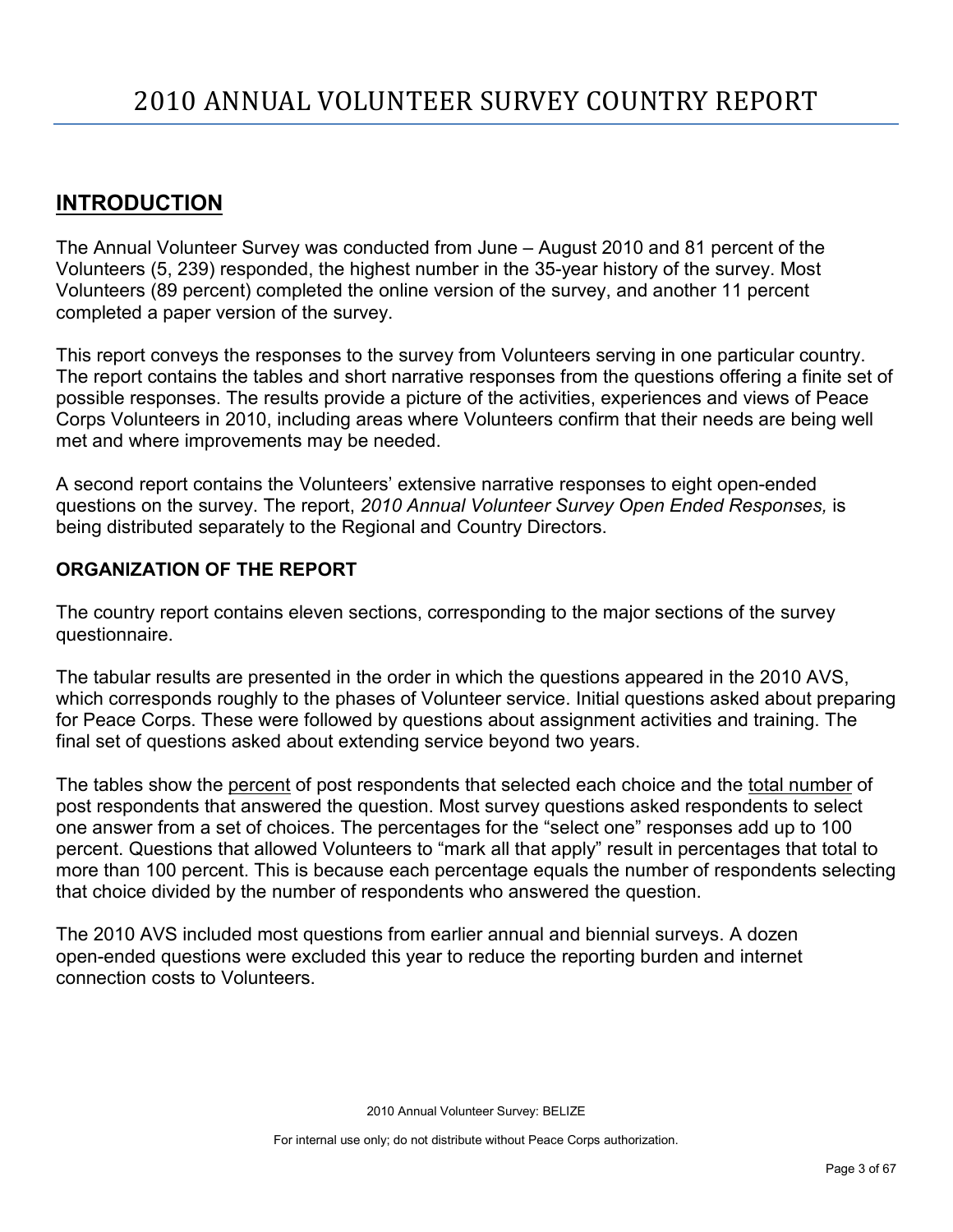Key questions were added to gather more information about:

- Experiences with insensitive comments and behavior based on race, ethnicity, age, gender, or sexual orientation
- Observations or comments about harassment/discrimination experiences (added to the online 2010 AVS after the survey began)
- Reasons that might influence whether or not to extend Volunteer service beyond two years

A crosswalk between the 2009 and 2010 questions is posted on the OSIRP intranet under 2010 AVS Reports "Reference Documents." Earlier surveys and global, regional and post reports are also on the OSIRP Intranet.

### **HOW TO USE THE INFORMATION**

Posts are encouraged to share the results with staff and Volunteers. These reports are an excellent way to initiate a dialogue with staff and Volunteers at post about what is working well and areas for improvement. In the past, posts have found it useful to share the results with their Volunteers, via the VAC, monthly newsletters, summary bulletins, and presentations at PST and IST.

Please consider comparing these 2010 results with your 2006, 2008 and 2009 survey results to identify trends and changes over time. You may also want to compare your country's results with the regional and global numbers.

### <span id="page-3-0"></span>**A. Basic Information**

This section reports on the overall response rate and percentages of online and paper surveys completed, as well as the Volunteers' descriptions of their project and site. Results are more representative of all Volunteers at post when the response rate is above 50 percent.

The 2010 Annual Volunteer Survey response rate for BELIZE was 97%.

| <b>Completed Online and Paper Surveys</b> |
|-------------------------------------------|
|-------------------------------------------|

|        | Percent | Number |
|--------|---------|--------|
| Online | 98%     | 98     |
| Paper  | 2%      | 2      |
| Total  | 100%    |        |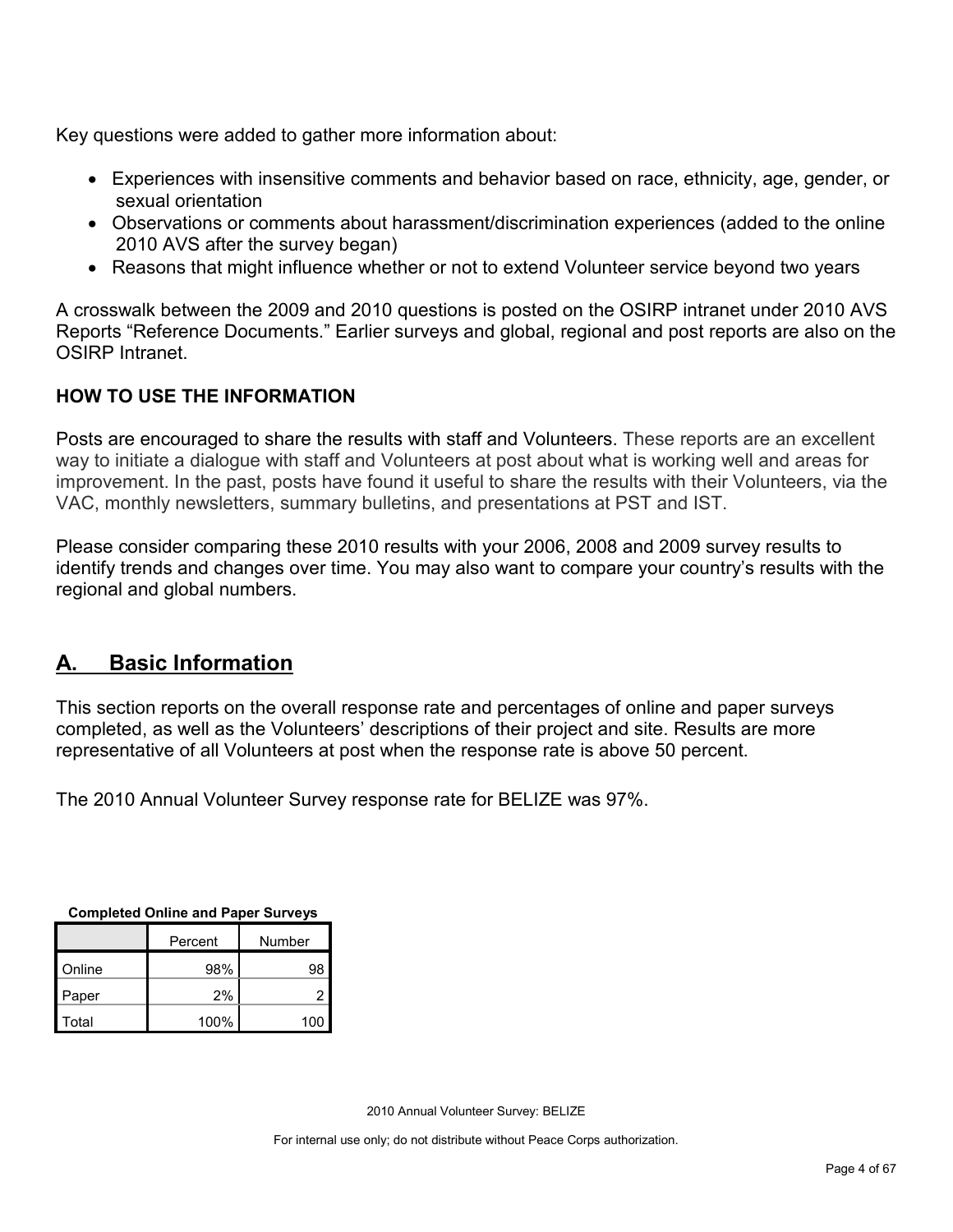| A2: How many months have you been in country? |  |
|-----------------------------------------------|--|
|-----------------------------------------------|--|

|                   | Number<br>Percent |    |
|-------------------|-------------------|----|
| 6 months or less  | 36%               | 36 |
| 7 to 12 months    | 38%               | 38 |
| 13 to 20 months   |                   |    |
| 21 to 27 months   | 23%               | 23 |
| 28 months or more | 3%                |    |
| ʻotal             | 100%              |    |

### **A3: Please select your project.**

|                                        | Percent | Number |
|----------------------------------------|---------|--------|
| Business and Organizational Management | 24%     | 24     |
| <b>Healthy Communities</b>             | 23%     | 23     |
| <b>Teacher Training</b>                | 28%     | 28     |
| Youth Development                      | 25%     | 25     |
| Other. Please specify                  |         |        |
| Total                                  | 100%    | 100    |

### **A3. Description of "other" project**

|       | Percent | Number |  |
|-------|---------|--------|--|
|       | 100%    | 100    |  |
| Total | 100%    | 100    |  |

#### **A4: Please choose the best description of your assigned site.**

|                                           | Percent | Number |
|-------------------------------------------|---------|--------|
| Village/rural area (pop. under 2,000)     | 41%     | 41     |
| Rural town (pop. 2,000 + 25,000)          | 36%     | 36     |
| City (pop. over 25,000) - not the capital | 15%     | 15     |
| Capital of the country                    | 8%      |        |
| Outer island (regardless of size)         |         |        |
| Total                                     | 100%    | 100    |

2010 Annual Volunteer Survey: BELIZE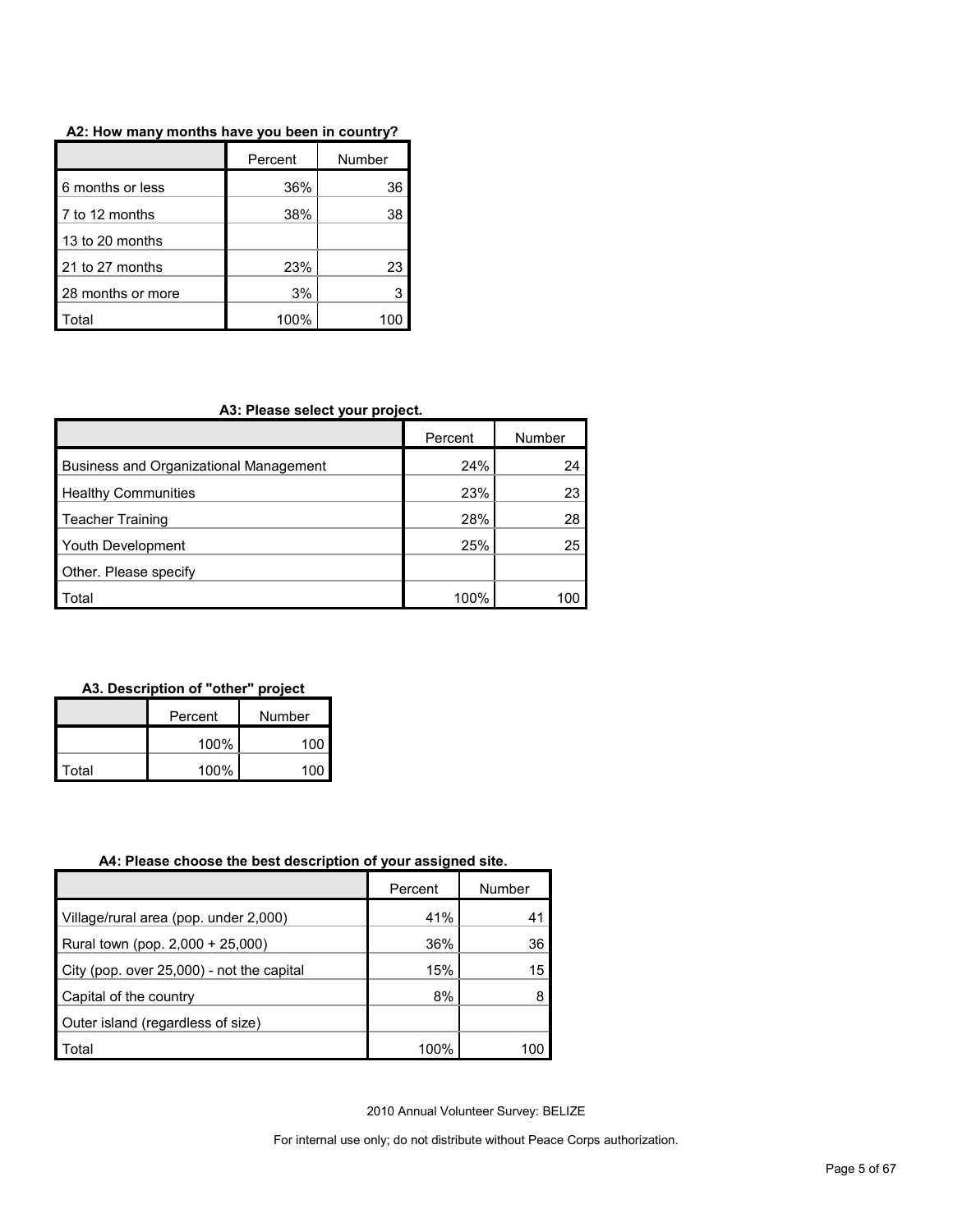### <span id="page-5-0"></span>**B. Preparing for the Peace Corps**

This section reports Volunteers' motivations in applying and accepting a Peace Corps assignment, as well as how prepared they are currently to meet the challenges of service.

|                                                     |                      | % Selected This | <b>Total PCVs</b> |
|-----------------------------------------------------|----------------------|-----------------|-------------------|
|                                                     | <b>PCV Responses</b> | Choice          | Responding        |
| Personal interest in the Peace Corps                | 66                   | 66%             |                   |
| Peace Corps website                                 | 20                   | 20%             |                   |
| Peace Corps campus or community information session | 16                   | 16%             |                   |
| Other: Please specify                               | 14                   | 14%             |                   |
| Returned Peace Corps Volunteer whom you met or      | 13                   | 13%             |                   |
| know personally                                     |                      |                 |                   |
| Family member/s who served in the Peace Corps       | 10                   | 10%             |                   |
| Peace Corps recruiter                               | 9                    | 9%              |                   |
| Article or book about the Peace Corps               | 7                    | 7%              |                   |
| Returned Peace Corps Volunteer who spoke to your    |                      | 7%              |                   |
| school or group about the Peace Corps               |                      |                 |                   |
| Radio, TV, or print advertisement                   | 5                    | 5%              |                   |
| Americorps service                                  | 3                    | 3%              |                   |
| Peace Corps material in the mail                    |                      | 1%              |                   |
| Social media (Facebook, Twitter, etc.               |                      |                 |                   |
| Total                                               |                      |                 | 100               |

#### **B1: What prompted you to apply to the PC? Mark all that apply.**

Percents may total to more than 100% since Volunteers were asked to "Mark all that apply."

#### **B1.OTHER: Description of other reasons for applying to Peace Corps**

|                                                                | DOCNIT<br>DE.<br>.⊢N '<br>-<br>110L11. | <b>NUMBER</b> |
|----------------------------------------------------------------|----------------------------------------|---------------|
| المقاربة ومراجع والمعرف المرواطين<br>Naturan contra to nominat |                                        |               |

Open-ended results. Not responsive to request.

2010 Annual Volunteer Survey: BELIZE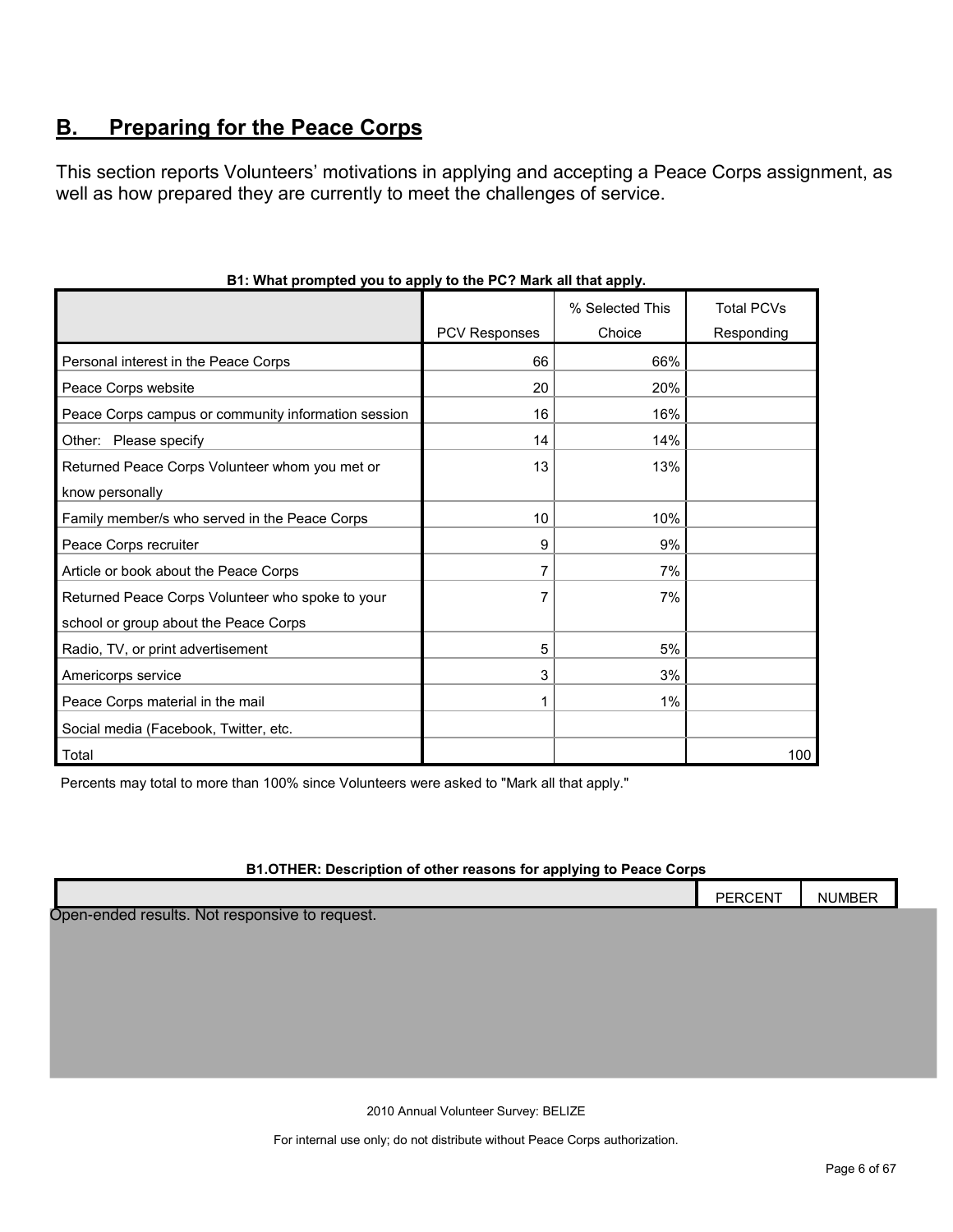| Total | $00\%$ | 100 |
|-------|--------|-----|

| B2: How important were the following factors in accepting a PC assignment? |               |                       |           |       |  |
|----------------------------------------------------------------------------|---------------|-----------------------|-----------|-------|--|
|                                                                            | Not Important | Somewhat<br>important | Important | Total |  |
| Different culture                                                          | 2%            | 8%                    | 90%       | 100   |  |
| Work experience                                                            | 6%            | 42%                   | 52%       | 99    |  |
| Help others                                                                |               | 7%                    | 93%       | 98    |  |
| International experience                                                   | 3%            | 15%                   | 82%       | 98    |  |
| Language                                                                   | 7%            | 34%                   | 59%       | 98    |  |
| Personal growth                                                            | 2%            | 13%                   | 85%       | 99    |  |
| U. S. job market                                                           | 63%           | 25%                   | 12%       | 95    |  |
| Serve my country                                                           | 22%           | 40%                   | 38%       | 100   |  |
| Travel/adventure                                                           | 6%            | 16%                   | 78%       | 100   |  |
| Please specify below<br>Other:                                             | 11%           | 11%                   | 78%       | 9     |  |

#### **B2: How important were the following factors in accepting a PC assignment?**

|  | B2.OTHER: Description of other factor/s in accepting a PC assignment |  |
|--|----------------------------------------------------------------------|--|
|--|----------------------------------------------------------------------|--|

|                                                | PERCENT | <b>NUMBER</b> |  |
|------------------------------------------------|---------|---------------|--|
| Open-ended results. Not responsive to request. |         |               |  |
|                                                |         |               |  |
|                                                |         |               |  |
|                                                |         |               |  |
|                                                |         |               |  |
|                                                |         |               |  |
|                                                |         |               |  |
|                                                |         |               |  |

2010 Annual Volunteer Survey: BELIZE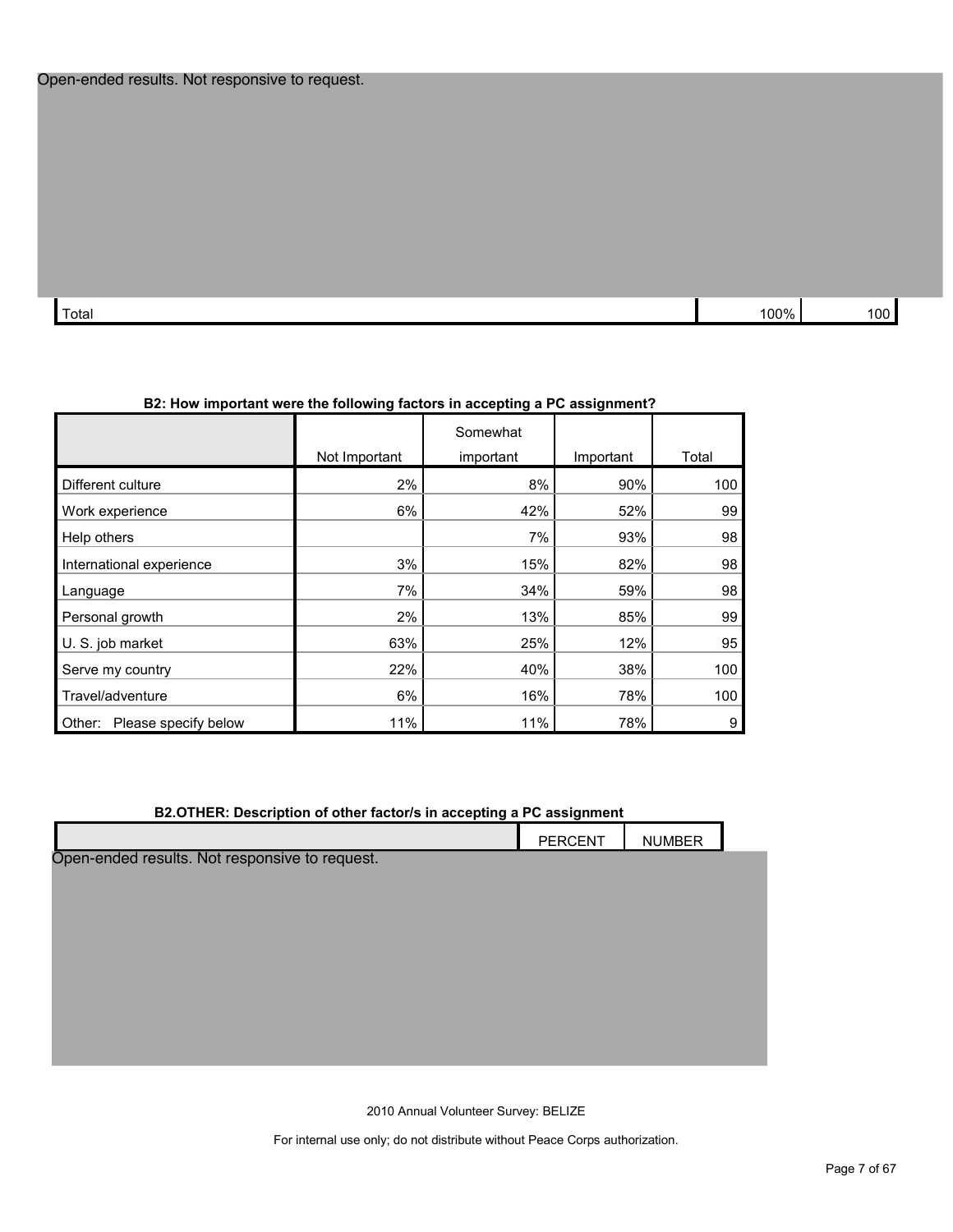| Open-ended results. Not responsive to request. |      |       |
|------------------------------------------------|------|-------|
| <sup>-</sup> otal                              | 100% | 100 l |

| <b>DO. HOW prepared UD YOU TEEL LOUGY TO HIGGL LITE CHAILERINGS OF FIG SERVICE</b> : |            |           |            |              |               |       |  |  |
|--------------------------------------------------------------------------------------|------------|-----------|------------|--------------|---------------|-------|--|--|
|                                                                                      | Not at all | Minimallv | Adeauatelv | Considerablv | Exceptionally | ⊤ota⊩ |  |  |
| B <sub>3</sub>                                                                       |            | 2%        | 28%        | 54%          | 16%           | 100   |  |  |

#### **B3: How prepared do you feel today to meet the challenges of PC service?**

### <span id="page-7-0"></span>**C. Your Peace Corps Assignment**

This section reports Volunteers' work on their primary assignment and their secondary activities. The term "primary assignment" refers to the Volunteers' assignment which is part of an overall project plan designed by the host country partners and in-country Peace Corps staff.

| $Jon$ because $J$                               | www.gunuvuu w |                |
|-------------------------------------------------|---------------|----------------|
|                                                 | Percent       | Number         |
| Teacher training                                | 19%           | 19             |
| <b>Health extension</b>                         | 15%           | 15             |
| Business education/advising                     | 11%           | 11             |
| Youth development                               | 11%           | 11             |
| Other: Please specify                           | 10%           | 10             |
| NGO development                                 | 10%           | 10             |
| Community development                           | 8%            | 8              |
| Other education                                 | 7%            | 7              |
| Forestry/parks                                  | 2%            | $\overline{c}$ |
| English teaching                                | 2%            | $\overline{2}$ |
| Information & communications technology (ICT)   | 2%            | $\overline{2}$ |
| Urban & regional planning/municipal development | 1%            | 1              |
| Water sanitation                                | 1%            | 1              |
| <b>HIV/AIDS</b>                                 | 1%            | 1              |
| Environmental education                         |               |                |
| Math/science teaching                           |               |                |
| Agroforestry                                    |               |                |
| Agriculture/fish/livestock                      |               |                |
| Total                                           | 100%          | 100            |

#### **C1: Which best describes the focus of your primary assignment/work?**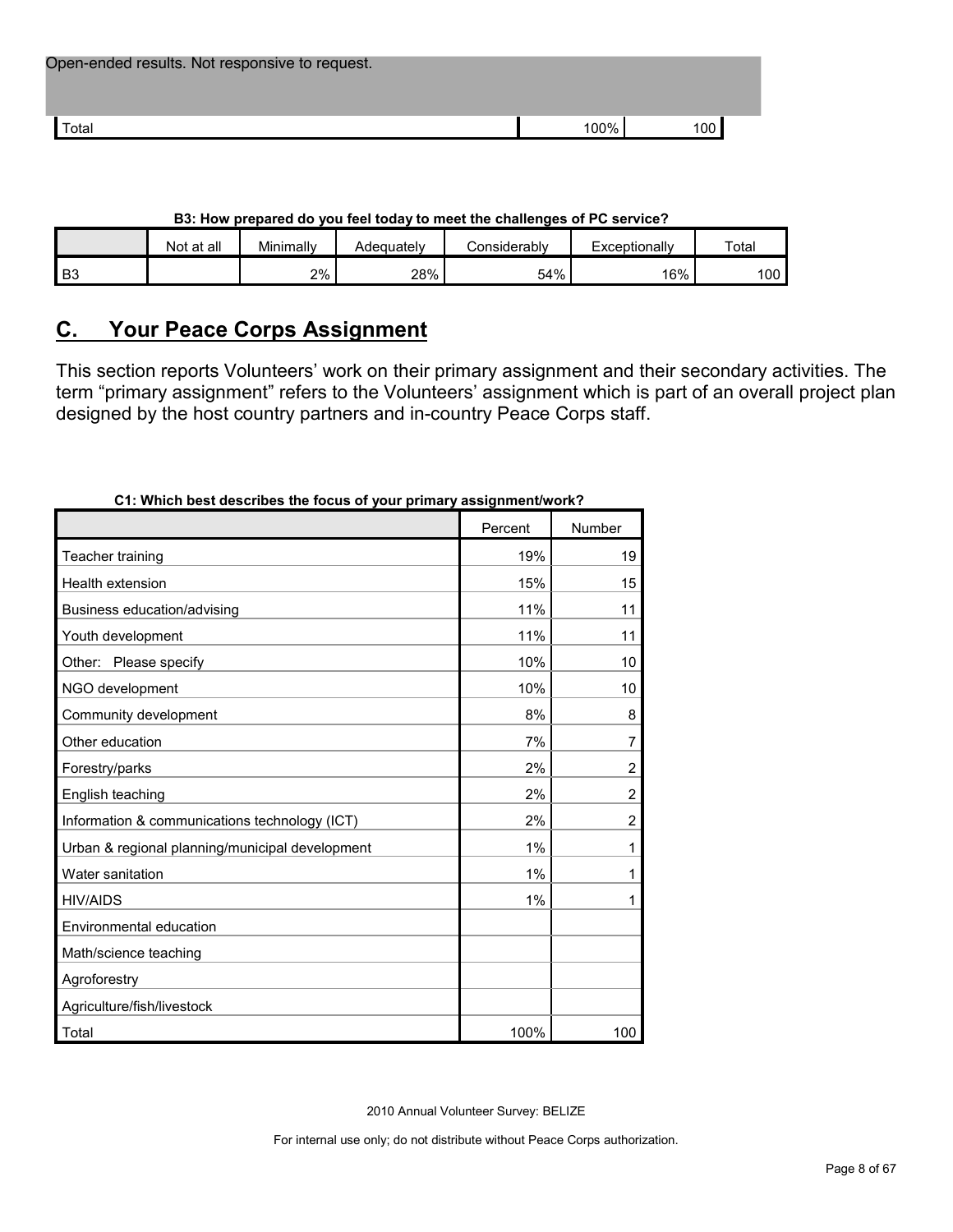| C1.OTHER: Description of "other" primary assignment/work focus |         |               |  |  |  |
|----------------------------------------------------------------|---------|---------------|--|--|--|
|                                                                | PERCENT | <b>NUMBER</b> |  |  |  |
| Open-ended results. Not responsive to request.                 |         |               |  |  |  |
|                                                                |         |               |  |  |  |
|                                                                |         |               |  |  |  |
|                                                                |         |               |  |  |  |
|                                                                |         |               |  |  |  |
|                                                                |         |               |  |  |  |
|                                                                |         |               |  |  |  |
|                                                                |         |               |  |  |  |
|                                                                |         |               |  |  |  |
|                                                                |         |               |  |  |  |
|                                                                |         |               |  |  |  |
|                                                                |         |               |  |  |  |
| Total                                                          | 100%    | 100           |  |  |  |

#### **C2: Are you a Masters International**

| student? |         |        |  |  |
|----------|---------|--------|--|--|
|          | Percent | Number |  |  |
| No       | 96%     | 94     |  |  |
| Yes      | 4%      |        |  |  |
| Total    | 100%    | 98     |  |  |

#### **C3: Which of the following activities does your primary assignment/work include?**

|                      | PCV Responses | % Involved in<br>Activity | <b>Total PCVs</b><br>Responding |
|----------------------|---------------|---------------------------|---------------------------------|
|                      |               |                           |                                 |
| Working with youth   | 58            | 58%                       |                                 |
| Literacy             | 35            | 35%                       |                                 |
| <b>HIV/AIDS</b>      | 26            | 26%                       |                                 |
| Nutrition education  | 22            | 22%                       |                                 |
| Rural development    | 22            | 22%                       |                                 |
| Girls' education     | 19            | 19%                       |                                 |
| Business advertising | 18            | 18%                       |                                 |
| Library development  | 17            | 17%                       |                                 |

2010 Annual Volunteer Survey: BELIZE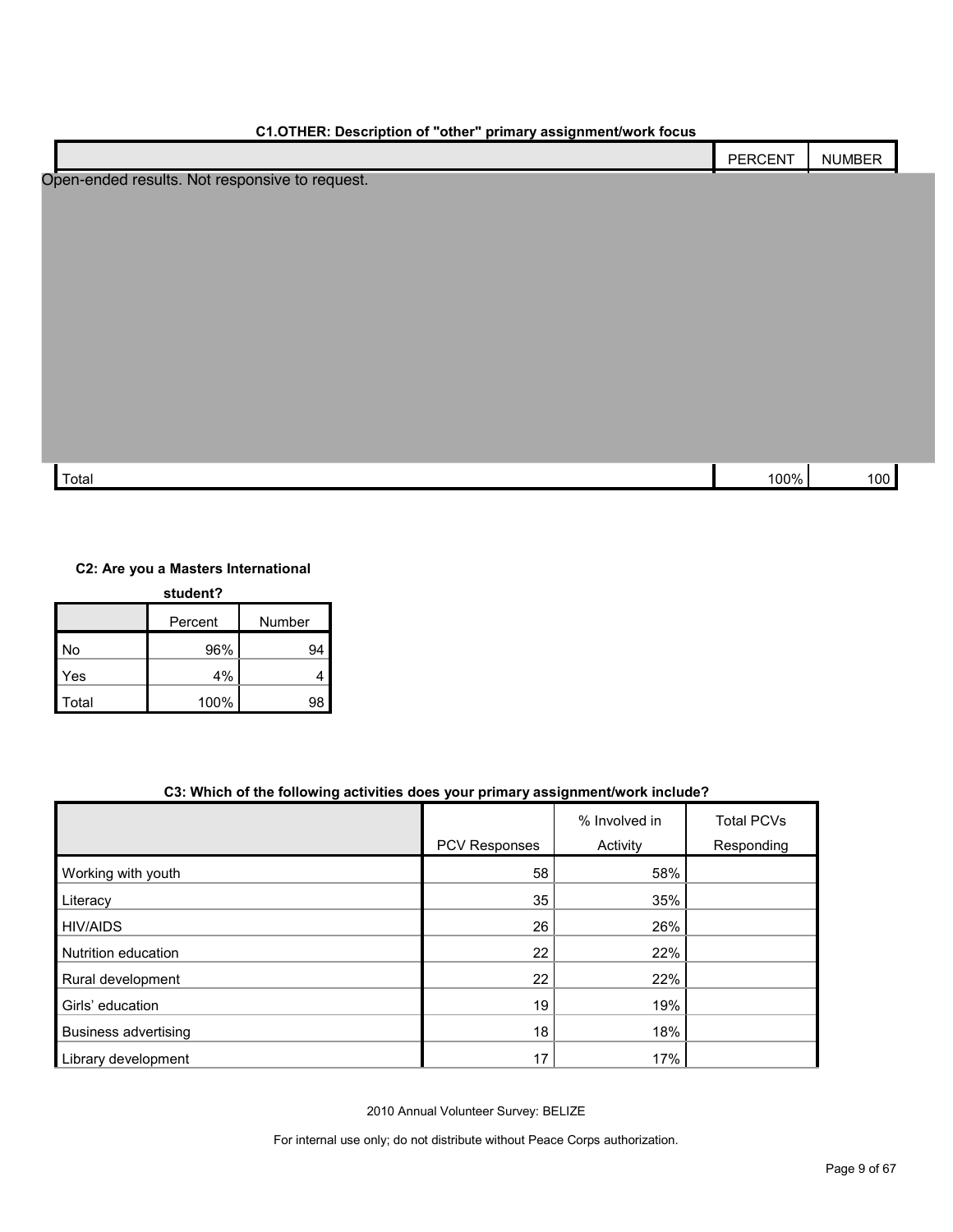| Working with NGO(s)                                   | 17 | 17% |     |
|-------------------------------------------------------|----|-----|-----|
| English teaching                                      | 16 | 16% |     |
| Working with special groups (e.g., disabled, elderly, | 16 | 16% |     |
| ethnic minorities, orphans)                           |    |     |     |
| Other: Please specify                                 | 15 | 15% |     |
| Income generation                                     | 14 | 14% |     |
| Sports/fitness                                        | 14 | 14% |     |
| Water and sanitation                                  | 14 | 14% |     |
| Arts                                                  | 13 | 13% |     |
| WID/GAD                                               | 11 | 11% |     |
| Microenterprise development                           | 9  | 9%  |     |
| Child survival                                        | 8  | 8%  |     |
| Environment work                                      | 8  | 8%  |     |
| Information and communications technology (ICT)       | 8  | 8%  |     |
| World Wise Schools/ Correspondence Match              | 6  | 6%  |     |
| Natural resources management                          | 5  | 5%  |     |
| Biodiversity conservation                             | 4  | 4%  |     |
| Mobilize host country nationals (HCNs) to volunteer   | 4  | 4%  |     |
| Community food security (production/marketing)        | 2  | 2%  |     |
| Urban development/municipal development               | 2  | 2%  |     |
| Household food security                               | 1  | 1%  |     |
| Total                                                 |    |     | 100 |

Percents may total to more than 100% since Volunteers were asked to "Mark all that apply."

#### **C3.OTHER: Description of other primary assignment/work activities**

|                                                | PERCENT | <b>NUMBER</b> |  |
|------------------------------------------------|---------|---------------|--|
| Open-ended results. Not responsive to request. |         |               |  |
|                                                |         |               |  |
|                                                |         |               |  |
|                                                |         |               |  |
|                                                |         |               |  |
|                                                |         |               |  |
|                                                |         |               |  |
|                                                |         |               |  |
|                                                |         |               |  |
|                                                |         |               |  |
|                                                |         |               |  |
|                                                |         |               |  |

2010 Annual Volunteer Survey: BELIZE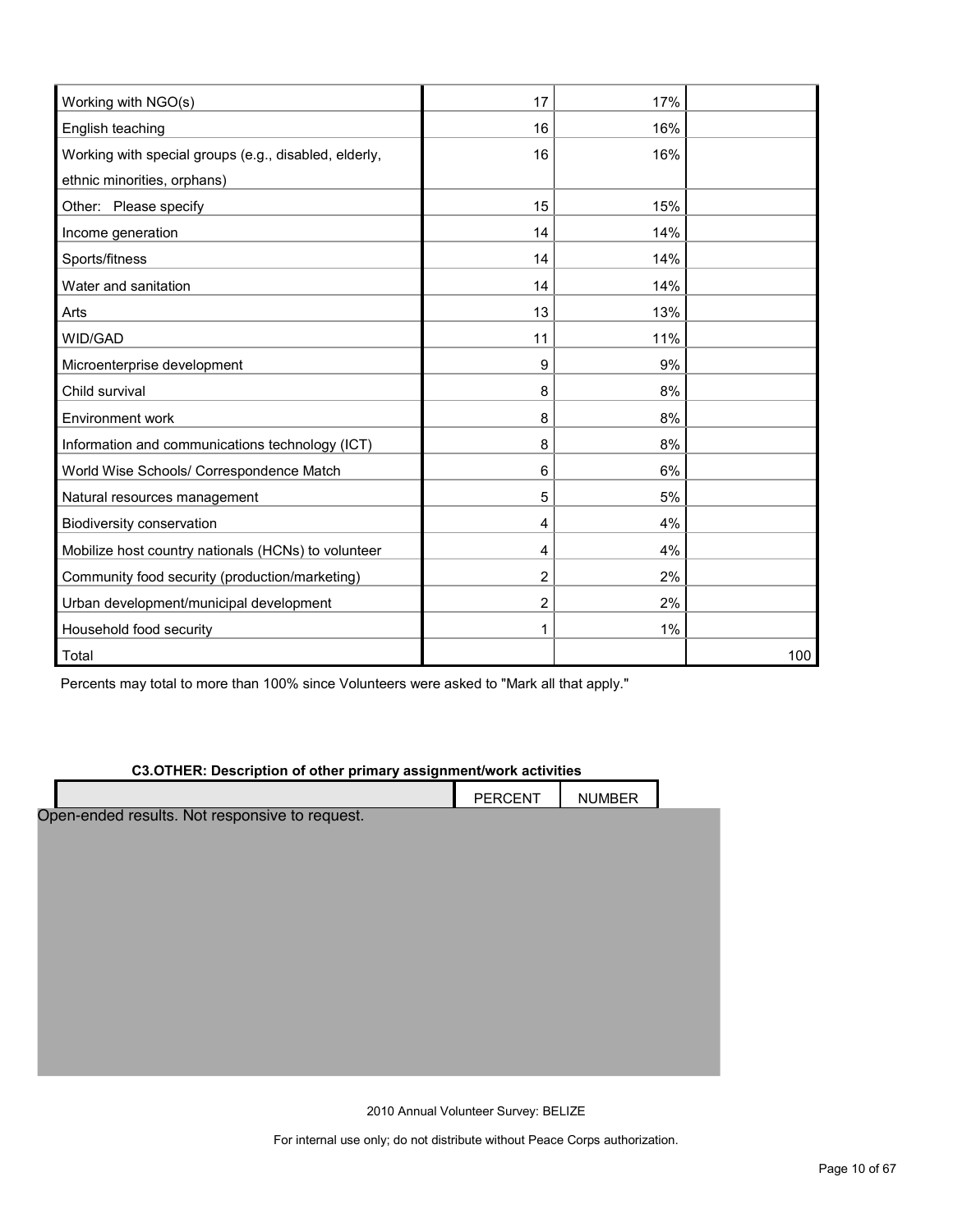| Open-ended results. Not responsive to request. |      |     |
|------------------------------------------------|------|-----|
|                                                |      |     |
|                                                |      |     |
|                                                |      |     |
| Total                                          | 100% | 100 |

#### **C4: Hours Spent on Primary Assignment During Average Work Week**

|           | None | 1-10 hrs | 1-20 hrs<br>44 | ∠1-30 hrs | 31-40 hrs | More than 40 hrs | Total |
|-----------|------|----------|----------------|-----------|-----------|------------------|-------|
| C4Hrs6arp | 1%   | 12%      | 27%            | 26%       | 26%       | 9%               | 98 I  |

#### **C4: How many hours do you spend on your primary assignment during an average work week?**

|      | All<br>Volunteers | Average | Lowest reported | Highest reported | Did not answer |
|------|-------------------|---------|-----------------|------------------|----------------|
| l C4 | 00                | 26.6    |                 | 60               |                |

#### **C5: Which of the following do your secondary activities (other than your primary assignment work) include?**

|                                                       | PCV Responses | % Involved in<br>Activity | <b>Total PCVs</b><br>Responding |
|-------------------------------------------------------|---------------|---------------------------|---------------------------------|
| Working with youth                                    | 43            | 52%                       |                                 |
| Sports/fitness                                        | 21            | 26%                       |                                 |
| <b>HIV/AIDS</b>                                       | 20            | 24%                       |                                 |
| WID/GAD                                               | 19            | 23%                       |                                 |
| Arts                                                  | 18            | 22%                       |                                 |
| English teaching                                      | 17            | 21%                       |                                 |
| Literacy                                              | 15            | 18%                       |                                 |
| Girls' education                                      | 14            | 17%                       |                                 |
| Library development                                   | 14            | 17%                       |                                 |
| Working with special groups (e.g., disabled, elderly, | 14            | 17%                       |                                 |
| ethnic minorities, orphans)                           |               |                           |                                 |
| Nutrition education                                   | 9             | 11%                       |                                 |
| Environment work                                      | 8             | 10%                       |                                 |
| Working with NGO(s)                                   | 8             | 10%                       |                                 |

2010 Annual Volunteer Survey: BELIZE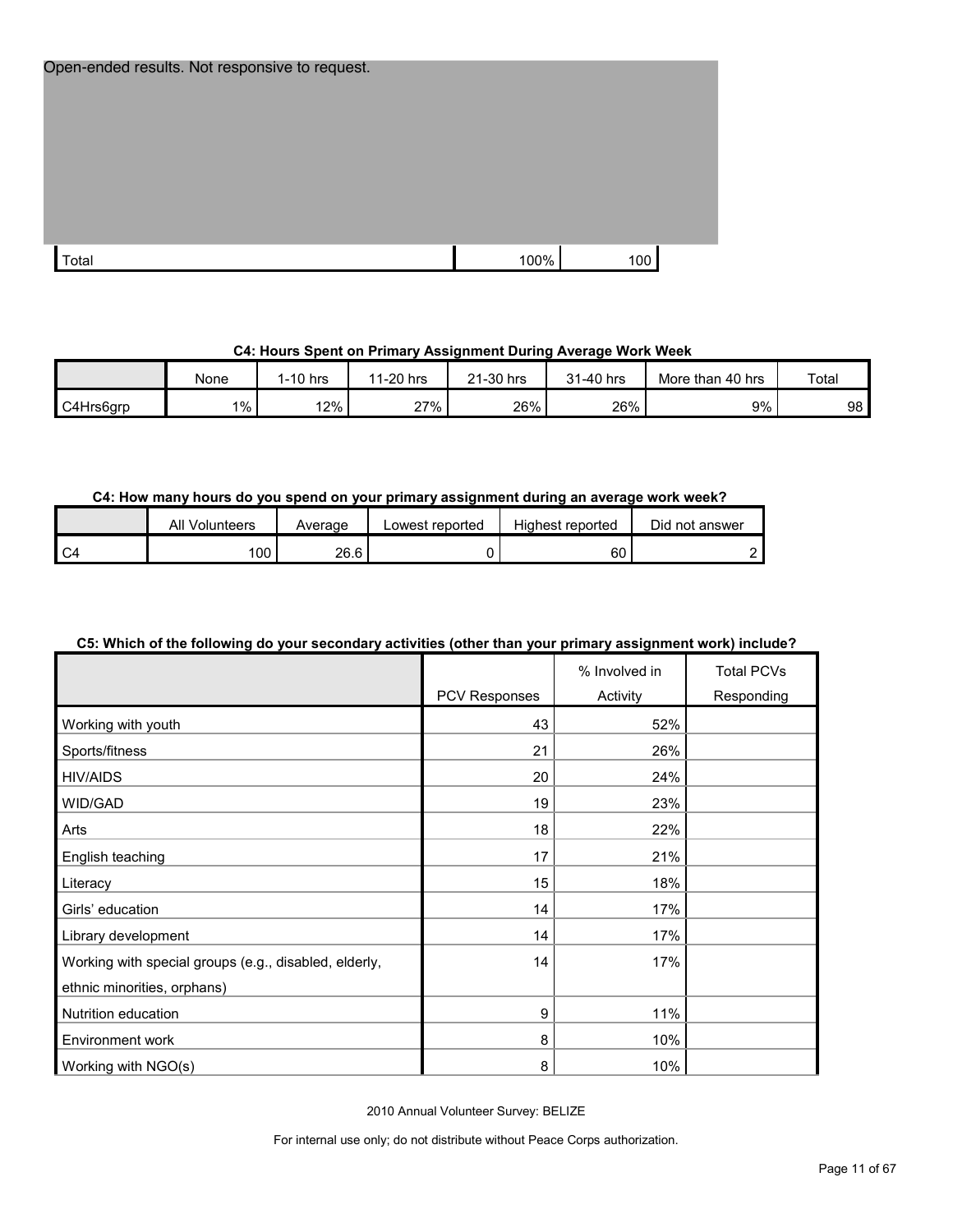| Information and communications technology (ICT)     |                | 9%    |    |
|-----------------------------------------------------|----------------|-------|----|
| Other: Please specify                               | 7              | 9%    |    |
| Rural development                                   | 6              | 7%    |    |
| Child survival                                      | 5              | 6%    |    |
| Income generation                                   | 5              | 6%    |    |
| Mobilize host country nationals (HCNs) to volunteer | 5              | 6%    |    |
| Water and sanitation                                | 5              | 6%    |    |
| World Wise Schools/ Correspondence Match            | 5              | 6%    |    |
| Microenterprise development                         | 4              | 5%    |    |
| Business advertising                                | 3              | 4%    |    |
| Natural resources management                        | $\overline{c}$ | 2%    |    |
| Urban development/municipal development             | 2              | 2%    |    |
| Biodiversity conservation                           |                | $1\%$ |    |
| Community food security (production/marketing)      |                | 1%    |    |
| Household food security                             |                | $1\%$ |    |
| Total                                               |                |       | 82 |

Percents may total to more than 100% since Volunteers were asked to "Mark all that apply."

#### **C5.OTHER: Description of other secondary activities**

| Column N %                                     | Count |  |
|------------------------------------------------|-------|--|
| Open-ended results. Not responsive to request. |       |  |
|                                                |       |  |
|                                                |       |  |
|                                                |       |  |
|                                                |       |  |
|                                                |       |  |
|                                                |       |  |
|                                                |       |  |
|                                                |       |  |
|                                                |       |  |
| Total<br>100%                                  | 100   |  |

#### **C5: No Secondary Activities**

|                         | Percent | Number |
|-------------------------|---------|--------|
| 1 NA                    | 82%     |        |
| No secondary activities | 18%     |        |

2010 Annual Volunteer Survey: BELIZE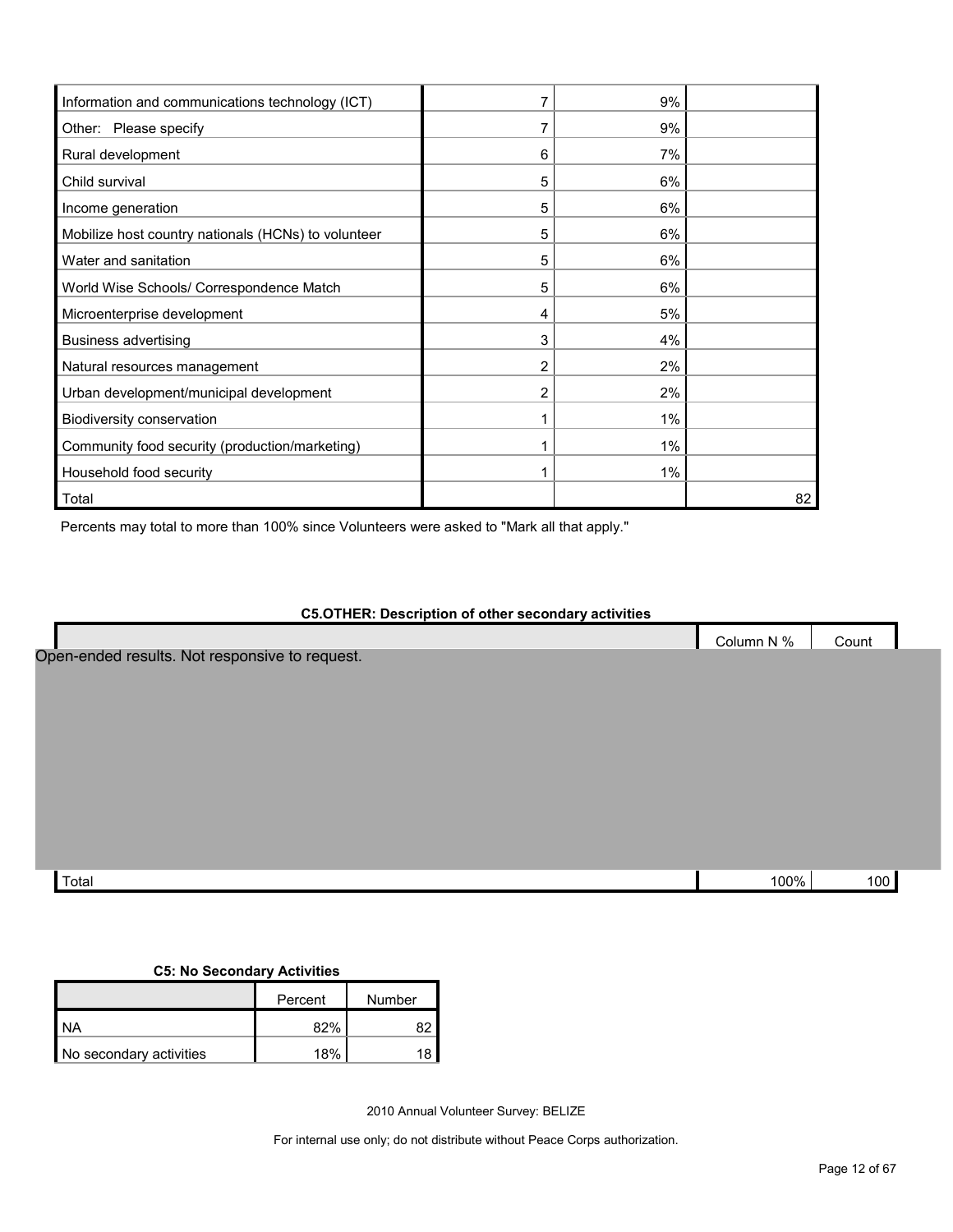#### **C5: No Secondary Activities**

|                         | Percent | Number |
|-------------------------|---------|--------|
| I NA                    | 82%     | 82     |
| No secondary activities | 18%     | 18     |
| l Total                 | 100%    | 100    |

#### **C6: Hours Spent on Secondary Activities During Average Work Week**

|           | None | $I-10$ hrs | 1-20 hrs<br>44 | ∠1-30 hrs | 31-40 hrs | More than<br>⊦40 hrs | Total |
|-----------|------|------------|----------------|-----------|-----------|----------------------|-------|
| C6Hrs6grp |      | 69%        | 25%            | 6%        | 1%        |                      | 89    |

#### **C6. How many hours do you spend on secondary activities during an average work week?**

|                | All<br>Volunteers | Average | Lowest reported | Highest reported | Did not answer |
|----------------|-------------------|---------|-----------------|------------------|----------------|
| C <sub>6</sub> | 100               | 10.5    |                 | 40               |                |

#### **C7: How personally satisfying is your--?**

|                              | Not at all | Minimally | Adeauatelv | Considerablv | Exceptionally | Total            |
|------------------------------|------------|-----------|------------|--------------|---------------|------------------|
| Primary assignment           | 8%         | 18%       | 38%        | 25%          | $11\%$        | 100 <sub>l</sub> |
| Secondary project activities | 7%.        | 4%        | 30%        | 37%          | 21%           | 89 I             |

NOTE: See the Open-Ended Responses report for Volunteer comments (C8) about their satisfaction with the work they do

### <span id="page-12-0"></span>**D. Training for Your Peace Corps Assignment**

This section reports Volunteers' assessment of the effectiveness of Pre-Service Training (PST) and In-Service Training at post. In-Service Training (IST) includes: Reconnect, Technical IST, Mid-Service and Close of Service Conferences, project management/leadership conferences, and other post-sponsored training sessions.

#### **D1: How many weeks of PST did you have before you were sworn in?**

|                   | ∟ess than 8 |       |         |          |       |          | More than 12 |       |
|-------------------|-------------|-------|---------|----------|-------|----------|--------------|-------|
|                   | weeks       | weeks | 9 weeks | 10 weeks | weeks | 12 weeks | weeks        | Total |
| D <sub>1GRP</sub> | 22%         | 20%   | 20%     | 29%      | $2\%$ | 6%       | $1\%$        | 90    |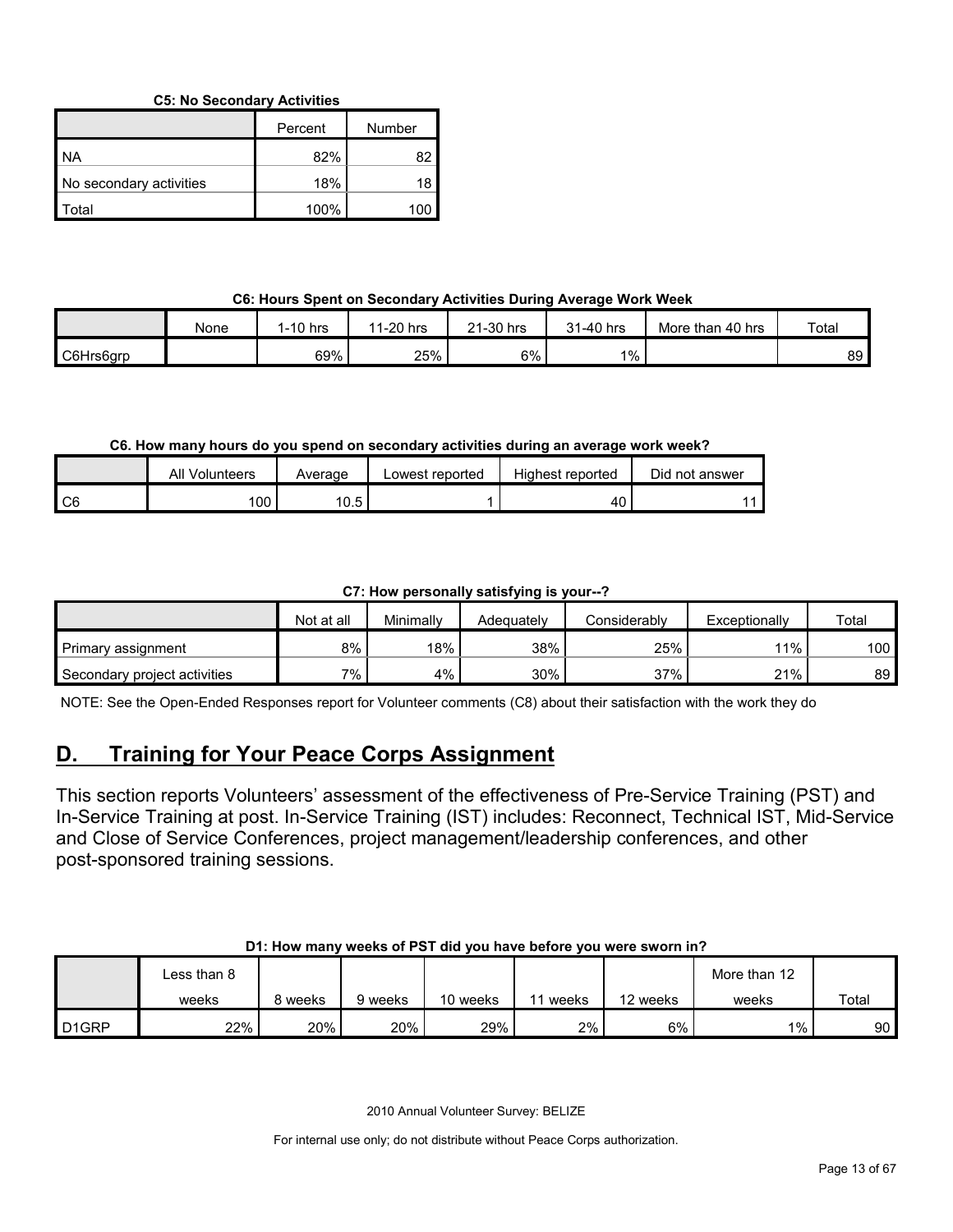|                                                     | Not effective | Poor | <u>ar - 1 metama 1</u><br>Adequate | Effective | Very effective |
|-----------------------------------------------------|---------------|------|------------------------------------|-----------|----------------|
| Manage cultural differences                         | $1\%$         | 2%   | 26%                                | 41%       | 30%            |
| Deal with adjustment issues                         |               | 4%   | 27%                                | 41%       | 27%            |
| Work with counterparts/community partners           | 4%            | 12%  | 49%                                | 19%       | 16%            |
| Use language needed in work and social interactions | 12%           | 21%  | 38%                                | 19%       | 9%             |
| Perform technical aspects of your work              | 4%            | 11%  | 38%                                | 27%       | 20%            |
| Work on your project goals and objectives           | $1\%$         | 12%  | 32%                                | 37%       | 18%            |
| Conduct a participatory community needs             | $1\%$         | 7%   | 22%                                | 43%       | 27%            |
| assessment (e.g., PACA)                             |               |      |                                    |           |                |
| Monitor your project goals and outcomes             | 2%            | 6%   | 37%                                | 37%       | 16%            |
| Maintain your physical health                       | $1\%$         | 4%   | 23%                                | 36%       | 36%            |
| Maintain your mental/emotional health               | $1\%$         | 9%   | 28%                                | 35%       | 27%            |
| Maintain your personal safety and security          | 1%            | 1%   | 17%                                | 32%       | 49%            |

**D2: How effective was your Pre-Service Training (PST) in preparing you to--**

**D2: How effective was your Pre-Service Training (PST) in preparing you to--**

|                                                     | NA/No training | Total |
|-----------------------------------------------------|----------------|-------|
| Manage cultural differences                         |                | 100   |
| Deal with adjustment issues                         | 1%             | 100   |
| Work with counterparts/community partners           |                | 100   |
| Use language needed in work and social interactions |                | 99    |
| Perform technical aspects of your work              |                | 100   |
| Work on your project goals and objectives           |                | 100   |
| Conduct a participatory community needs assessment  |                | 100   |
| (e.g., PACA)                                        |                |       |
| Monitor your project goals and outcomes             | $1\%$          | 99    |
| Maintain your physical health                       |                | 100   |
| Maintain your mental/emotional health               |                | 100   |
| Maintain your personal safety and security          |                | 100   |

#### **D2: How effective was your Pre-Service Training (PST) in preparing you to-- (excluding "NA/No training" responses)**

|                                           | Not effective | Poor | Adequate | Effective | Very effective | Total            |
|-------------------------------------------|---------------|------|----------|-----------|----------------|------------------|
| Manage cultural differences               | 1%            | 2%   | 26%      | 41%       | 30%            | 100 <sub>l</sub> |
| Deal with adjustment issues               |               | 4%   | 27%      | 41%       | 27%            | 99               |
| Work with counterparts/community partners | 4%            | 12%  | 49%      | 19%       | 16%            | 100 <sub>l</sub> |

2010 Annual Volunteer Survey: BELIZE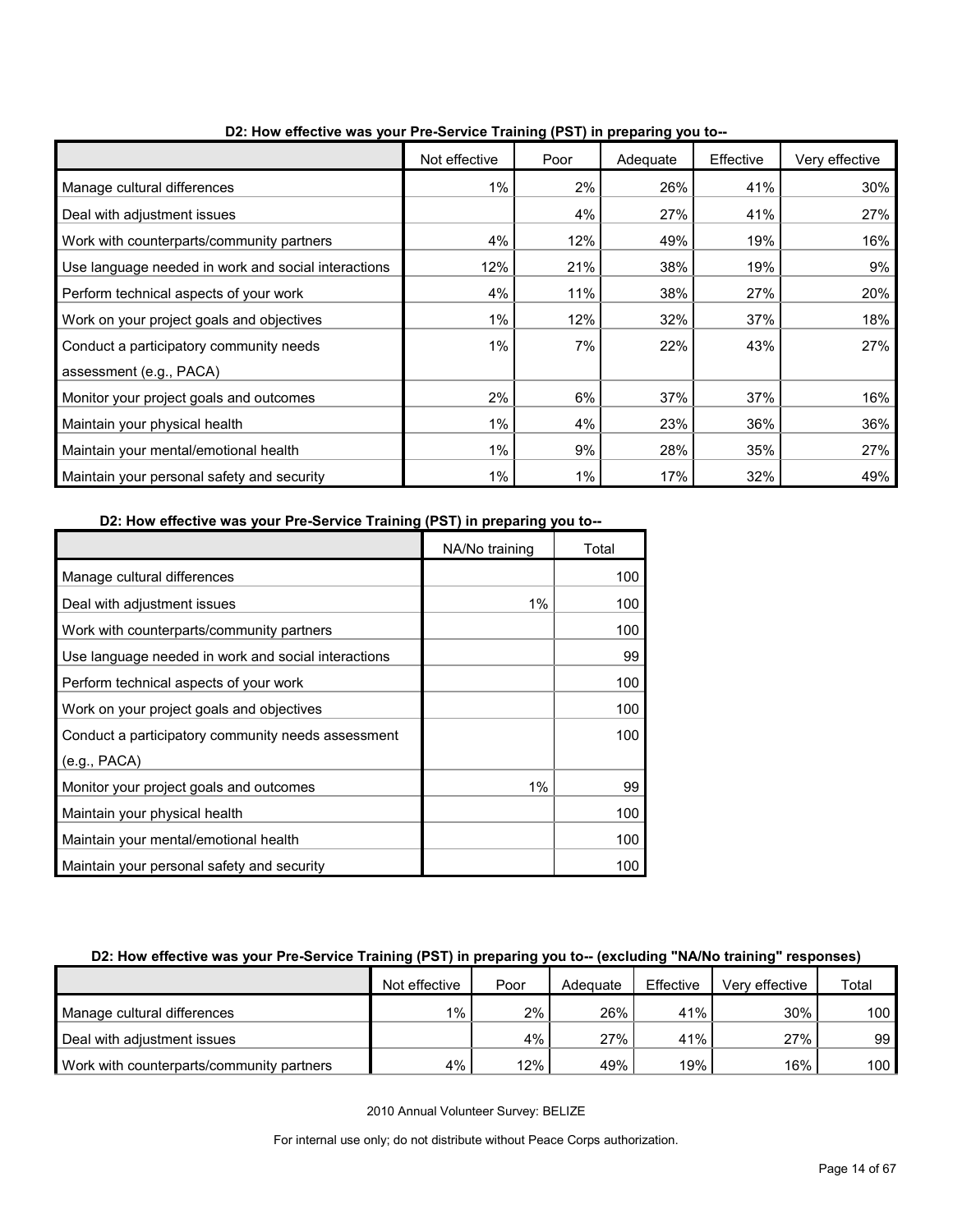| Use language needed in work and social     | 12%   | 21%   | 38% | 19% | 9%  | 99               |
|--------------------------------------------|-------|-------|-----|-----|-----|------------------|
| interactions                               |       |       |     |     |     |                  |
| Perform technical aspects of your work     | 4%    | 11%   | 38% | 27% | 20% | 100              |
| Work on your project goals and objectives  | $1\%$ | 12%   | 32% | 37% | 18% | 100              |
| Conduct a participatory community needs    | $1\%$ | 7%    | 22% | 43% | 27% | 100 <sub>l</sub> |
| assessment (e.g., PACA)                    |       |       |     |     |     |                  |
| Monitor your project goals and outcomes    | $2\%$ | 6%    | 38% | 38% | 16% | 98               |
| Maintain your physical health              | $1\%$ | 4%    | 23% | 36% | 36% | 100              |
| Maintain your mental/emotional health      | $1\%$ | 9%    | 28% | 35% | 27% | 100              |
| Maintain your personal safety and security | $1\%$ | $1\%$ | 17% | 32% | 49% | 100              |

**D3: How many days of PC-sponsored training have you had since you were sworn in?**

|       | None | 5 days | $6-10$ days | 1-15 davs | 16-20 days | 21-39 days | $40+$ days | Total |
|-------|------|--------|-------------|-----------|------------|------------|------------|-------|
| D3GRP | 28%  | 4%ا    | 20%         | 25%       | 6%         | 5%         | 2%         | 97    |

| 2. How onoon't had your in corrico rranning (io i ) in proparing you to |               |       |          |           |                |  |  |  |  |  |
|-------------------------------------------------------------------------|---------------|-------|----------|-----------|----------------|--|--|--|--|--|
|                                                                         | Not effective | Poor  | Adequate | Effective | Very effective |  |  |  |  |  |
| Manage cultural differences                                             | 2%            | $1\%$ | 24%      | 28%       | 9%             |  |  |  |  |  |
| Deal with adjustment issues                                             |               | 4%    | 18%      | 29%       | 12%            |  |  |  |  |  |
| Build and strengthen working relationships with                         | 3%            | 8%    | 24%      | 26%       | 11%            |  |  |  |  |  |
| counterparts/community partners                                         |               |       |          |           |                |  |  |  |  |  |
| Use language needed in work and social interactions                     | 4%            | 11%   | 20%      | 17%       | 10%            |  |  |  |  |  |
| Perform technical aspects of your work                                  | 2%            | 7%    | 27%      | 23%       | 8%             |  |  |  |  |  |
| Work on your project goals and objectives                               | 2%            | 7%    | 21%      | 29%       | 11%            |  |  |  |  |  |
| Conduct a participatory community needs                                 | 5%            | 2%    | 26%      | 22%       | 10%            |  |  |  |  |  |
| assessment (e.g., PACA)                                                 |               |       |          |           |                |  |  |  |  |  |
| Monitor project goals and outcomes                                      | $1\%$         | 2%    | 28%      | 27%       | 12%            |  |  |  |  |  |
| Maintain your physical health                                           | $1\%$         | 2%    | 14%      | 29%       | 16%            |  |  |  |  |  |
| Maintain your mental/emotional health                                   | 2%            | 3%    | 14%      | 28%       | 16%            |  |  |  |  |  |
| Maintain your personal safety and security                              |               |       | 12%      | 34%       | 26%            |  |  |  |  |  |

**D4: How effective was your In-Service Training (IST) in preparing you to--**

#### **D4: How effective was your In-Service Training (IST) in preparing you to--**

|                             | NA/No training | ™otal |
|-----------------------------|----------------|-------|
| Manage cultural differences | 36%            |       |
| Deal with adjustment issues | 37%            | 98.   |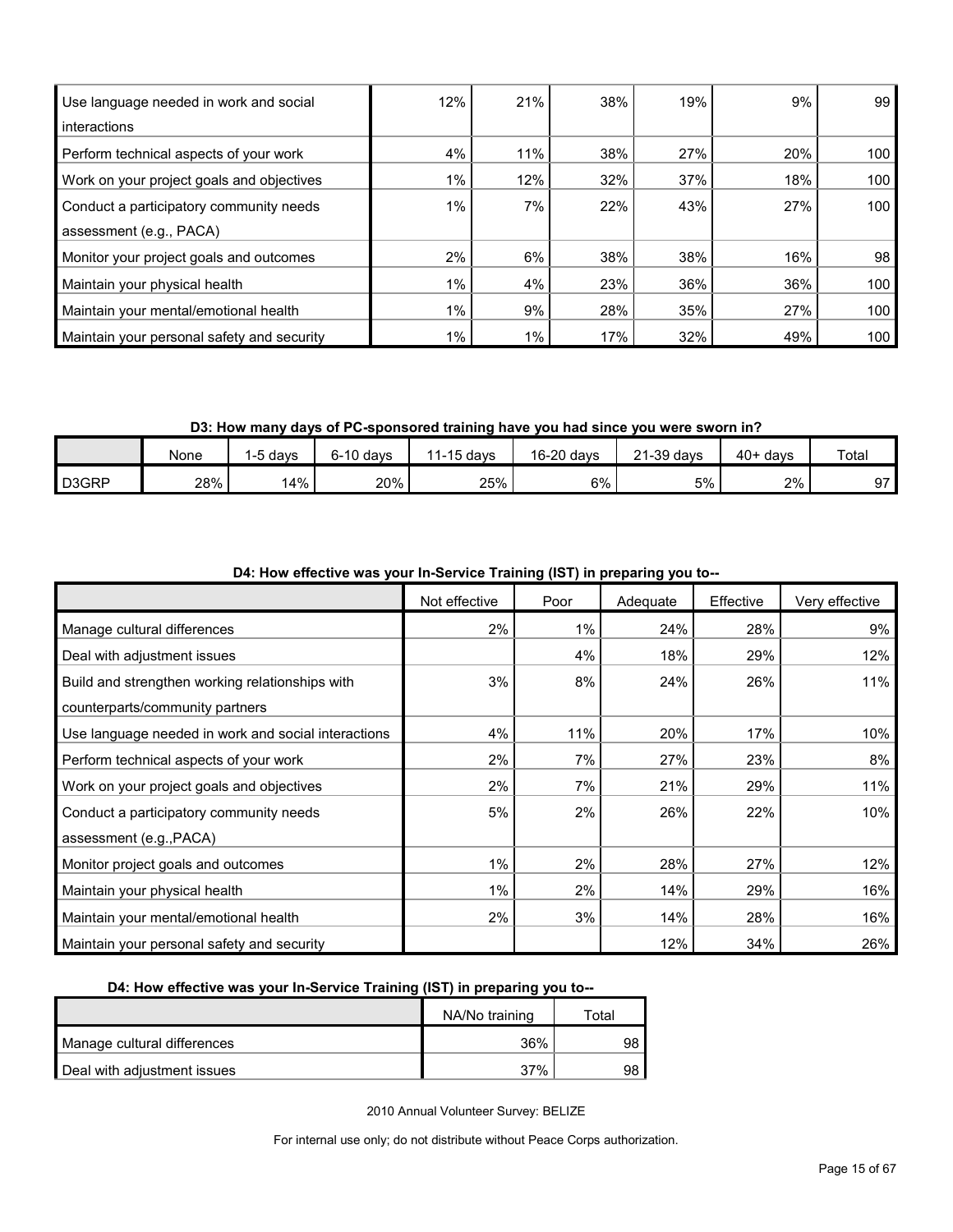| Build and strengthen working relationships with     | 28% | 98 |
|-----------------------------------------------------|-----|----|
| counterparts/community partners                     |     |    |
| Use language needed in work and social interactions | 38% | 96 |
| Perform technical aspects of your work              | 33% | 97 |
| Work on your project goals and objectives           | 30% | 98 |
| Conduct a participatory community needs assessment  | 35% | 98 |
| (e.g., PACA)                                        |     |    |
| Monitor project goals and outcomes                  | 31% | 98 |
| Maintain your physical health                       | 38% | 95 |
| Maintain your mental/emotional health               | 36% | 97 |
| Maintain your personal safety and security          | 29% | 98 |

#### **D4: How effective was your In-Service Training (IST) in preparing you to-- (excluding "NA/No training" responses)**

|                                                 | Not effective | Poor | Adequate | Effective | Very effective | Total |
|-------------------------------------------------|---------------|------|----------|-----------|----------------|-------|
| Manage cultural differences                     | 3%            | 2%   | 38%      | 43%       | 14%            | 63    |
| Deal with adjustment issues                     |               | 6%   | 29%      | 45%       | 19%            | 62    |
| Build and strengthen working relationships with | 4%            | 11%  | 34%      | 35%       | 15%            | 71    |
| counterparts/community partners                 |               |      |          |           |                |       |
| Use language needed in work and social          | 7%            | 18%  | 32%      | 27%       | 17%            | 60    |
| interactions                                    |               |      |          |           |                |       |
| Perform technical aspects of your work          | 3%            | 11%  | 40%      | 34%       | 12%            | 65    |
| Work on your project goals and objectives       | 3%            | 10%  | 30%      | 41%       | 16%            | 69    |
| Conduct a participatory community needs         | 8%            | 3%   | 39%      | 34%       | 16%            | 64    |
| assessment (e.g., PACA)                         |               |      |          |           |                |       |
| Monitor project goals and outcomes              | 1%            | 3%   | 40%      | 38%       | 18%            | 68    |
| Maintain your physical health                   | 2%            | 3%   | 22%      | 47%       | 25%            | 59    |
| Maintain your mental/emotional health           | 3%            | 5%   | 23%      | 44%       | 26%            | 62    |
| Maintain your personal safety and security      |               |      | 17%      | 47%       | 36%            | 70    |

#### **D5: Please list other types of training you have had that were sponsored by someone other than PC**

|   | Percent | Number |
|---|---------|--------|
| . |         |        |

Open-ended results. Not responsive to request.

2010 Annual Volunteer Survey: BELIZE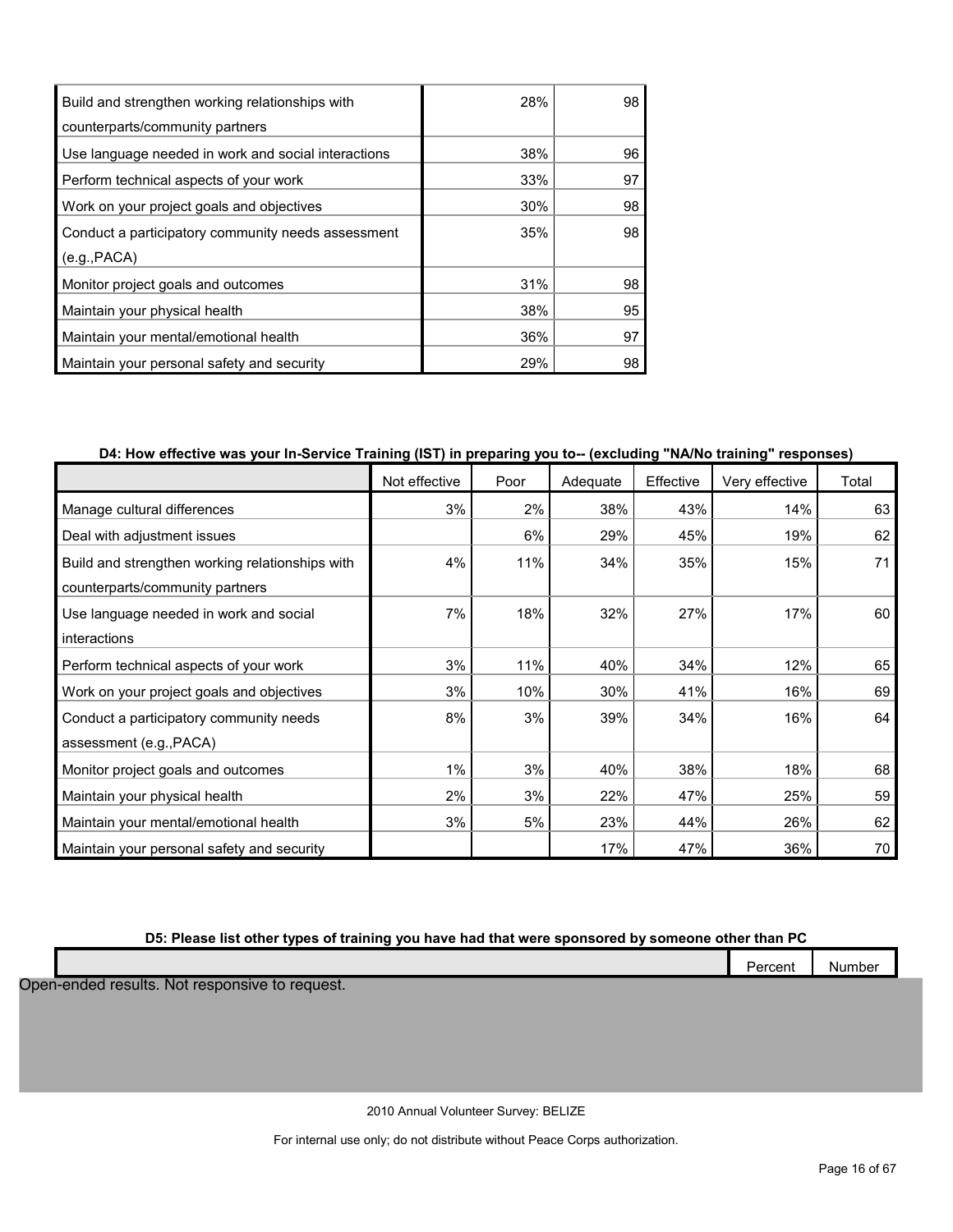Open-ended results. Not responsive to request.



2010 Annual Volunteer Survey: BELIZE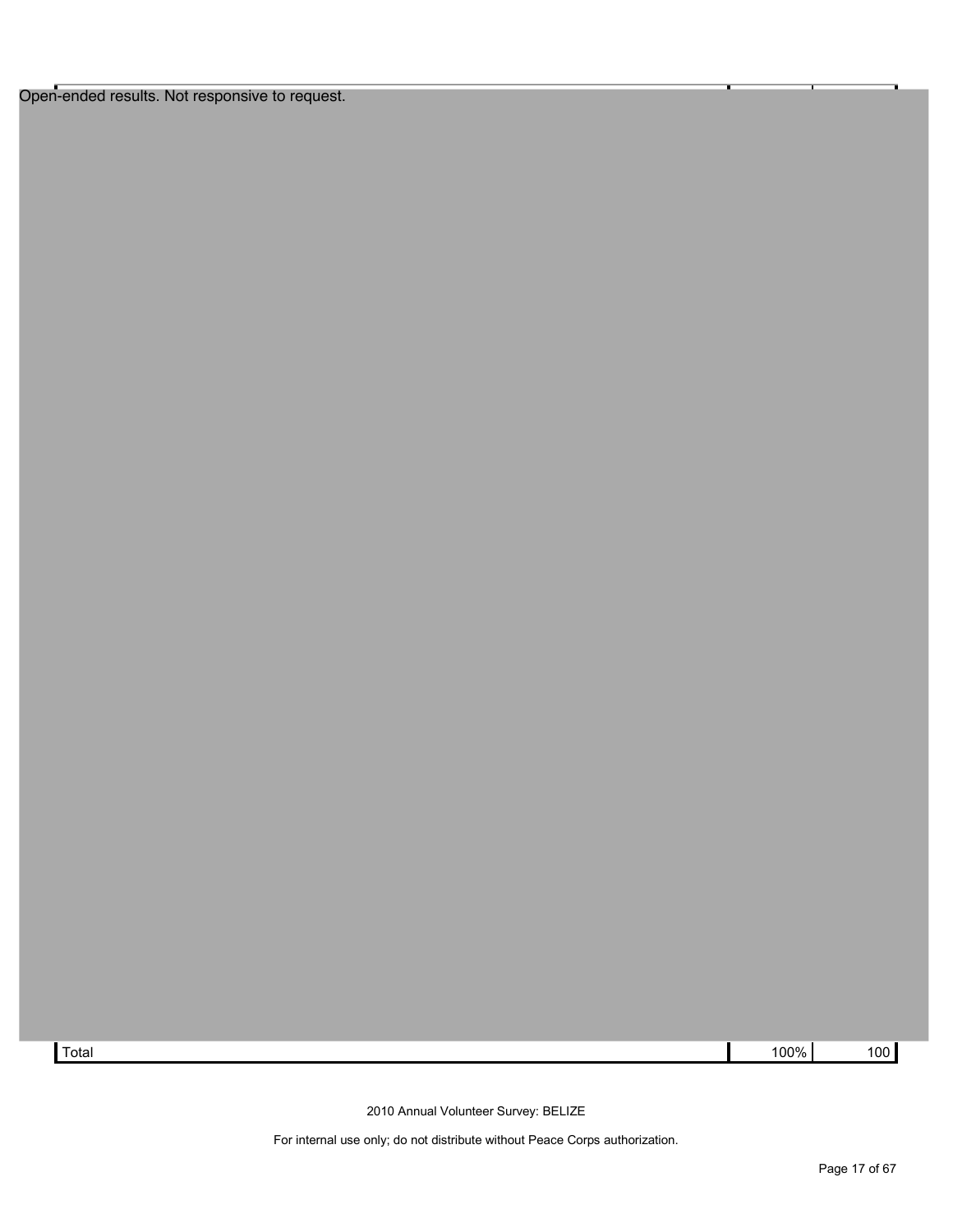#### **D6: How well can you communicate in the language used by most local people in your**

| community? |            |        |            |      |           |             |  |  |  |  |
|------------|------------|--------|------------|------|-----------|-------------|--|--|--|--|
|            | Not at all | Poorly | Adequately | Well | Verv well | $\tau$ otal |  |  |  |  |
| D6         | 3%         | 29%    | 35%        | 18%  | $15\%$    | 100         |  |  |  |  |

**Local language proficiency (D6) by Time in Country (A2)**

|                   | Not at all | Poorly | Adequately | Well | Very well | Total |
|-------------------|------------|--------|------------|------|-----------|-------|
| 6 months or less  | 3%         | 33%    | 39%        | 14%  | 11%       | 36    |
| 7 to 12 months    | 3%         | 32%    | 37%        | 21%  | 8%        | 38    |
| 13 to 20 months   |            |        |            |      |           |       |
| 21 to 27 months   | 4%         | 17%    | 26%        | 22%  | 30%       | 23    |
| 28 months or more |            | 33%    | 33%        |      | 33%       | 3     |
| Total             | 3%         | 29%    | 35%        | 18%  | 15%       | 100   |

### <span id="page-17-0"></span>**E. Volunteer Assignment Goals and Impact**

This section reports Volunteers' self-assessments of their impact on the individuals and organizations in the communities in which they serve. The results address the extent to which Volunteers' work and other community interaction have achieved the following three goals:

Goal 1: To help the people of interested countries in meeting their need for trained men and women by transferring skills to, and building capacity of, host country partners

Goal 2: To help promote a better understanding of Americans on the part of the peoples served

Goal 3: To help Americans understand the people and cultures of other countries

|                                                    | Not at all | Minimally | Adequately | Considerably | Exceptionally |
|----------------------------------------------------|------------|-----------|------------|--------------|---------------|
| Meets the objectives of the project plan           | 5%         | 15%       | 38%        | 34%          | 7%            |
| Builds local capacity for sustainability (goal 1)  | 8%         | 17%       | 28%        | 31%          | 14%           |
| Involves local people in planning and implementing | 9%         | 12%       | 25%        | 34%          | 20%           |
| activities                                         |            |           |            |              |               |
| Complements other local development activities     | 8%         | 11%       | 30%        | 39%          | 10%           |
| Transfers skills to host country individuals and   | 9%         | 19%       | 26%        | 34%          | 12%           |
| organizations (goal 1)                             |            |           |            |              |               |
| Mobilizes host country individuals to volunteer    | 20%        | 17%       | 32%        | 17%          | 8%            |

#### **E1: To what extent does your Volunteer work assignment address the following?**

2010 Annual Volunteer Survey: BELIZE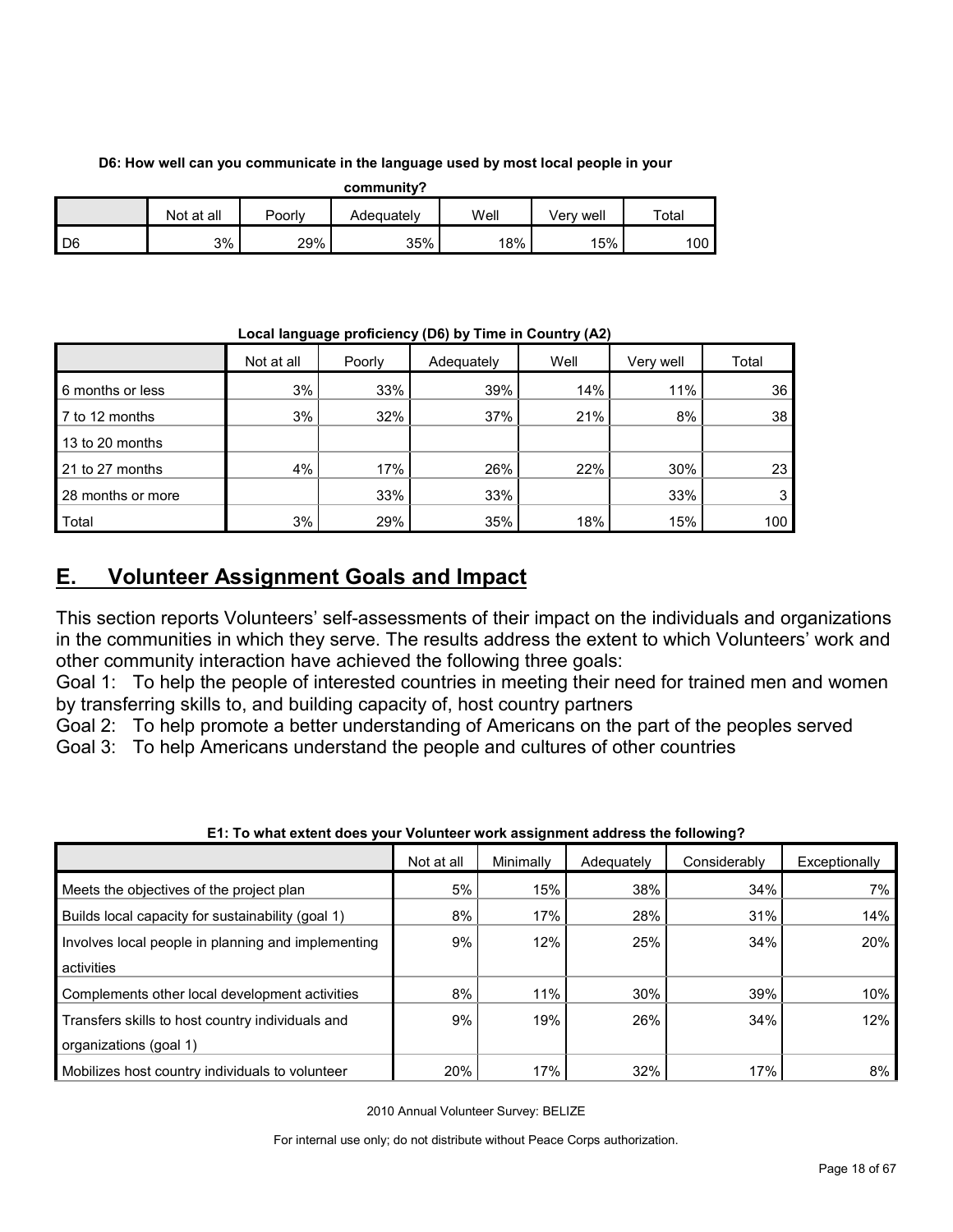| Helps promote a better understanding of Americans | 3% | 15% | 32% | 32% | 18% |
|---------------------------------------------------|----|-----|-----|-----|-----|
| on the part of the peoples served (goal 2)        |    |     |     |     |     |
| Helps promote a better understanding of other     | 2% | 9%  | 35% | 35% | 19% |
| peoples on the part of Americans (goal 3)         |    |     |     |     |     |

#### **E1: To what extent does your Volunteer work assignment address the following?**

|                                                       | NA | Total |
|-------------------------------------------------------|----|-------|
| Meets the objectives of the project plan              |    | 99    |
| Builds local capacity for sustainability (goal 1)     | 2% | 100   |
| Involves local people in planning and implementing    |    | 100   |
| activities                                            |    |       |
| Complements other local development activities        | 2% | 100   |
| Transfers skills to host country individuals and      |    | 100   |
| organizations (goal 1)                                |    |       |
| Mobilizes host country individuals to volunteer       | 6% | 100   |
| Helps promote a better understanding of Americans on  |    | 100   |
| the part of the peoples served (goal 2)               |    |       |
| Helps promote a better understanding of other peoples |    | 100   |
| on the part of Americans (goal 3)                     |    |       |

#### **E1: To what extent does your Volunteer work assignment address the following? (excluding "NA" responses)**

|                                                       | Not at all | Minimally | Adequately | Considerably |
|-------------------------------------------------------|------------|-----------|------------|--------------|
| Meets the objectives of the project plan              | 5%         | 15%       | 38%        | 34%          |
| Builds local capacity for sustainability (goal 1)     | 8%         | 17%       | 29%        | 32%          |
| Involves local people in planning and implementing    | 9%         | 12%       | 25%        | 34%          |
| activities                                            |            |           |            |              |
| Complements other local development activities        | 8%         | 11%       | 31%        | 40%          |
| Transfers skills to host country individuals and      | 9%         | 19%       | 26%        | 34%          |
| organizations (goal 1)                                |            |           |            |              |
| Mobilizes host country individuals to volunteer       | 21%        | 18%       | 34%        | 18%          |
| Helps promote a better understanding of Americans on  | 3%         | 15%       | 32%        | 32%          |
| the part of the peoples served (goal 2)               |            |           |            |              |
| Helps promote a better understanding of other peoples | 2%         | 9%        | 35%        | 35%          |
| on the part of Americans (goal 3)                     |            |           |            |              |

### **E1: To what extent does your Volunteer work assignment address the following?**

**(excluding "NA" responses)**

2010 Annual Volunteer Survey: BELIZE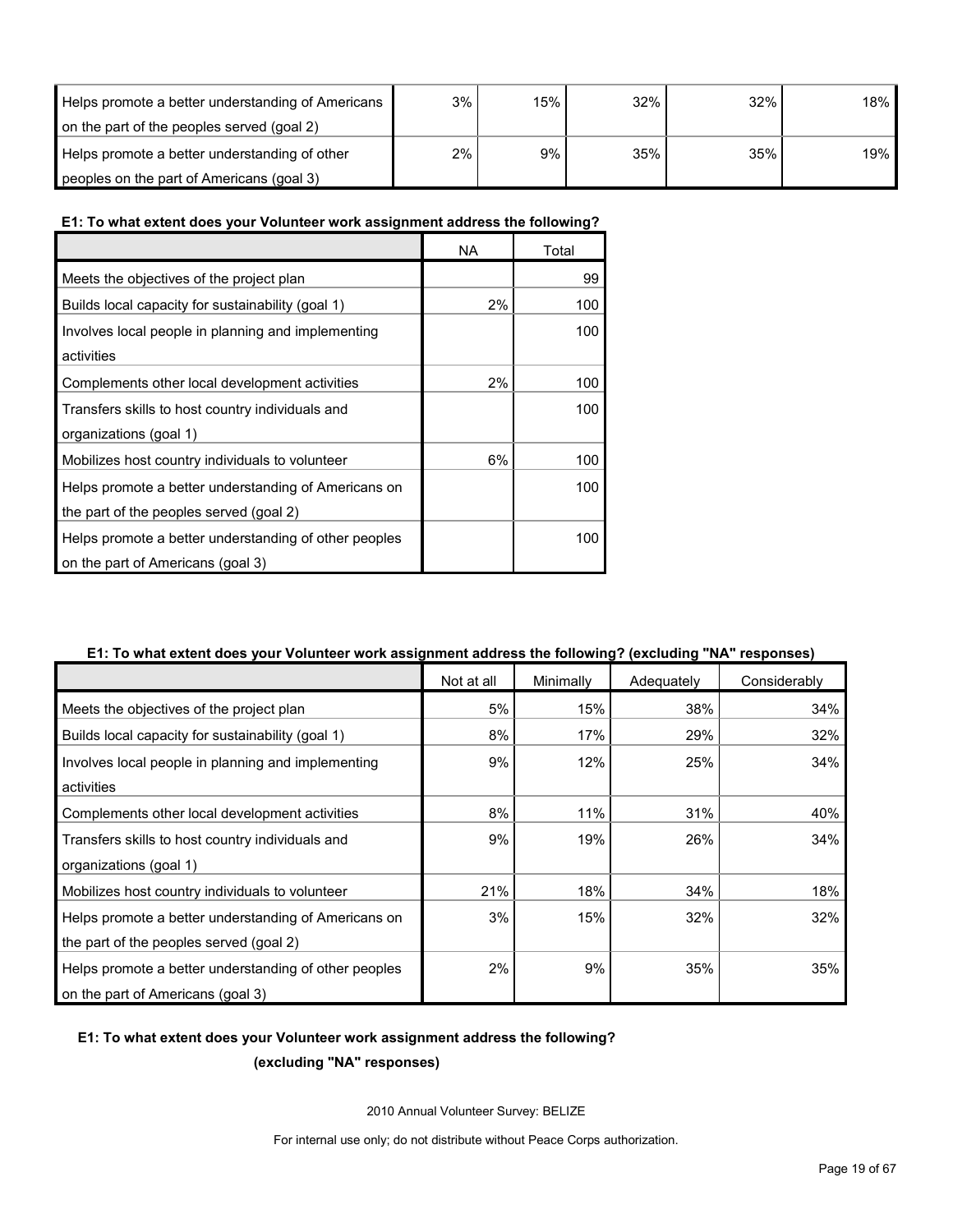|                                                       | Exceptionally | Total |
|-------------------------------------------------------|---------------|-------|
| Meets the objectives of the project plan              | 7%            | 99    |
| Builds local capacity for sustainability (goal 1)     | 14%           | 98    |
| Involves local people in planning and implementing    | 20%           | 100   |
| activities                                            |               |       |
| Complements other local development activities        | 10%           | 98    |
| Transfers skills to host country individuals and      | 12%           | 100   |
| organizations (goal 1)                                |               |       |
| Mobilizes host country individuals to volunteer       | 9%            | 94    |
| Helps promote a better understanding of Americans on  | 18%           | 100   |
| the part of the peoples served (goal 2)               |               |       |
| Helps promote a better understanding of other peoples | 19%           | 100   |
| on the part of Americans (goal 3)                     |               |       |

#### **E2: How effective have you been in transferring knowledge and skills to help the following persons or groups build their**

| capacities?                                      |            |           |            |              |               |  |  |
|--------------------------------------------------|------------|-----------|------------|--------------|---------------|--|--|
|                                                  | Not at all | Minimally | Adequately | Considerably | Exceptionally |  |  |
| Your counterpart/community partner               | 6%         | 17%       | 36%        | 26%          | 11%           |  |  |
| An organization other than your host institution | 8%         | 10%       | 37%        | 27%          | 6%            |  |  |
| Members of your host community                   | 5%         | 7%        | 36%        | 35%          | 11%           |  |  |
| <b>Other Peace Corps Volunteers</b>              | 3%         | 6%        | 43%        | 31%          | 12%           |  |  |

### **E2: How effective have you been in transferring knowledge and skills to help the**

#### **following persons or groups build their capacities?**

|                                                  | ΝA  | Total |
|--------------------------------------------------|-----|-------|
| Your counterpart/community partner               | 4%  | 100   |
| An organization other than your host institution | 12% | 100   |
| Members of your host community                   | 5%  | 99    |
| <b>Other Peace Corps Volunteers</b>              | 4%  | 99    |

#### **E2: How effective have you been in transferring knowledge and skills to help the following persons or groups build**

| ultii capacititos: Italiuming INA Tesponstesi    |            |           |            |              |  |  |
|--------------------------------------------------|------------|-----------|------------|--------------|--|--|
|                                                  | Not at all | Minimally | Adequately | Considerably |  |  |
| Your counterpart/community partner               | 6%         | $18\%$    | 38%        | 27%          |  |  |
| An organization other than your host institution | 9%         | $11\%$    | 42%        | 31%          |  |  |

**their capacities? (excluding "NA" responses)**

2010 Annual Volunteer Survey: BELIZE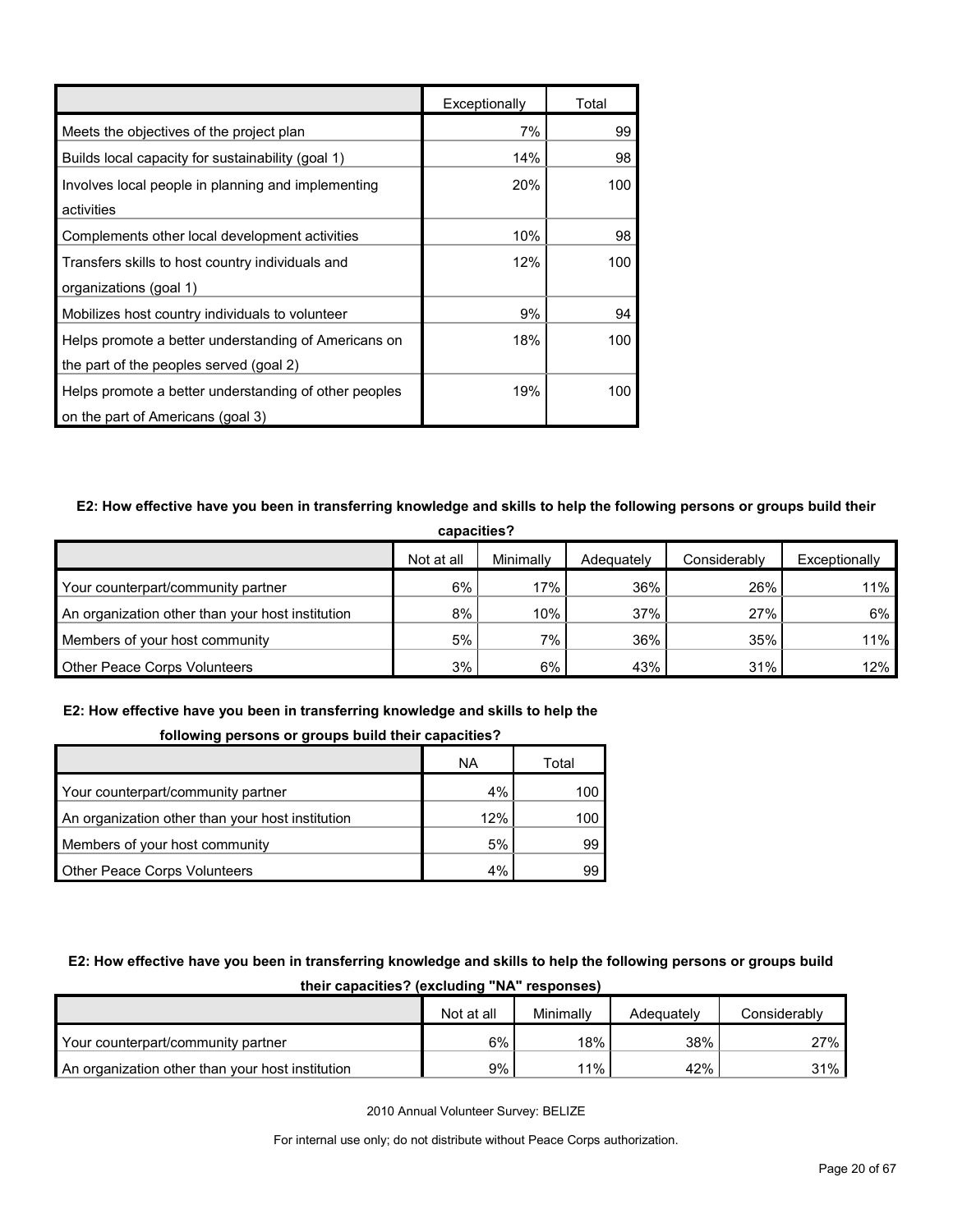| Members of your host community | 5% | 7% | 38% | २7%<br>ິ |
|--------------------------------|----|----|-----|----------|
| Other Peace Corps Volunteers   | 3% | 6% | 45% | 33%      |

#### **E2: How effective have you been in transferring knowledge and skills to help the**

**following persons or groups build their capacities? (excluding "NA" responses)**

|                                                  | Exceptionally | Total |
|--------------------------------------------------|---------------|-------|
| Your counterpart/community partner               | 11%           | 96    |
| An organization other than your host institution | 7%            | 88    |
| Members of your host community                   | 12%           | 94    |
| <b>Other Peace Corps Volunteers</b>              | 13%           | 95    |

#### **E2.TEXT: Description of others to whom you are transferring skills to help build their capacities**

|                                                | Column N % | Count            |  |
|------------------------------------------------|------------|------------------|--|
| Open-ended results. Not responsive to request. |            |                  |  |
|                                                |            |                  |  |
| Total                                          | 100%       | 100 <sub>l</sub> |  |

#### **E3: Based on your contact with host country nationals, to what extent have they gained a better understanding of**

**Americans?**

|    | at all<br>Not | Minimally | Adequately | onsiderablyٽ | Exceptionally | Too early to tell | Total |
|----|---------------|-----------|------------|--------------|---------------|-------------------|-------|
| E3 | $1\%$         | 9%        | 31%        | 35%          | 15%           | 8%                | 99    |

**E3: Based on your contact with host country nationals, to what extent have they gained a better** 

#### **understanding of Americans? (excluding "Too early to tell" responses)**

|      | Not at all | Minimally | Adeauatelv | Considerabl∨ | Exceptionally | Total |
|------|------------|-----------|------------|--------------|---------------|-------|
| l E3 | 1%         | 10%       | 34%        | 38%          | 16%           | n٠    |

#### **E4: In which of the following third goal activities have you participated during your PC service? Mark all that**

|                    | apply.               |              |                   |
|--------------------|----------------------|--------------|-------------------|
|                    |                      |              | <b>Total PCVs</b> |
|                    | <b>PCV Responses</b> | % Doing This | Responding        |
| Electronic updates | 85                   | 88%          |                   |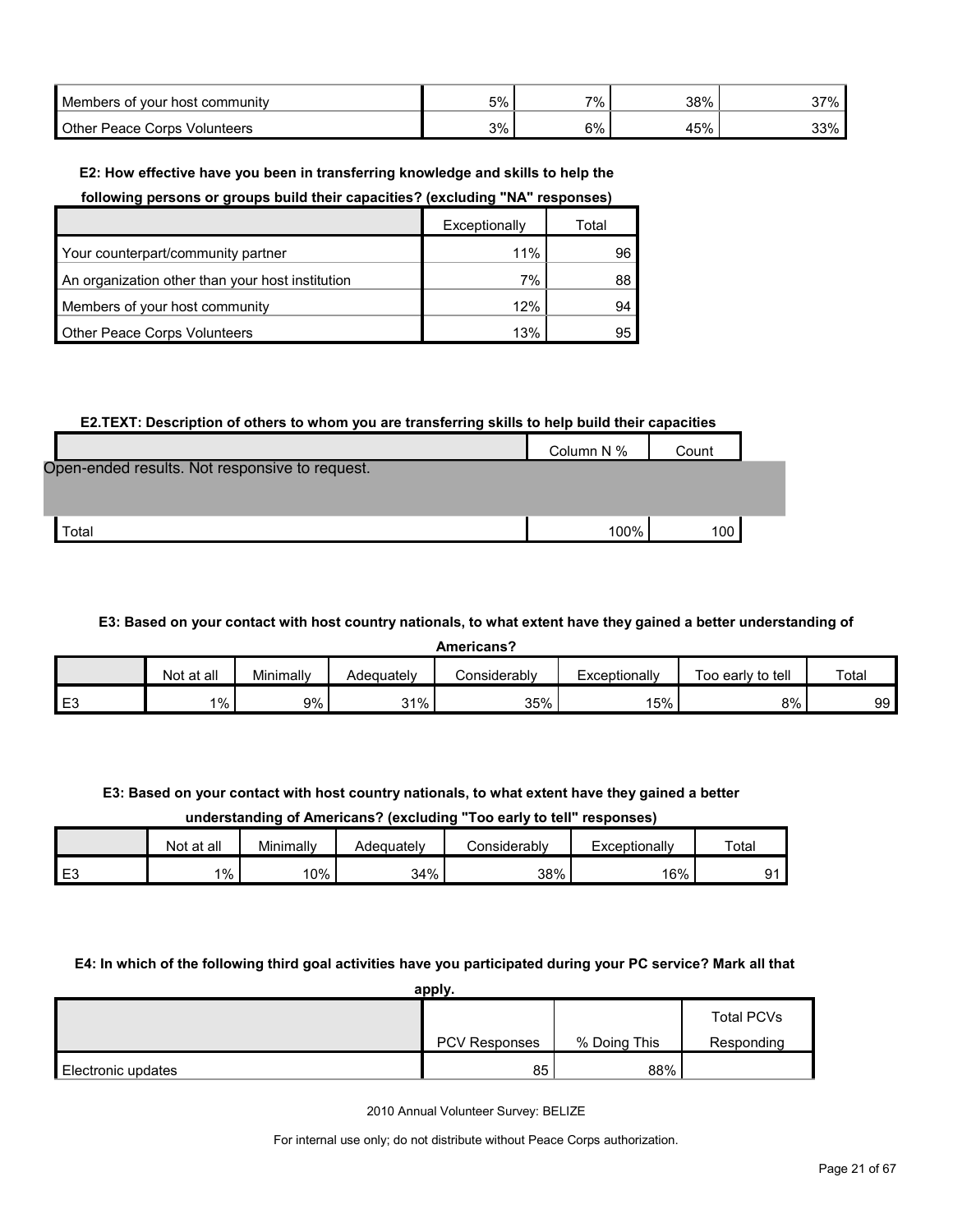| Personal website or blog                              | 62 | 64% |    |
|-------------------------------------------------------|----|-----|----|
| <b>Hosting American visitors</b>                      | 59 | 61% |    |
| Hard copy/paper update                                | 34 | 35% |    |
| Enrollment in the CWWS/CMS program                    | 23 | 24% |    |
| Pen pal program/letter exchange                       | 13 | 13% |    |
| While on home leave, spoke at a school or community   | 8  | 8%  |    |
| group                                                 |    |     |    |
| Podcasted/created a slide show or video posted online |    | 7%  |    |
| Peace Corps Week activities                           | 5  | 5%  |    |
| Other please specify                                  | 4  | 4%  |    |
| Posted to PC Digital Library                          | 2  | 2%  |    |
| Total                                                 |    |     | 97 |

Percents may total to more than 100% since Volunteers were asked to "Mark all that apply."

#### **E4.TEXT: Description of "others" third goal activities**

|                                                | Column N % | Count |  |
|------------------------------------------------|------------|-------|--|
| Open-ended results. Not responsive to request. |            |       |  |
|                                                |            |       |  |
|                                                |            |       |  |
|                                                |            |       |  |
|                                                |            |       |  |
| Total                                          | 100%       | 100   |  |

#### **E4: When asked about third goal activities, Volunteer answered "No**

| involvement in third goal activities." |     |               |       |  |  |  |  |
|----------------------------------------|-----|---------------|-------|--|--|--|--|
|                                        |     | No third goal |       |  |  |  |  |
|                                        | NA  | activities    | Total |  |  |  |  |
| No Goal 3 activities                   | 98% | 2%            |       |  |  |  |  |

#### **E5: Based on your contact with Americans, to what extent have they gained a better understanding of host country**

| nationals?     |            |           |            |              |               |                   |       |
|----------------|------------|-----------|------------|--------------|---------------|-------------------|-------|
|                | Not at all | Minimally | Adequately | Considerablv | Exceptionally | Too early to tell | Total |
| E <sub>5</sub> |            | 8%        | 17%        | 47%          | 19%           | 9%                | 100   |

2010 Annual Volunteer Survey: BELIZE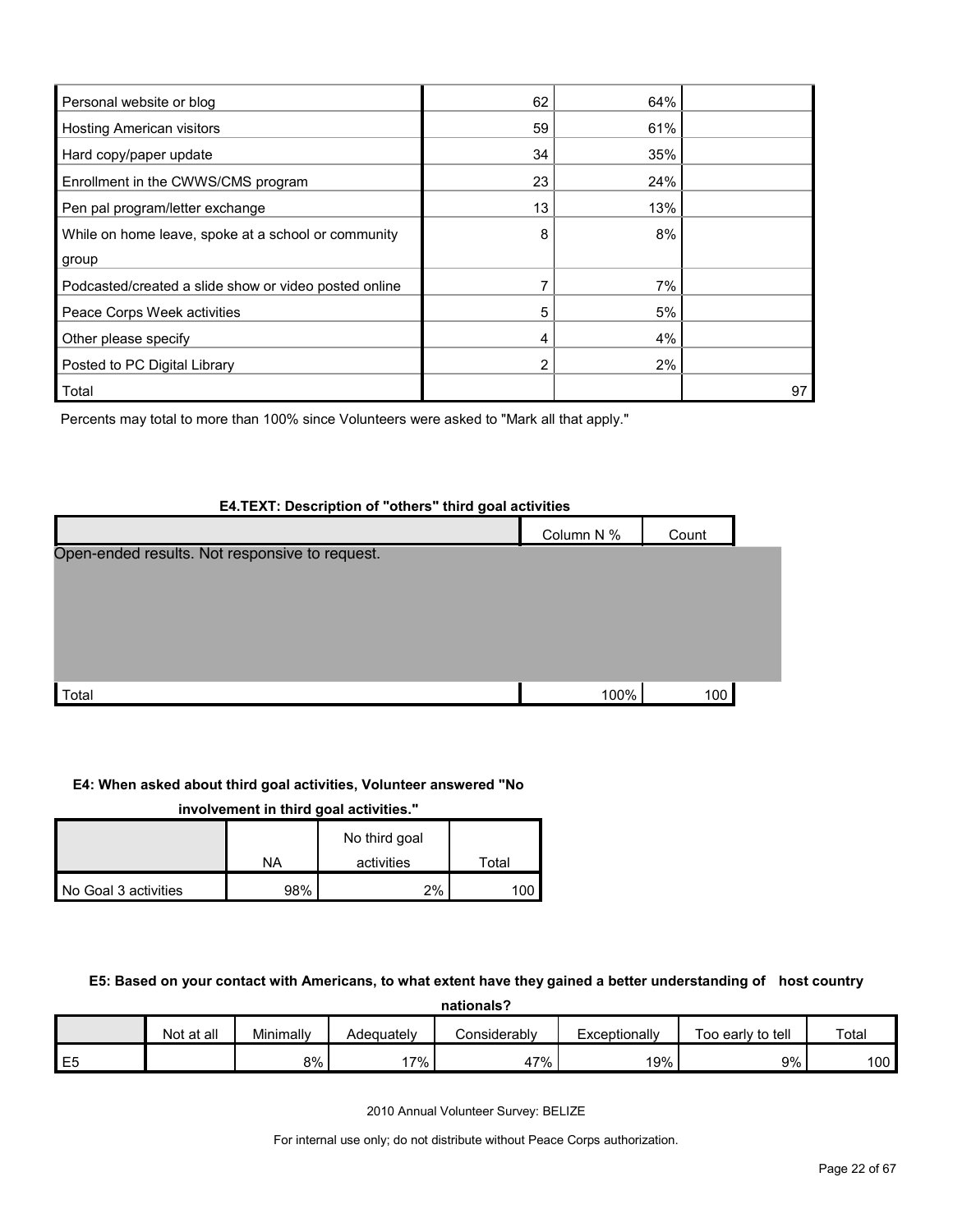|                | ---------<br>-------------<br>------------<br>---------<br>--------<br>----------- |           |            |              |               |       |  |  |  |  |
|----------------|------------------------------------------------------------------------------------|-----------|------------|--------------|---------------|-------|--|--|--|--|
|                | Not at all                                                                         | Minimally | Adequatelv | :onsiderablv | Exceptionally | Total |  |  |  |  |
| E <sub>5</sub> |                                                                                    | 9%        | 19%        | 52%          | 21%           |       |  |  |  |  |

### **E5: Based on your contact with Americans, to what extent have they gained a better understanding of host country nationals? (excluding "Too early to tell" responses)**

### <span id="page-22-0"></span>**F. Peace Corps Support**

This section reports Volunteers' satisfaction with in-country Peace Corps staff support and how the Volunteers communicate with the post.

### **F1: How prepared for your arrival were the host people with whom you would be working?**

|      | Not at all | Minimally | Adequatelv | Considerably | Exceptionally | Total |
|------|------------|-----------|------------|--------------|---------------|-------|
| l F1 | 6%         | 26%       | 31%        | 26%          | 11%           | 100   |

### **F2: To what extent is your CD aware of Volunteer issues and concerns through interactions with PCVs?**

|                | Not at all | Minimally | Adequatelv | `onsiderablv | Exceptionally | Total |
|----------------|------------|-----------|------------|--------------|---------------|-------|
| F <sub>2</sub> | 7%         | 22%       | 33%        | 28%          | 9%            | 99    |

#### **F3: How satisfied are you with the health care you received from your PCMO(s)?**

|    | Not at all | $\cdots$<br>Minimally | Adequately | こonsiderably | Exceptionally | <b>Not Used</b> | Total |
|----|------------|-----------------------|------------|--------------|---------------|-----------------|-------|
| F3 |            | 2%                    | $17\%$     | 28%          | 52%           | $1\%$           | 100   |

#### **F3: How satisfied are you with the health care you received from your PCMO(s)?(excluding "Not used" responses)**

| <b>Tesponses</b> |            |           |            |                     |               |       |  |  |  |
|------------------|------------|-----------|------------|---------------------|---------------|-------|--|--|--|
|                  | Not at all | Minimally | Adeauatelv | <b>Considerably</b> | Exceptionally | Total |  |  |  |
| ЕP               |            | 2%        | 7%         | 28%                 | 53%           | 99    |  |  |  |

#### **F4: How satisfied are you with the following support provided by in-country PC staff?**

2010 Annual Volunteer Survey: BELIZE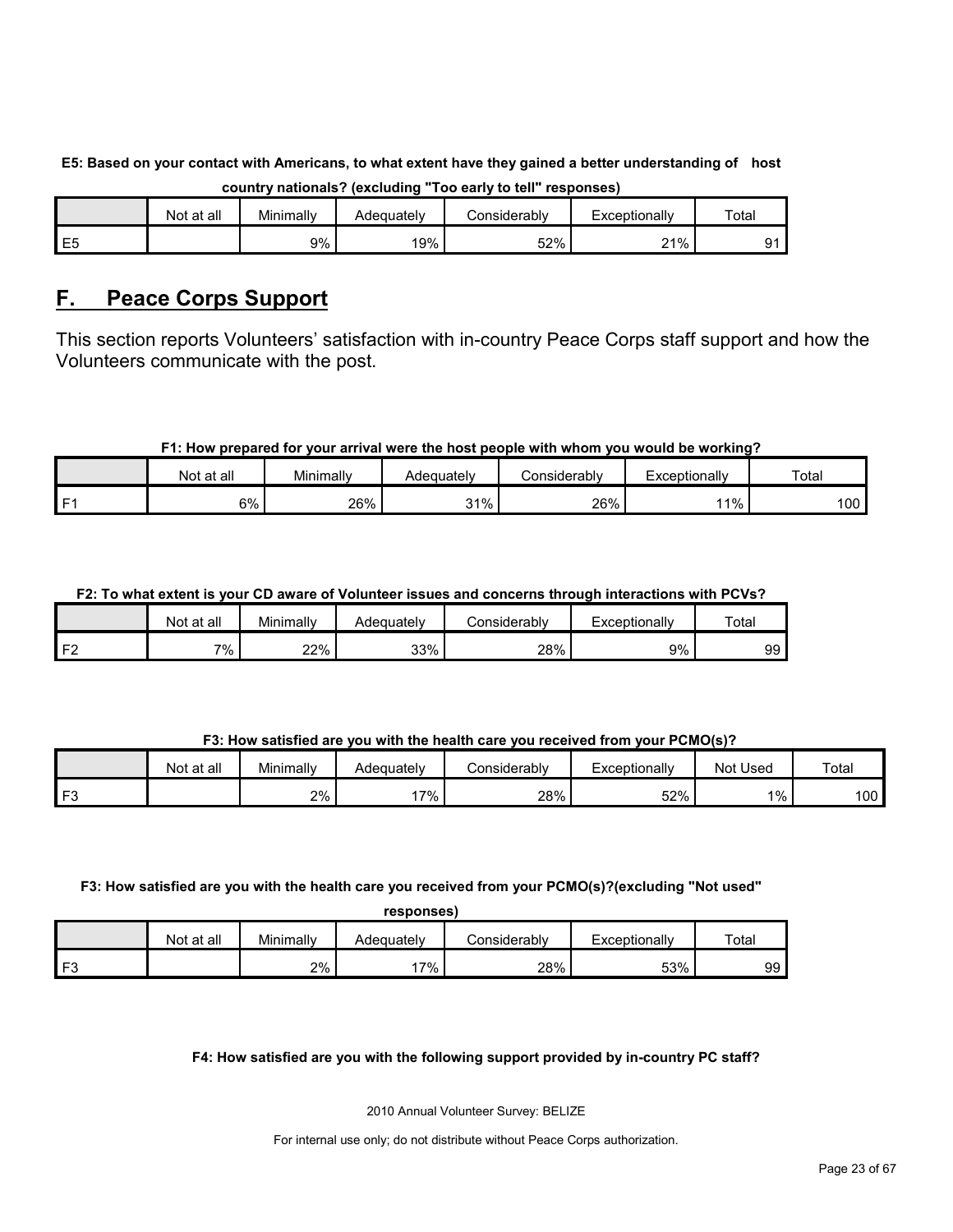|                             | Not at all | Minimally | Adequately | Considerably | Exceptionally | <b>NA</b> | Total |
|-----------------------------|------------|-----------|------------|--------------|---------------|-----------|-------|
| Administrative/logistical   | 1%         |           | 17%        | 32%          | 50%           |           | 100   |
| Cross-cultural              | $1\%$      | 6%        | 28%        | 36%          | 29%           |           | 100   |
| Emotional                   | 3%         | 7%        | 21%        | 32%          | 31%           | 6%        | 100   |
| Feedback on my work reports | 4%         | 9%        | 33%        | 24%          | 16%           | 13%       | 98    |
| Job assignment              | 6%         | 18%       | 32%        | 25%          | 17%           | 2%        | 100   |
| Language learning           | 3%         | 24%       | 38%        | 22%          | 11%           | 2%        | 100   |
| Medical                     |            | 3%        | 8%         | 35%          | 54%           |           | 100   |
| Safety and security         | 1%         | 4%        | 9%         | 31%          | 55%           |           | 100   |
| Site selection/preparation  | 10%        | 25%       | 31%        | 15%          | 19%           |           | 100   |
| <b>Technical skills</b>     | 3%         | 7%        | 44%        | 31%          | 15%           |           | 100   |

#### **F4: How satisfied are you with the following support provided by in-country PC staff? (excluding "NA" responses)**

|                             | Not at all | Minimally | Adequately | Considerably | Exceptionally | Total |
|-----------------------------|------------|-----------|------------|--------------|---------------|-------|
| Administrative/logistical   | 1%         |           | 17%        | 32%          | 50%           | 100   |
| Cross-cultural              | 1%         | 6%        | 28%        | 36%          | 29%           | 100   |
| Emotional                   | 3%         | 7%        | 22%        | 34%          | 33%           | 94    |
| Feedback on my work reports | 5%         | 11%       | 38%        | 28%          | 19%           | 85    |
| Job assignment              | 6%         | 18%       | 33%        | 26%          | 17%           | 98    |
| Language learning           | 3%         | 24%       | 39%        | 22%          | 11%           | 98    |
| Medical                     |            | 3%        | 8%         | 35%          | 54%           | 100   |
| Safety and security         | $1\%$      | 4%        | 9%         | 31%          | 55%           | 100   |
| Site selection/preparation  | 10%        | 25%       | 31%        | 15%          | 19%           | 100   |
| <b>Technical skills</b>     | 3%         | 7%        | 44%        | 31%          | 15%           | 100   |

#### **F5: What level of PC support have you received to help cope with stress from issues such as HIV/AIDS, food insecurity,**

**etc. in your community? (Including PCVs w/no need for support)**

|    |            |                 | Adequate | Considerable | Exceptional | NA<br>/ I have no |       |
|----|------------|-----------------|----------|--------------|-------------|-------------------|-------|
|    | No support | Minimal support | support  | support      | support     | need for support  | Total |
| F5 | 3%         | 4%              | 24%      | 18%          | 15%         | 35%               | 98    |

### **F5: What level of PC support have you received to help cope with stress from issues such as HIV/AIDS, food insecurity, etc. in your community? (excluding "NA/No need for support" responses)**

2010 Annual Volunteer Survey: BELIZE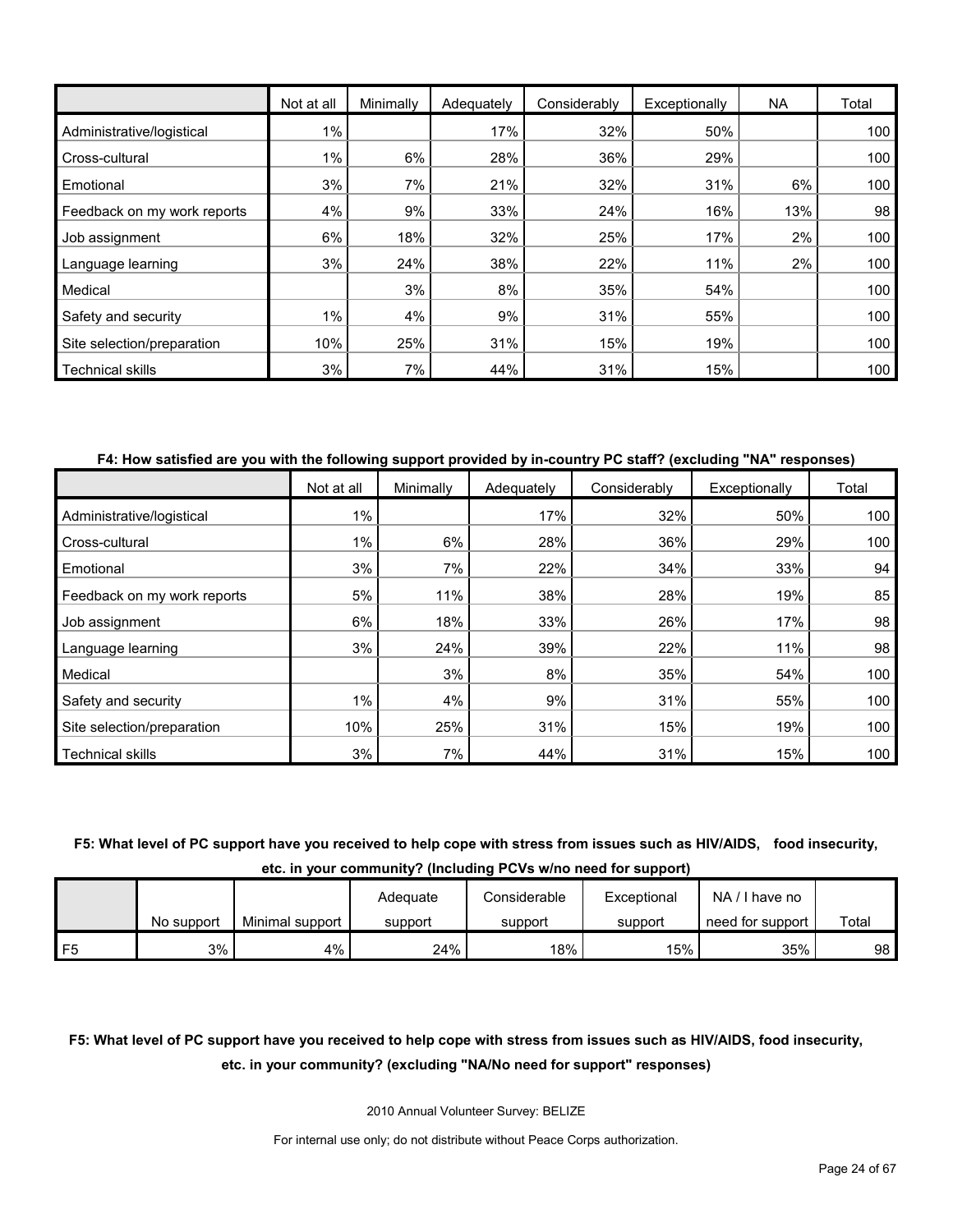|               |            |                 |                  | Considerable | Exceptional |       |
|---------------|------------|-----------------|------------------|--------------|-------------|-------|
|               | No support | Minimal support | Adequate support | support      | support     | Total |
| $\mathsf{F}5$ | 5%         | 6%              | 38%              | 28%          | 23%         | 64    |

#### **F6a: How would you rate your interaction with the Country Director (CD)**

**in terms of the following?**

|                          | Inadequate | Adequate | Total |
|--------------------------|------------|----------|-------|
| <b>CD Responsiveness</b> | 18%        | 82%      | 93    |
| CD Informative content   | 20%        | 80%      | 92    |
| CD Comfort level         | 24%        | 76%      | 93    |
| CD Site visits           | 49%        | 51%      | 91    |

#### **F6b: How would you rate your interaction with the PTO in terms of --?**

|                                | Inadeguate | Adequate | Total |
|--------------------------------|------------|----------|-------|
| <b>PTO Responsiveness</b>      | 2%         | 98%      | 95    |
| <b>PTO</b> Informative content | 3%         | 97%      | 97    |
| <b>PTO Comfort level</b>       | 3%         | 97%      | 96    |
| <b>PTO Site visits</b>         | 22%        | 78%      | 94    |

#### **F6c: How would you rate your interaction with the APCD/Program Manager in**

| terms of $-2$                 |            |          |       |  |
|-------------------------------|------------|----------|-------|--|
|                               | Inadequate | Adequate | Total |  |
| <b>APCD/PM Responsiveness</b> | 17%        | 83%      | 96    |  |
| APCD/PM Informative content   | 17%        | 83%      | 94    |  |
| APCD/PM Comfort level         | 19%        | 81%      | 97    |  |
| APCD/PM Site visits           | 25%        | 75%      | 93    |  |

#### **F6d: How would you rate your interaction with the PCMO in terms of --?**

|                            | Inadeguate | Adequate | ⊤otal |
|----------------------------|------------|----------|-------|
| <b>PCMO Responsiveness</b> | 4%         | 96%      | 96    |
| PCMO Informative content   | 4%         | 96%      | -93   |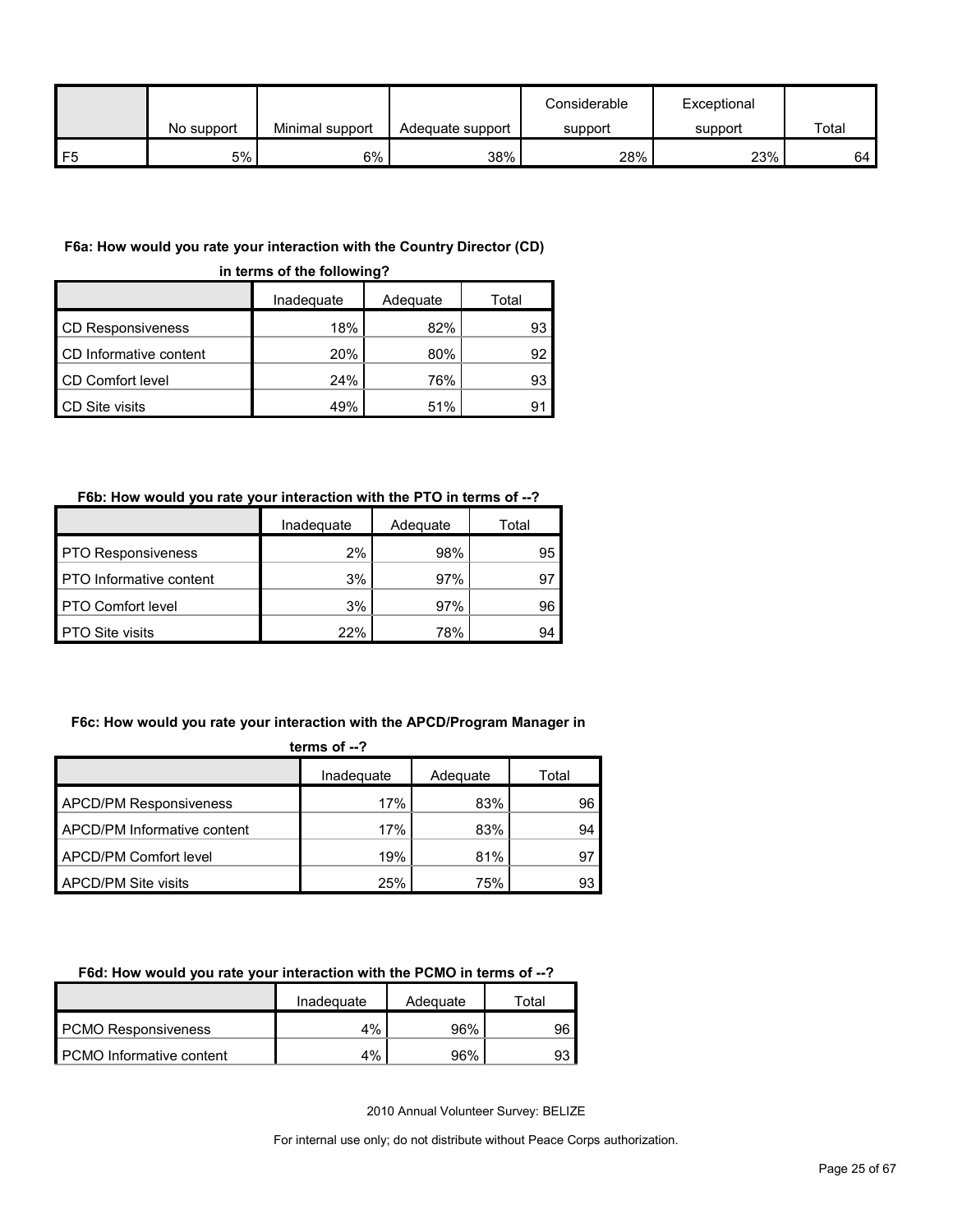| PCMO Comfort level | $2\%$ | 98% |  |
|--------------------|-------|-----|--|
| PCMO Site visits   | 20%   | 80% |  |

#### **F6e: How would you rate your interaction with the Safety and Security**

**Coordinator (SSC) in terms of --?**

|                           | Inadequate | Adequate | Total |
|---------------------------|------------|----------|-------|
| <b>SSC Responsiveness</b> | 8%         | 92%      | 99    |
| SSC Informative content   | 4%         | 96%      | 95    |
| <b>SSC Comfort level</b>  | 3%         | 97%      | 98    |
| <b>SSC Site visits</b>    | 9%         | 91%      | 96    |

#### **F6f: How would you rate your interaction with the Training Manager in terms**

| of --?                       |            |          |       |  |
|------------------------------|------------|----------|-------|--|
|                              | Inadequate | Adequate | Total |  |
| <b>TrMngr Responsiveness</b> | 5%         | 95%      |       |  |
| TrMngr Informative content   | 4%         | 96%      | 95    |  |
| <b>TrMngr Comfort level</b>  | 6%         | 94%      | 96    |  |
| TrMngr Site visits           | 28%        | 72%      | 94    |  |

#### **F6g: How would you rate your interaction with administrative staff in terms**

| of $-2$                     |            |          |       |  |  |
|-----------------------------|------------|----------|-------|--|--|
|                             | Inadequate | Adequate | Total |  |  |
| <b>Admin Responsiveness</b> | 2%         | 98%      | 97    |  |  |
| Admin Informative content   | $1\%$      | 99%      | 97    |  |  |
| Admin Comfort level         | 2%         | 98%      | 99    |  |  |
| Admin Site visits           | 24%        | 76%      | 94    |  |  |

#### **F7: What is the best method for you to communicate with your Peace**

| Corps office? |         |        |  |
|---------------|---------|--------|--|
|               | Percent | Number |  |
| Cell phone    | 44%     | 44     |  |
| Email         | 36%     | 36     |  |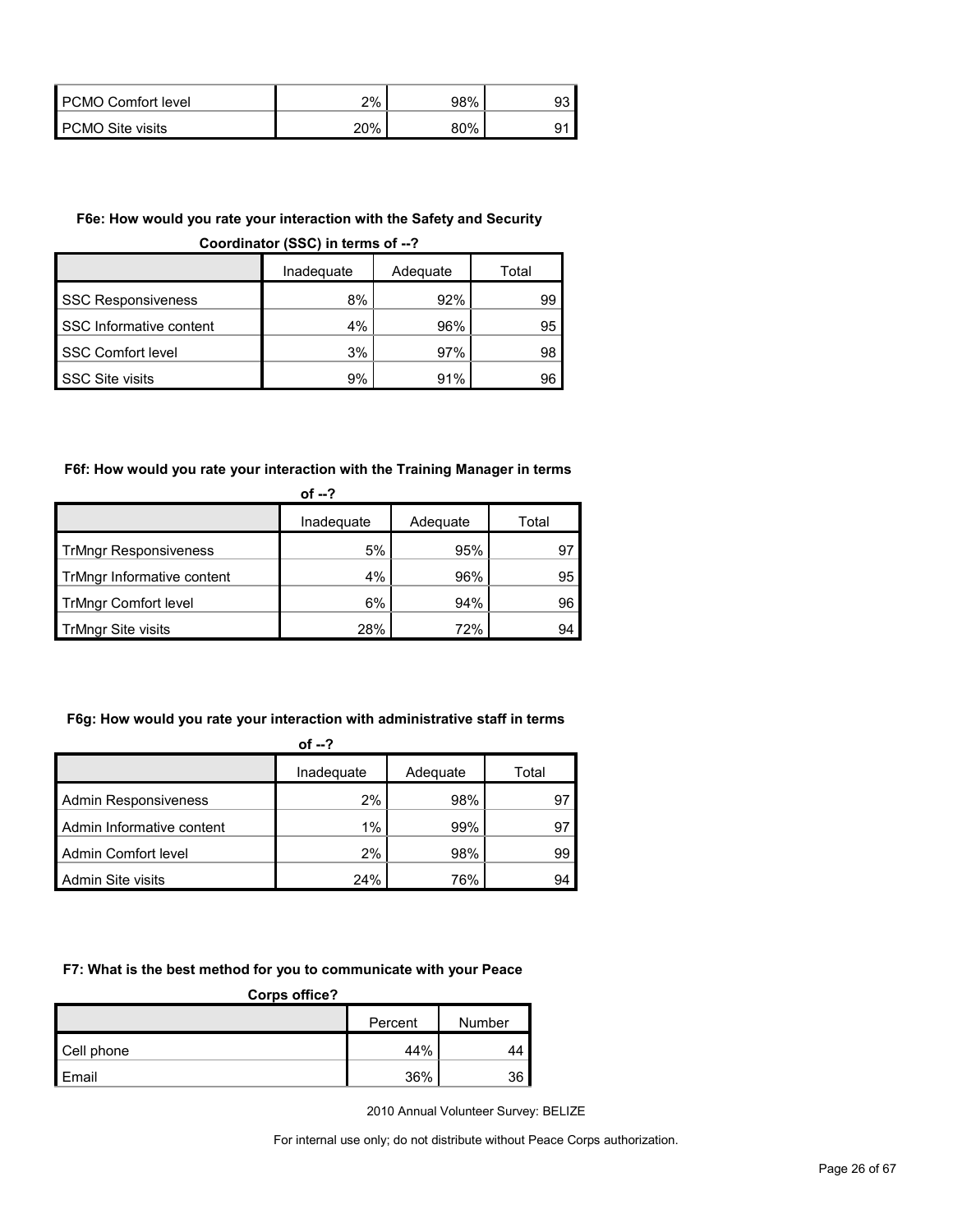| In-person visits                   | 9%   |  |
|------------------------------------|------|--|
| Text messaging (SMS)               | 6%   |  |
| Telephone at residence or work     | 3%   |  |
| Other: Please specify below        | 2%   |  |
| Telephone not at residence or work |      |  |
| Letters/postal service             |      |  |
| l Fax                              |      |  |
|                                    |      |  |
| ʻotal                              | 1በበ% |  |

#### **F7.OTHER: Description of "other" best method to communicate with post**

|                                                | <b>PERCENT</b> | <b>NUMBER</b> |  |
|------------------------------------------------|----------------|---------------|--|
| Open-ended results. Not responsive to request. |                |               |  |
|                                                |                |               |  |
|                                                |                |               |  |
| Total                                          | 100%           | 100           |  |
|                                                |                |               |  |

#### **F8: In general, how do you rate the effectiveness of your communication resources for contacting your**

**PC staff in-country?**

|                | effective<br>Not | Poor | Adequate | Effective | Very effective | Total |
|----------------|------------------|------|----------|-----------|----------------|-------|
| F <sub>8</sub> |                  | 3%   | 25%      | 33%       | 39%            | 100   |

### <span id="page-26-0"></span>**G. Your Safety and Security**

This section reports on how safe Volunteers feel. Volunteers' experiences with various types of insensitive remarks or behaviors, harassment or discrimination, and crime are summarized, as well as whether harassment and crime events were reported to Peace Corps.

#### **G1: How safe do you feel...?**

|                            | Not at All Safe | Often Unsafe | Adequately Safe | Usually Safe | Verv Safe | Total            |
|----------------------------|-----------------|--------------|-----------------|--------------|-----------|------------------|
| Where you live             | $1\%$           | $2\%$        | 19%             | 27%          | 51%       | 100 <sub>l</sub> |
| Where you work             |                 | 2%           | 15%             | 17%          | 66%       | 100 <sub>l</sub> |
| When you travel in-country |                 | $1\%$        | 20%             | 46%          | 33%       | 100 <sub>1</sub> |

2010 Annual Volunteer Survey: BELIZE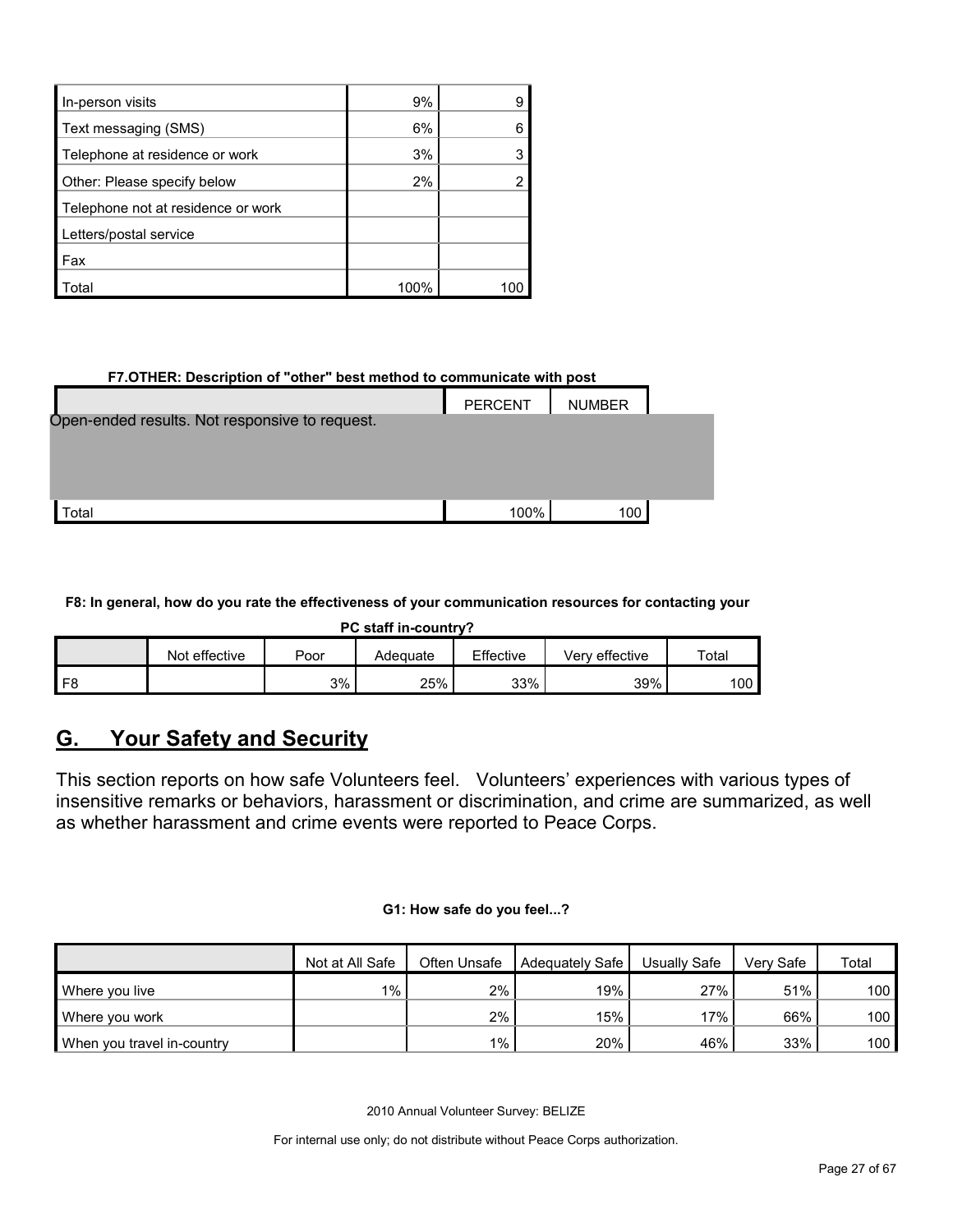#### **G1: How safe do you feel...?**

|                                    | Not at All Safe | Often Unsafe | Adequately Safe | Usually Safe | Verv Safe | Total |
|------------------------------------|-----------------|--------------|-----------------|--------------|-----------|-------|
| Where you live                     | $1\%$           | 2%           | 19%             | 27%          | 51%       | 100   |
| Where you work                     |                 | 2%           | 15%             | 17%          | 66%       | 100   |
| When you travel in-country         |                 | $1\%$        | 20%             | 46%          | 33%       | 100   |
| City where main Peace Corps office |                 | $1\%$        | 7%              | 32%          | 60%       | 100   |
| is located                         |                 |              |                 |              |           |       |

**G2: Have you encountered insensitive comments or behavior toward you based on your race, ethnicity, age, gender, or sexual orientation from any of the following sources?**

|                         | Yes | No  | <b>NA</b> | Total |
|-------------------------|-----|-----|-----------|-------|
| Host/home stay family   | 11% | 87% | 2%        | 100   |
| Community members       | 48% | 50% | 2%        | 100   |
| <b>Other Volunteers</b> | 3%  | 96% | 1%        | 99    |
| PC in-country staff     | 2%  | 97% | 1%        | 100   |
| <b>Other</b>            | 10% | 35% | 55%       | 5     |

**G2: Have you encountered insensitive comments or behavior toward you based on your race, ethnicity, age, gender, or sexual orientation from any of** 

|                         | Yes | No  | Total |
|-------------------------|-----|-----|-------|
| Host/home stay family   | 11% | 89% | 98    |
| Community members       | 49% | 51% | 98    |
| <b>Other Volunteers</b> | 3%  | 97% | 98    |
| PC in-country staff     | 2%  | 98% | 99    |
| Other                   | 22% | 78% | 23    |

| the following sources? (excluding "NA" responses) |  |
|---------------------------------------------------|--|
|---------------------------------------------------|--|

#### **G2.OTHER: Description of "other" sources of insensitive comments/behavior**

|                                                | PERCENT | <b>NUMBER</b> |  |
|------------------------------------------------|---------|---------------|--|
| Open-ended results. Not responsive to request. |         |               |  |
|                                                |         |               |  |
|                                                |         |               |  |

2010 Annual Volunteer Survey: BELIZE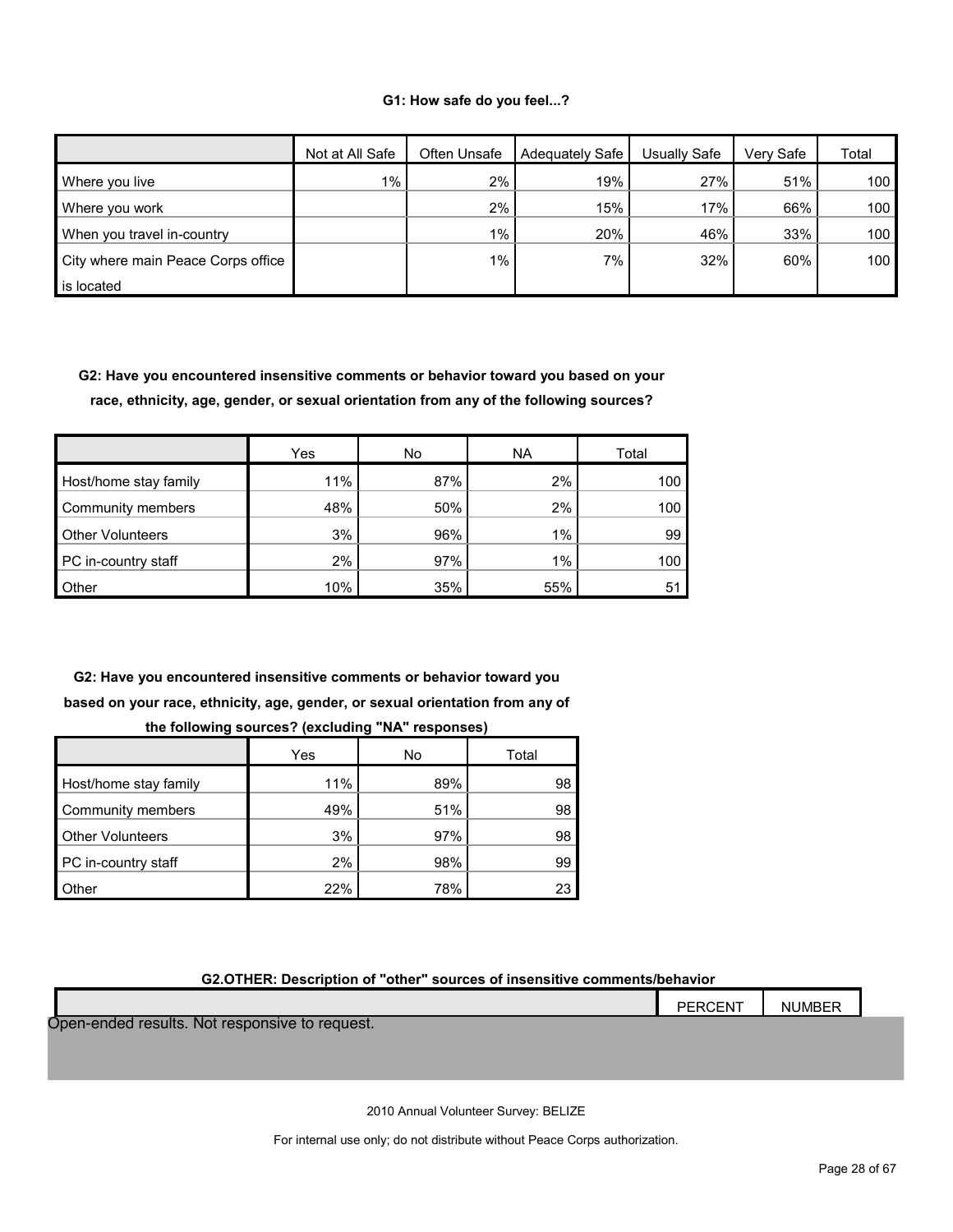| $T - 1$<br>Total | 100%<br>ີ | 100 |
|------------------|-----------|-----|
|                  |           |     |

NOTE: See Open-Ended Responses Report for comments Volunteers wrote in response to Question G3 to explain their harassment/discrimination answers.

#### **G3: Please indicate the number of times you experienced the following types of discrimination/harassment: PERCENTAGES**

|                              | None | Once  | 2-5 times | 6-10 times | 11-25 times | 26+ times | Total |
|------------------------------|------|-------|-----------|------------|-------------|-----------|-------|
| Age H/D                      | 99%  | $1\%$ |           |            |             |           | 79    |
| Anti-American H/D            | 67%  | 14%   | 14%       | $1\%$      | 3%          | $1\%$     | 79    |
| Disability H/D               | 99%  |       |           |            |             | $1\%$     | 78    |
| Gender H/D                   | 86%  | $1\%$ | 10%       | 1%         | $1\%$       |           | 79    |
| Racial/color H/D             | 72%  | $1\%$ | 12%       | 7%         | 5%          | 2%        | 81    |
| Religious H/D                | 86%  | 5%    | 6%        | 1%         | $1\%$       |           | 80    |
| Sexual orientation H/D       | 99%  | $1\%$ |           |            |             |           | 78    |
| Sexual harassment (physical) | 94%  | 6%    |           |            |             |           | 79    |
| Sexual harassment (verbal)   | 69%  | 5%    | 4%        | 6%         | 8%          | 8%        | 78    |

#### **G3: Please indicate the number of times you experienced the following types of discrimination/harassment: NUMBERS**

|                              | None | Once | 2-5 times | 6-10 times | 11-25 times | 26+ times | Total |
|------------------------------|------|------|-----------|------------|-------------|-----------|-------|
| Age H/D                      | 78   |      |           |            |             |           | 79    |
| Anti-American H/D            | 53   | 11   | 11        |            |             |           | 79    |
| Disability H/D               | 77   |      |           |            |             |           | 78    |
| Gender H/D                   | 68   |      | 8         |            |             |           | 79    |
| Racial/color H/D             | 58   |      | 10        | 6          | 4           |           | 81    |
| Religious H/D                | 69   |      | 5         |            |             |           | 80    |
| Sexual orientation H/D       | 77   |      |           |            |             |           | 78    |
| Sexual harassment (physical) | 74   | 5    |           |            |             |           | 79    |
| Sexual harassment (verbal)   | 54   |      |           |            | 6           | 6         | 78    |

2010 Annual Volunteer Survey: BELIZE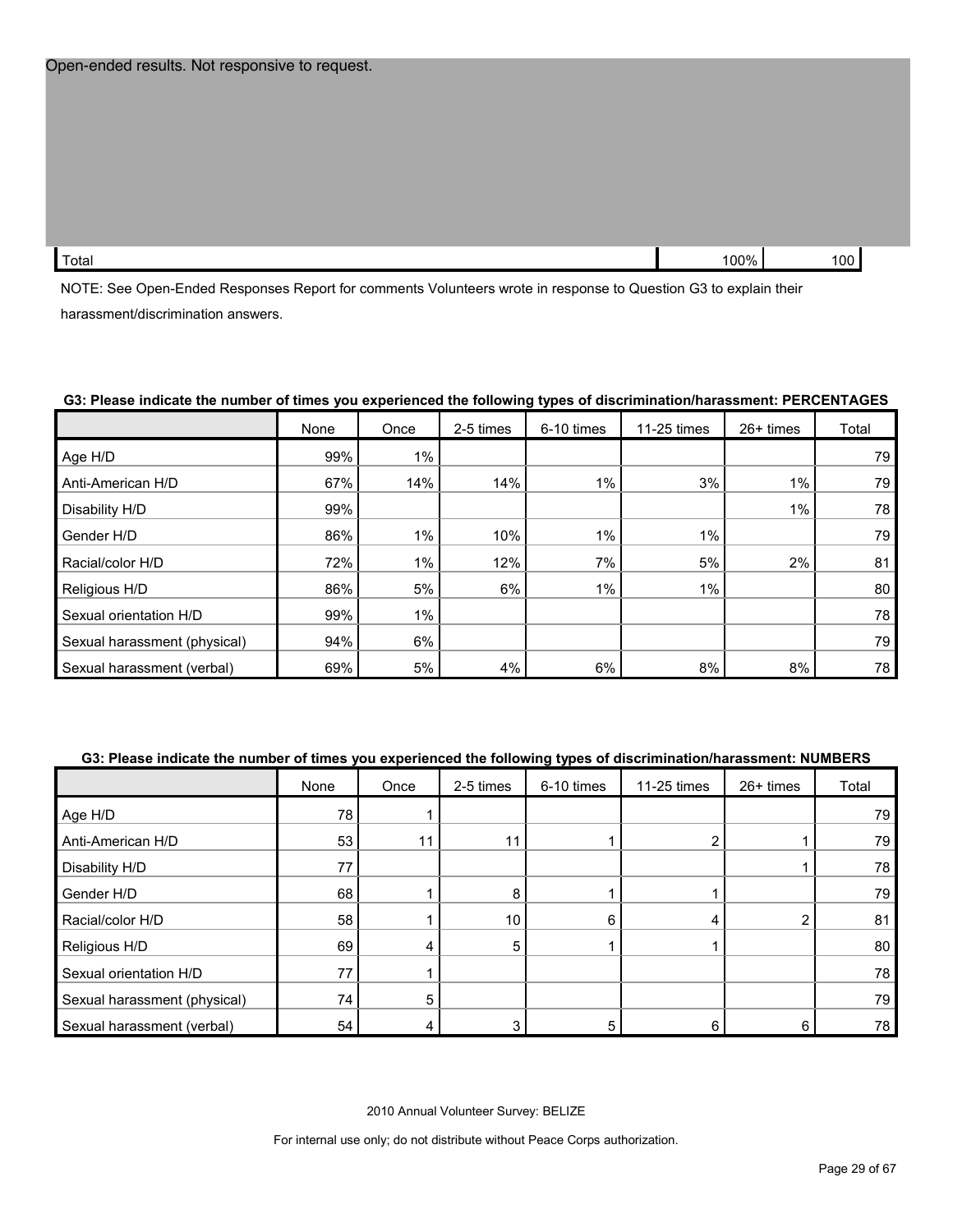|         |             | $\overline{\phantom{a}}$ | Reported Age H/D |           |            |             |           |       |  |  |
|---------|-------------|--------------------------|------------------|-----------|------------|-------------|-----------|-------|--|--|
|         |             | Never                    | Once             | 2-5 times | 6-10 times | 11-25 times | 26+ times | Total |  |  |
| Age H/D | Once        |                          |                  |           |            |             |           |       |  |  |
|         | 2-5 times   |                          |                  |           |            |             |           |       |  |  |
|         | 6-10 times  |                          |                  |           |            |             |           |       |  |  |
|         | 11-25 times |                          |                  |           |            |             |           |       |  |  |
|         | 26+ times   |                          |                  |           |            |             |           |       |  |  |
|         | Total       |                          |                  |           |            |             |           |       |  |  |

#### **G3: Volunteers experiencing AGE discrimination/harassment: Events by Number of Reports to PC**

NOTE: Some PCVs provided the number of events without answering how many times they reported the event/s.

#### **G3: Volunteers experiencing AGE discrimination/harassment: Events by Person Responsible**

|         |                   |             |             | Counterpart, |             |                   |
|---------|-------------------|-------------|-------------|--------------|-------------|-------------------|
|         |                   |             | Someone you | supervisor,  | Peace Corps |                   |
|         |                   | Stranger    | know        | co-worker    | Volunteer   | Peace Corps staff |
|         |                   | Responsible | Responsible | Responsible  | Responsible | Responsible       |
| Age H/D | Once              |             |             |              |             |                   |
|         | 2-5 times         |             |             |              |             |                   |
|         | 6-10 times        |             |             |              |             |                   |
|         | 11-25 times       |             |             |              |             |                   |
|         | $26+$ times       |             |             |              |             |                   |
|         | <b>Total PCVs</b> |             |             |              |             |                   |

NOTE: Some PCVs provided the number of events without answering who was responsible.

#### **G3: Volunteers experiencing AGE discrimination/harassment:**

**Events by Person Responsible**

|         |             | -----                         |             |
|---------|-------------|-------------------------------|-------------|
|         |             | Host country family<br>member | Other       |
|         |             | Responsible                   | Responsible |
| Age H/D | Once        |                               |             |
|         | 2-5 times   |                               |             |
|         | 6-10 times  |                               |             |
|         | 11-25 times |                               |             |
|         | 26+ times   |                               |             |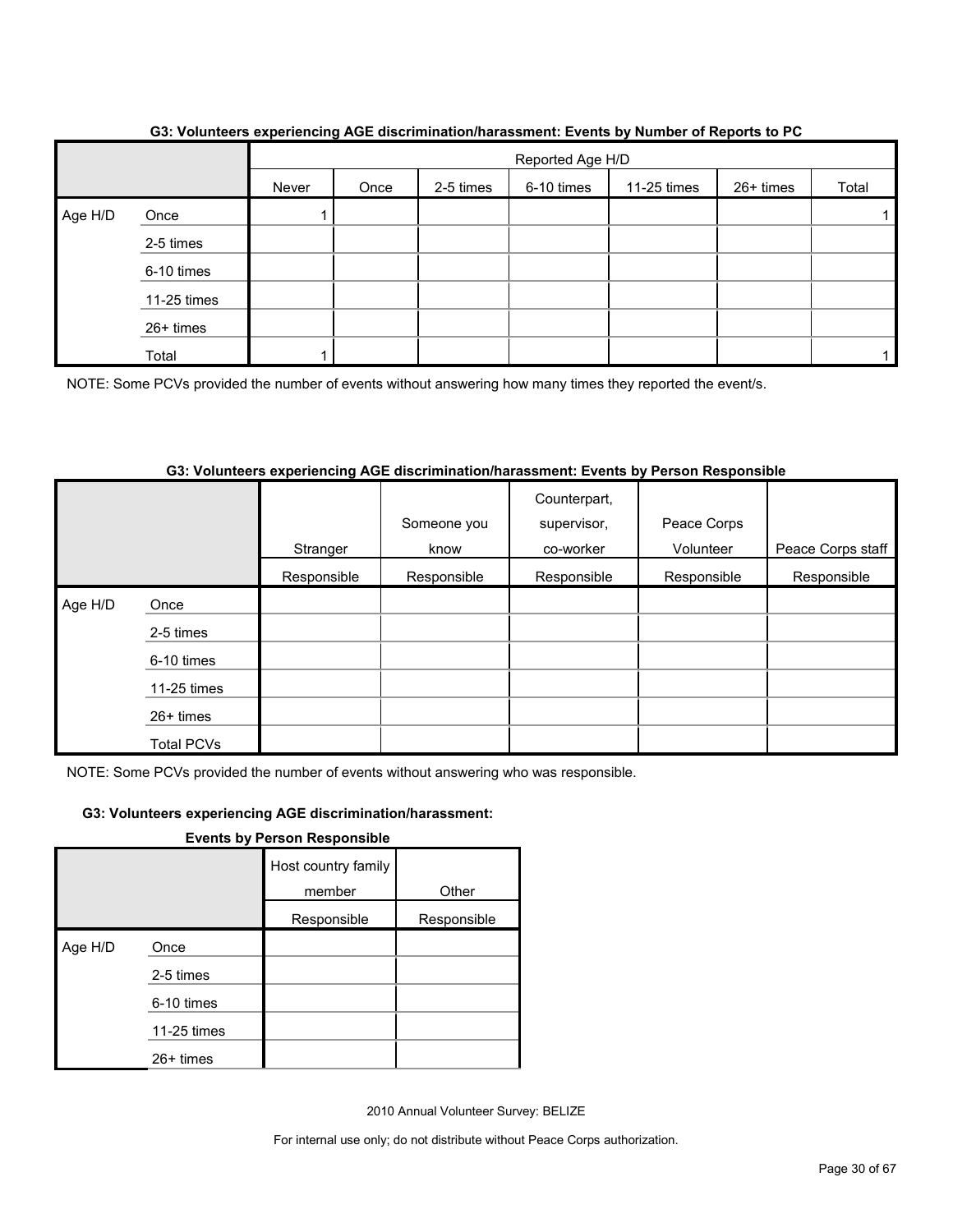| <b>Total PCVs</b> |  |
|-------------------|--|
|                   |  |

|                   | 00. TURINGGIS GAPGHGHUNG AN HAMENOAN GISUMMIGHUNIGIQSINGHI. ETGINS DY NGHIDGI UI NGPUNS IU I O |                 |                            |           |            |             |           |                 |  |
|-------------------|------------------------------------------------------------------------------------------------|-----------------|----------------------------|-----------|------------|-------------|-----------|-----------------|--|
|                   |                                                                                                |                 | Reported Anti-American H/D |           |            |             |           |                 |  |
|                   |                                                                                                | Never           | Once                       | 2-5 times | 6-10 times | 11-25 times | 26+ times | Total           |  |
| Anti-American H/D | Once                                                                                           | 10 <sup>°</sup> |                            |           |            |             |           | 11              |  |
|                   | 2-5 times                                                                                      | 10 <sup>1</sup> |                            |           |            |             |           | 10 <sup>1</sup> |  |
|                   | 6-10 times                                                                                     |                 |                            |           |            |             |           |                 |  |
|                   | 11-25 times                                                                                    | ◠               |                            |           |            |             |           |                 |  |
|                   | 26+ times                                                                                      |                 |                            |           |            |             |           |                 |  |
|                   | Total                                                                                          | 24              |                            |           |            |             |           | 25              |  |

### **G3: Volunteers experiencing ANTI-AMERICAN discrimination/harassment: Events by Number of Reports to PC**

NOTE: Some PCVs provided the number of events without answering how many times they reported the event/s.

#### **G3: Volunteers experiencing ANTI-AMERICAN discrimination/harassment: Events by Person Responsible**

|                   |                   |             | Someone you | Counterpart,<br>supervisor, | Peace Corps | Peace Corps |
|-------------------|-------------------|-------------|-------------|-----------------------------|-------------|-------------|
|                   |                   | Stranger    | know        | co-worker                   | Volunteer   | staff       |
|                   |                   | Responsible | Responsible | Responsible                 | Responsible | Responsible |
| Anti-American H/D | Once              |             |             |                             |             |             |
|                   | 2-5 times         |             |             |                             |             |             |
|                   | 6-10 times        |             |             |                             |             |             |
|                   | 11-25 times       |             |             |                             |             |             |
|                   | 26+ times         |             |             |                             |             |             |
|                   | <b>Total PCVs</b> |             |             |                             |             |             |

NOTE: Some PCVs provided the number of events without answering who was responsible.

#### **G3: Volunteers experiencing ANTI-AMERICAN discrimination/harassment:**

#### **Events by Person Responsible**

|                   | Host country family |             |             |
|-------------------|---------------------|-------------|-------------|
|                   |                     | member      | Other       |
|                   |                     | Responsible | Responsible |
| Anti-American H/D | Once                |             |             |

2010 Annual Volunteer Survey: BELIZE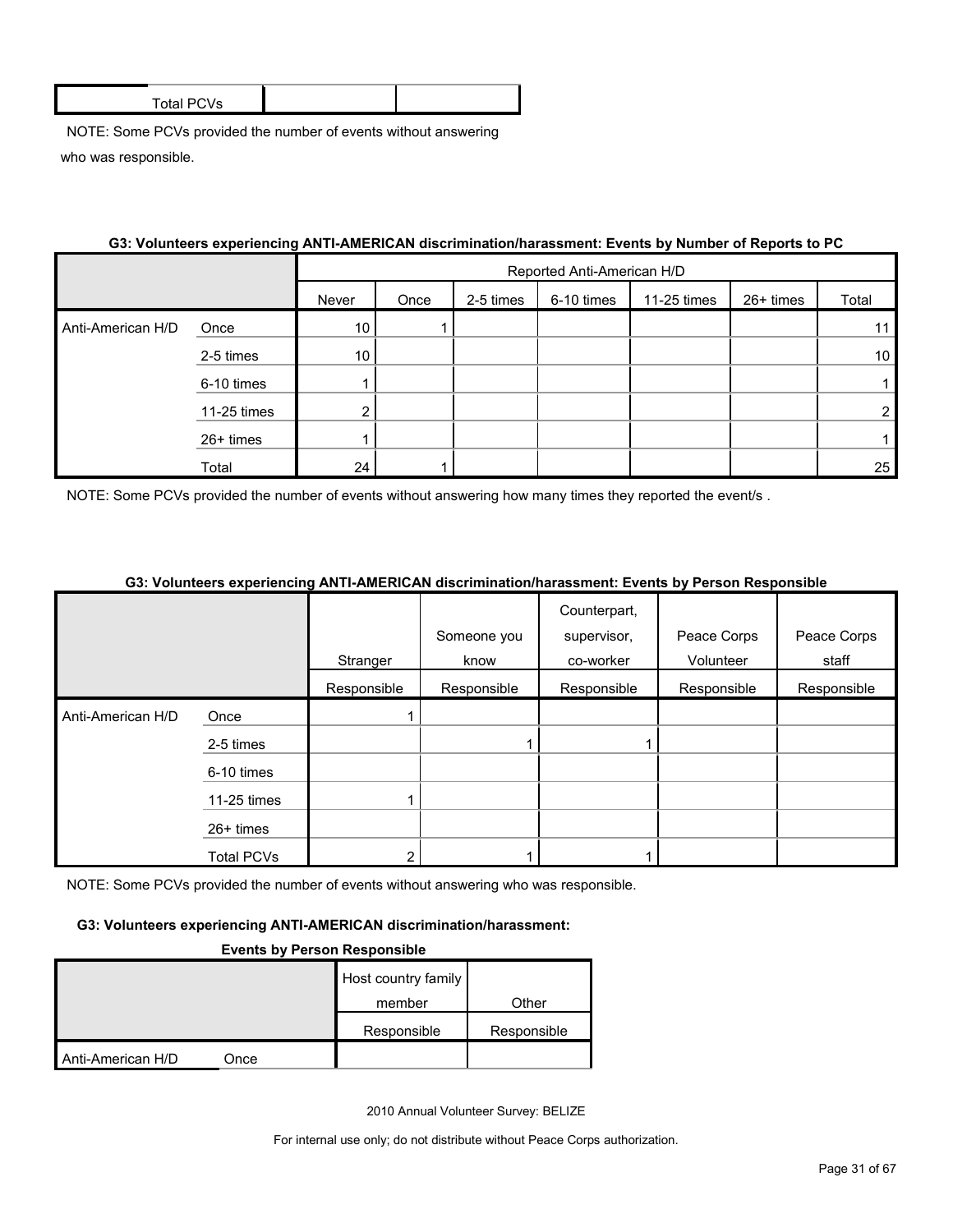#### **G3: Volunteers experiencing DISABILITY discrimination/harassment: Events by Number of Reports to PC**

|                |             |       | Reported Disability H/D |           |            |             |           |       |  |  |
|----------------|-------------|-------|-------------------------|-----------|------------|-------------|-----------|-------|--|--|
|                |             | Never | Once                    | 2-5 times | 6-10 times | 11-25 times | 26+ times | Total |  |  |
| Disability H/D | Once        |       |                         |           |            |             |           |       |  |  |
|                | 2-5 times   |       |                         |           |            |             |           |       |  |  |
|                | 6-10 times  |       |                         |           |            |             |           |       |  |  |
|                | 11-25 times |       |                         |           |            |             |           |       |  |  |
|                | 26+ times   |       |                         |           |            |             |           |       |  |  |
|                | Total       |       |                         |           |            |             |           |       |  |  |

NOTE: Some PCVs provided the number of events without answering how many times they reported the event/s.

# **G3: Volunteers experiencing DISABILITY discrimination/harassment: Events by Person Responsible**

|                |             | Stranger    | Someone you<br>know | Counterpart,<br>supervisor,<br>co-worker | Peace Corps<br>Volunteer | Peace Corps staff |
|----------------|-------------|-------------|---------------------|------------------------------------------|--------------------------|-------------------|
|                |             | Responsible | Responsible         | Responsible                              | Responsible              | Responsible       |
| Disability H/D | Once        |             |                     |                                          |                          |                   |
|                | 2-5 times   |             |                     |                                          |                          |                   |
|                | 6-10 times  |             |                     |                                          |                          |                   |
|                | 11-25 times |             |                     |                                          |                          |                   |
|                | 26+ times   |             |                     |                                          |                          |                   |
|                | Total PCVs  |             |                     |                                          |                          |                   |

NOTE: Some PCVs provided the number of events without answering who was responsible.

#### **G3: Volunteers experiencing DISABILITY discrimination/harassment:**

#### **Events by Person Responsible**

2010 Annual Volunteer Survey: BELIZE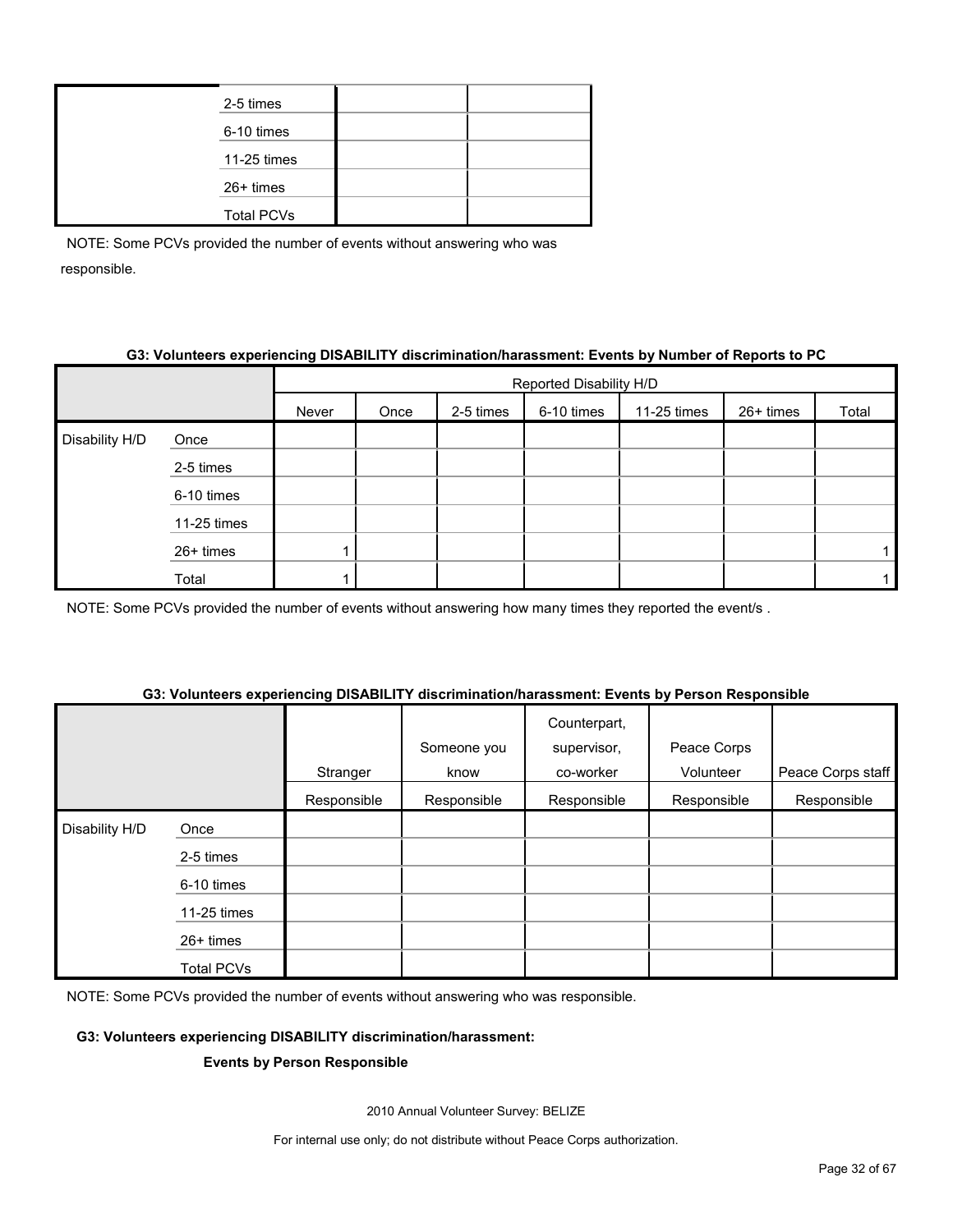|                |                   | Host country family<br>member | Other       |
|----------------|-------------------|-------------------------------|-------------|
|                |                   | Responsible                   | Responsible |
| Disability H/D | Once              |                               |             |
|                | 2-5 times         |                               |             |
|                | 6-10 times        |                               |             |
|                | 11-25 times       |                               |             |
|                | $26+$ times       |                               |             |
|                | <b>Total PCVs</b> |                               |             |

|            |             | Reported Gender H/D |      |           |            |             |           |       |
|------------|-------------|---------------------|------|-----------|------------|-------------|-----------|-------|
|            |             | Never               | Once | 2-5 times | 6-10 times | 11-25 times | 26+ times | Total |
| Gender H/D | Once        |                     |      |           |            |             |           |       |
|            | 2-5 times   | 6                   |      |           |            |             |           | 6     |
|            | 6-10 times  |                     |      |           |            |             |           |       |
|            | 11-25 times |                     |      |           |            |             |           |       |
|            | 26+ times   |                     |      |           |            |             |           |       |
|            | Total       | Զ                   |      |           |            |             |           | 9     |

#### **G3: Volunteers experiencing GENDER discrimination/harassment: Events by Number of Reports to PC**

NOTE: Some PCVs provided the number of events without answering how many times they reported the event/s .

#### **G3: Volunteers experiencing GENDER discrimination/harassment: Events by Person Responsible**

|            |                   |             |             | Counterpart, |             |                   |
|------------|-------------------|-------------|-------------|--------------|-------------|-------------------|
|            |                   |             | Someone you | supervisor,  | Peace Corps |                   |
|            |                   | Stranger    | know        | co-worker    | Volunteer   | Peace Corps staff |
|            |                   | Responsible | Responsible | Responsible  | Responsible | Responsible       |
| Gender H/D | Once              |             |             |              |             |                   |
|            | 2-5 times         |             |             |              |             |                   |
|            | 6-10 times        |             |             |              |             |                   |
|            | 11-25 times       |             |             |              |             |                   |
|            | 26+ times         |             |             |              |             |                   |
|            | <b>Total PCVs</b> |             |             |              |             |                   |

2010 Annual Volunteer Survey: BELIZE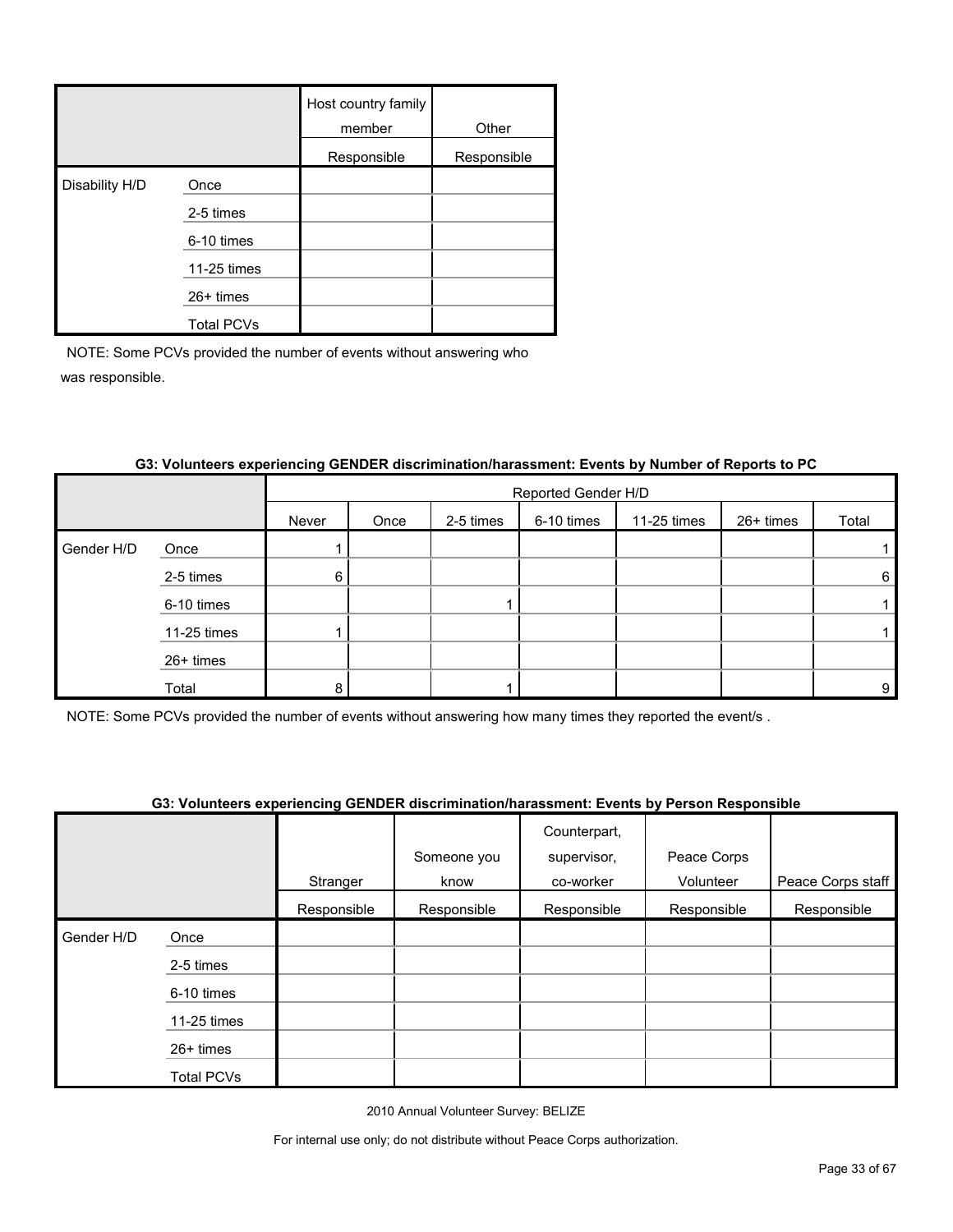#### **G3: Volunteers experiencing GENDER discrimination/harassment: Events by Person Responsible**

|            |                   |             | Someone you | Counterpart,<br>supervisor, | Peace Corps |                   |
|------------|-------------------|-------------|-------------|-----------------------------|-------------|-------------------|
|            |                   | Stranger    | know        | co-worker                   | Volunteer   | Peace Corps staff |
|            |                   | Responsible | Responsible | Responsible                 | Responsible | Responsible       |
| Gender H/D | Once              |             |             |                             |             |                   |
|            | 2-5 times         |             |             |                             |             |                   |
|            | 6-10 times        |             |             |                             |             |                   |
|            | 11-25 times       |             |             |                             |             |                   |
|            | 26+ times         |             |             |                             |             |                   |
|            | <b>Total PCVs</b> |             |             |                             |             |                   |

NOTE: Some PCVs provided the number of events without answering who was responsible.

#### **G3: Volunteers experiencing GENDER discrimination/harassment:**

|            |                   | Host country family<br>member | Other       |
|------------|-------------------|-------------------------------|-------------|
|            |                   | Responsible                   | Responsible |
| Gender H/D | Once              |                               |             |
|            | 2-5 times         |                               |             |
|            | 6-10 times        |                               |             |
|            | 11-25 times       |                               |             |
|            | $26+$ times       |                               |             |
|            | <b>Total PCVs</b> |                               |             |

#### **Events by Person Responsible**

NOTE: Some PCVs provided the number of events without answering who was responsible.

#### **G3: Volunteers experiencing RACIAL/COLOR discrimination/harassment: Events by Number of Reports to PC**

|                  |             |       | Reported Racial/color H/D |           |            |             |           |                |  |
|------------------|-------------|-------|---------------------------|-----------|------------|-------------|-----------|----------------|--|
|                  |             | Never | Once                      | 2-5 times | 6-10 times | 11-25 times | 26+ times | Total          |  |
| Racial/color H/D | Once        |       |                           |           |            |             |           |                |  |
|                  | 2-5 times   | 8     |                           |           |            |             |           | 8              |  |
|                  | 6-10 times  |       |                           |           |            |             |           | 5              |  |
|                  | 11-25 times | 4     |                           |           |            |             |           | 4              |  |
|                  | 26+ times   |       |                           |           |            |             |           | 2 <sub>1</sub> |  |

2010 Annual Volunteer Survey: BELIZE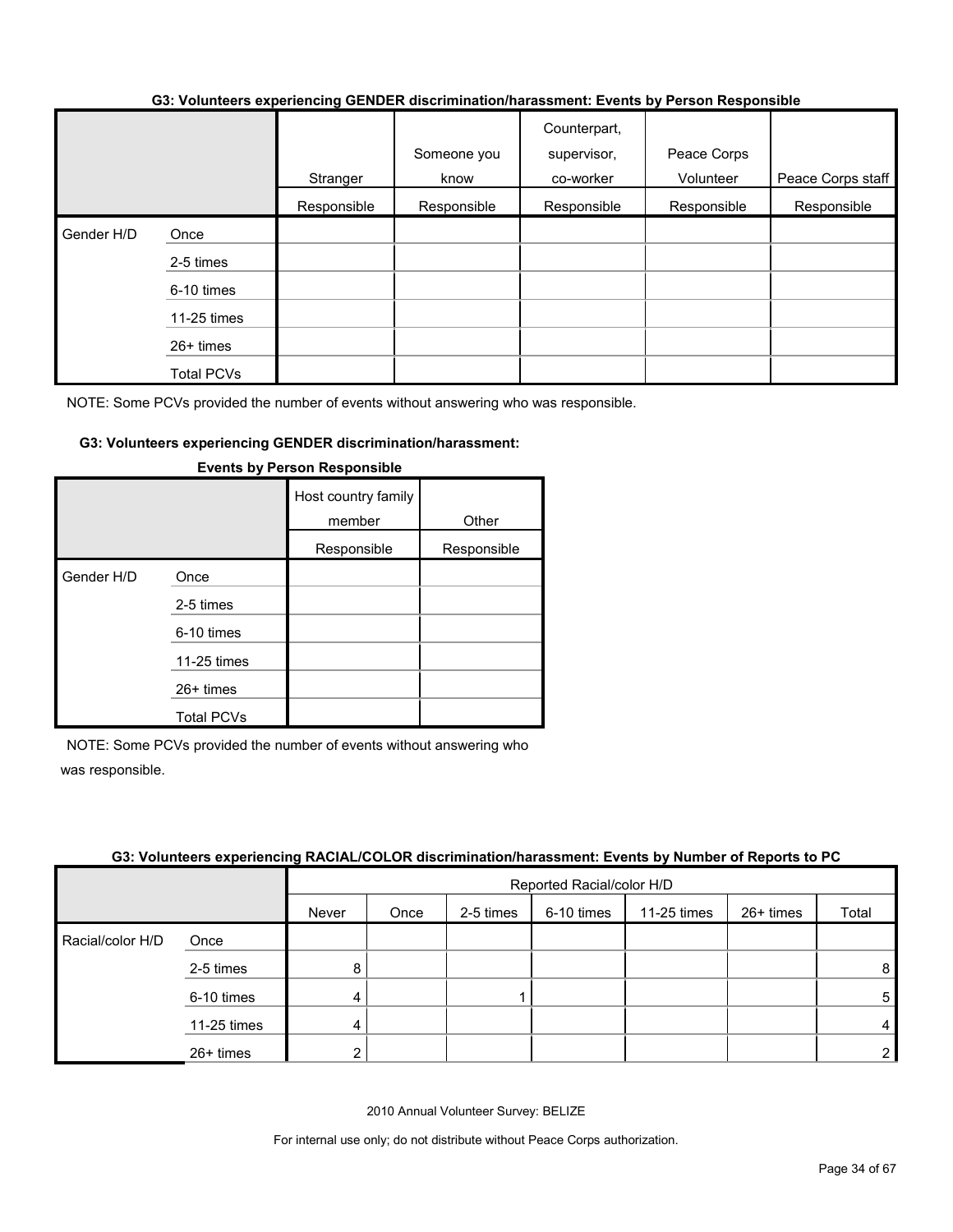NOTE: Some PCVs provided the number of events without answering how many times they reported the event/s.

#### **G3: Volunteers experiencing RACIAL/COLOR discrimination/harassment: Events by Person Responsible**

|                  |                   | Stranger    | Someone you<br>know | Counterpart,<br>supervisor,<br>co-worker | Peace Corps<br>Volunteer | Peace Corps<br>staff |
|------------------|-------------------|-------------|---------------------|------------------------------------------|--------------------------|----------------------|
|                  |                   | Responsible | Responsible         | Responsible                              | Responsible              | Responsible          |
| Racial/color H/D | Once              |             |                     |                                          |                          |                      |
|                  | 2-5 times         |             |                     |                                          |                          |                      |
|                  | 6-10 times        |             |                     |                                          |                          |                      |
|                  | 11-25 times       |             |                     |                                          |                          |                      |
|                  | 26+ times         |             |                     |                                          |                          |                      |
|                  | <b>Total PCVs</b> |             | ⌒                   |                                          |                          |                      |

NOTE: Some PCVs provided the number of events without answering who was responsible.

#### **G3: Volunteers experiencing RACIAL/COLOR discrimination/harassment:**

#### **Events by Person Responsible**

|                  |                   |             | Other       |  |
|------------------|-------------------|-------------|-------------|--|
|                  |                   | Responsible | Responsible |  |
| Racial/color H/D | Once              |             |             |  |
|                  | 2-5 times         |             |             |  |
|                  | 6-10 times        |             |             |  |
|                  | 11-25 times       |             |             |  |
|                  | $26+$ times       |             |             |  |
|                  | <b>Total PCVs</b> |             |             |  |

NOTE: Some PCVs provided the number of events without answering who was responsible.

#### **G3: Volunteers experiencing RELIGIOUS discrimination/harassment: Events by Number of Reports to PC**

|               |      | Reported Religious H/D |      |           |            |             |             |       |
|---------------|------|------------------------|------|-----------|------------|-------------|-------------|-------|
|               |      | Never                  | Once | 2-5 times | 6-10 times | 11-25 times | $26+$ times | Total |
| Religious H/D | Once |                        |      |           |            |             |             |       |

2010 Annual Volunteer Survey: BELIZE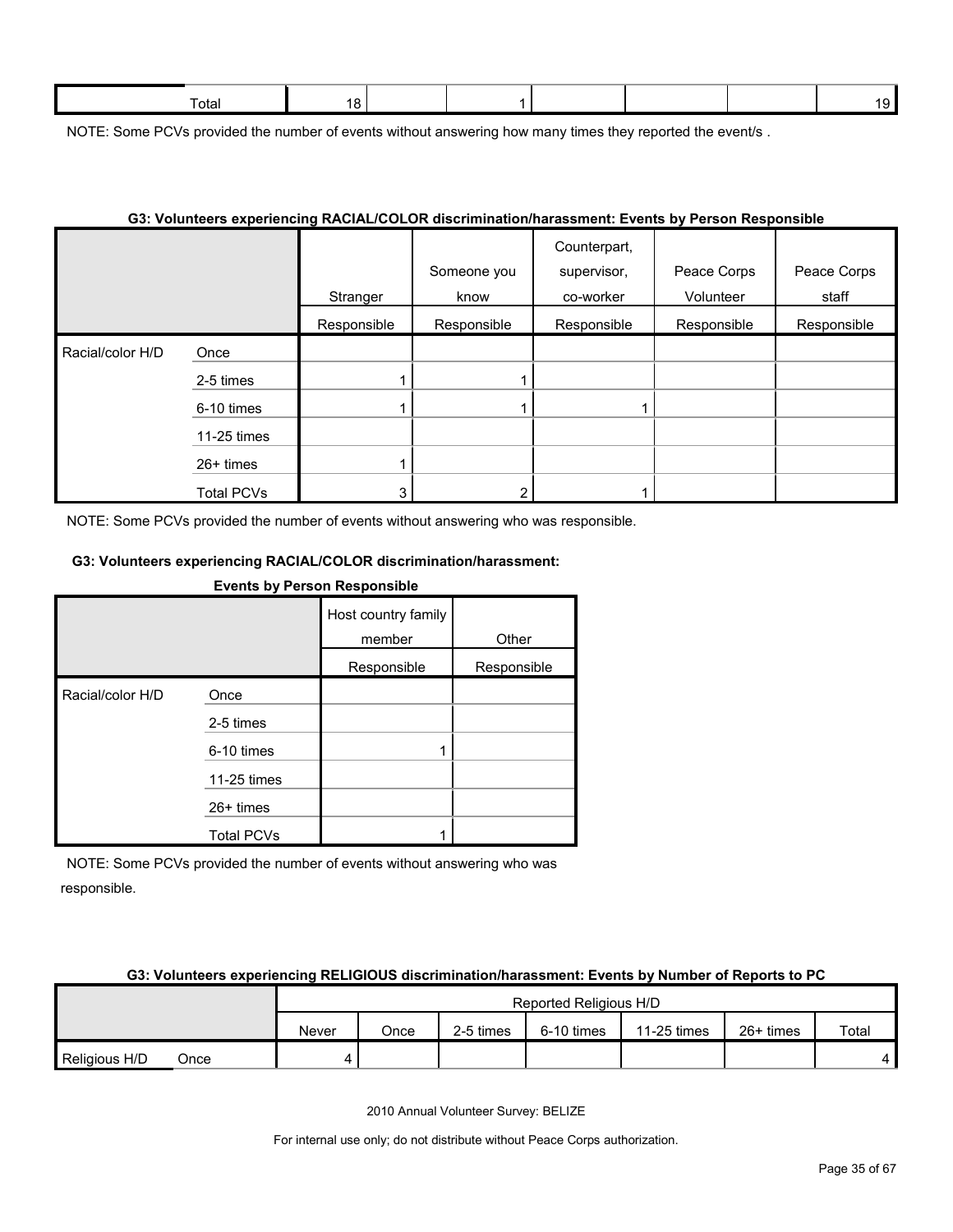| 2-5 times   |    |  |  | 4               |
|-------------|----|--|--|-----------------|
| 6-10 times  |    |  |  |                 |
| 11-25 times |    |  |  |                 |
| 26+ times   |    |  |  |                 |
| Total       | 10 |  |  | 10 <sup>1</sup> |

NOTE: Some PCVs provided the number of events without answering how many times they reported the event/s.

#### **G3: Volunteers experiencing RELIGIOUS discrimination/harassment: Events by Person Responsible**

|               |                   | Stranger    | Someone you<br>know | Counterpart,<br>supervisor,<br>co-worker | Peace Corps<br>Volunteer | Peace Corps staff |
|---------------|-------------------|-------------|---------------------|------------------------------------------|--------------------------|-------------------|
|               |                   | Responsible | Responsible         | Responsible                              | Responsible              | Responsible       |
| Religious H/D | Once              |             |                     |                                          |                          |                   |
|               | 2-5 times         |             |                     |                                          |                          |                   |
|               | 6-10 times        |             |                     |                                          |                          |                   |
|               | 11-25 times       |             |                     |                                          |                          |                   |
|               | $26+$ times       |             |                     |                                          |                          |                   |
|               | <b>Total PCVs</b> |             |                     |                                          |                          |                   |

NOTE: Some PCVs provided the number of events without answering who was responsible.

#### **G3: Volunteers experiencing RELIGIOUS discrimination/harassment:**

#### **Events by Person Responsible**

|               |                   | Host country family<br>member | Other       |
|---------------|-------------------|-------------------------------|-------------|
|               |                   | Responsible                   | Responsible |
| Religious H/D | Once              |                               |             |
|               | 2-5 times         |                               |             |
|               | 6-10 times        |                               |             |
|               | 11-25 times       |                               |             |
|               | $26+$ times       |                               |             |
|               | <b>Total PCVs</b> |                               |             |

NOTE: Some PCVs provided the number of events without answering who was responsible.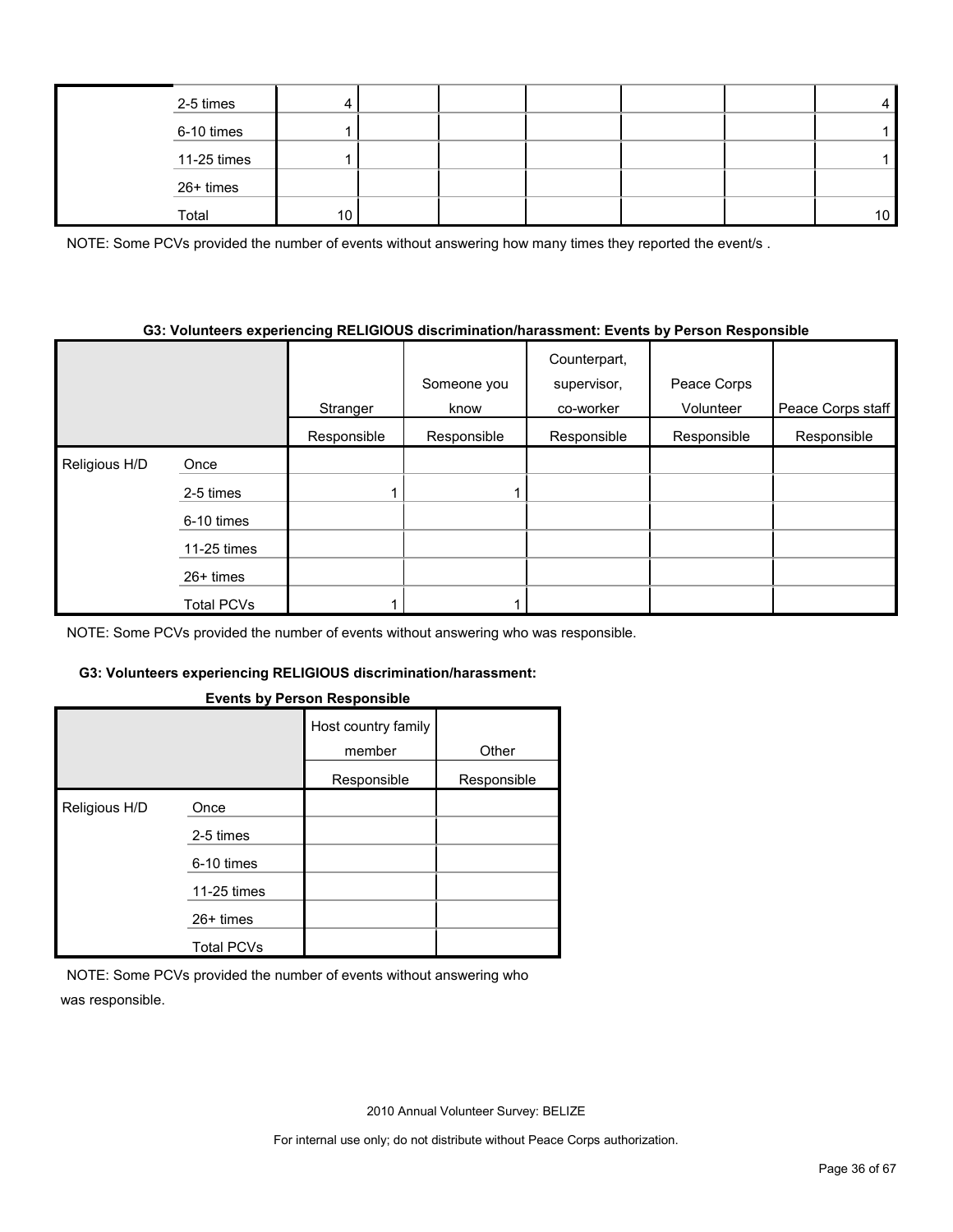#### **G3: Volunteers experiencing SEXUAL ORIENTATION discrimination/harassment: Events by Number of Reports to PC**

|                        |             | Reported Sexual orientation H/D |      |           |            |             |  |  |
|------------------------|-------------|---------------------------------|------|-----------|------------|-------------|--|--|
|                        |             | Never                           | Once | 2-5 times | 6-10 times | 11-25 times |  |  |
| Sexual orientation H/D | Once        |                                 |      |           |            |             |  |  |
|                        | 2-5 times   |                                 |      |           |            |             |  |  |
|                        | 6-10 times  |                                 |      |           |            |             |  |  |
|                        | 11-25 times |                                 |      |           |            |             |  |  |
|                        | 26+ times   |                                 |      |           |            |             |  |  |
|                        | Total       |                                 |      |           |            |             |  |  |

NOTE: Some PCVs provided the number of events without answering how many times they reported the event/s.

#### **G3: Volunteers experiencing SEXUAL ORIENTATION discrimination/harassment:**

|                        |             | - ,<br>                         |       |  |  |  |  |
|------------------------|-------------|---------------------------------|-------|--|--|--|--|
|                        |             | Reported Sexual orientation H/D |       |  |  |  |  |
|                        |             | $26+$ times                     | Total |  |  |  |  |
| Sexual orientation H/D | Once        |                                 |       |  |  |  |  |
|                        | 2-5 times   |                                 |       |  |  |  |  |
|                        | 6-10 times  |                                 |       |  |  |  |  |
|                        | 11-25 times |                                 |       |  |  |  |  |
|                        | 26+ times   |                                 |       |  |  |  |  |
|                        | Total       |                                 |       |  |  |  |  |

**Events by Number of Reports to PC**

NOTE: Some PCVs provided the number of events without answering how many times they reported the event/s .

#### **G3: Volunteers experiencing SEXUAL ORIENTATION discrimination/harassment: Events by Person Responsible**

|                        |                   | Stranger    | Someone you<br>know | Counterpart,<br>supervisor,<br>co-worker | Peace Corps<br>Volunteer | Peace Corps<br>staff |
|------------------------|-------------------|-------------|---------------------|------------------------------------------|--------------------------|----------------------|
|                        |                   | Responsible | Responsible         | Responsible                              | Responsible              | Responsible          |
| Sexual orientation H/D | Once              |             |                     |                                          |                          |                      |
|                        | 2-5 times         |             |                     |                                          |                          |                      |
|                        | 6-10 times        |             |                     |                                          |                          |                      |
|                        | 11-25 times       |             |                     |                                          |                          |                      |
|                        | 26+ times         |             |                     |                                          |                          |                      |
|                        | <b>Total PCVs</b> |             |                     |                                          |                          |                      |

2010 Annual Volunteer Survey: BELIZE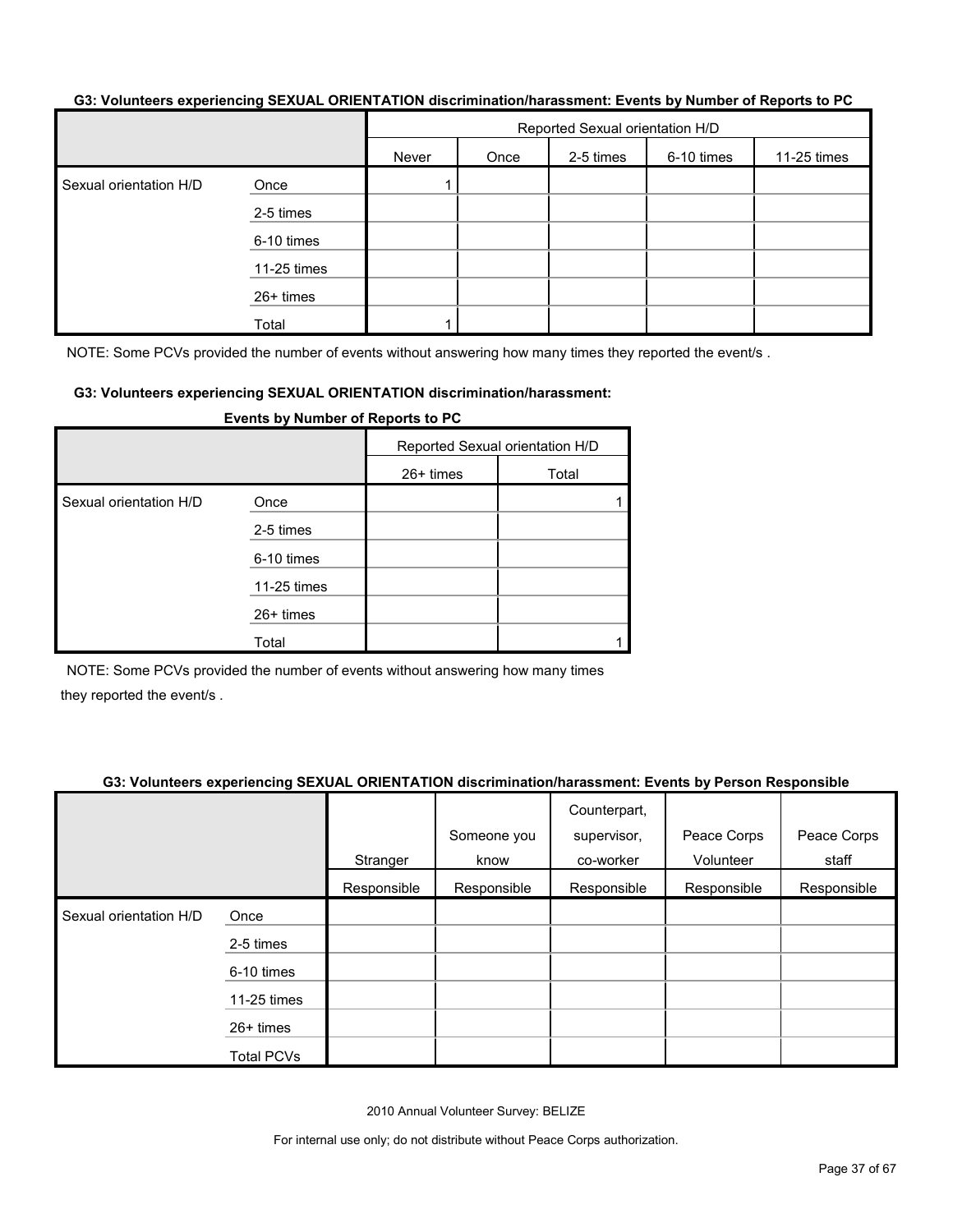#### **G3: Volunteers experiencing SEXUAL ORIENTATION discrimination/harassment: Events by Person Responsible**

|                        |                   | Stranger    | Someone you<br>know | Counterpart,<br>supervisor,<br>co-worker | Peace Corps<br>Volunteer | Peace Corps<br>staff |
|------------------------|-------------------|-------------|---------------------|------------------------------------------|--------------------------|----------------------|
|                        |                   | Responsible | Responsible         | Responsible                              | Responsible              | Responsible          |
| Sexual orientation H/D | Once<br>2-5 times |             |                     |                                          |                          |                      |
|                        | 6-10 times        |             |                     |                                          |                          |                      |
|                        | 11-25 times       |             |                     |                                          |                          |                      |
|                        | 26+ times         |             |                     |                                          |                          |                      |
|                        | <b>Total PCVs</b> |             |                     |                                          |                          |                      |

NOTE: Some PCVs provided the number of events without answering who was responsible.

#### **G3: Volunteers experiencing SEXUAL ORIENTATION discrimination/harassment:**

|                        |                   | Host country family<br>member<br>Responsible | Other<br>Responsible |
|------------------------|-------------------|----------------------------------------------|----------------------|
| Sexual orientation H/D | Once              |                                              |                      |
|                        | 2-5 times         |                                              |                      |
|                        | 6-10 times        |                                              |                      |
|                        | 11-25 times       |                                              |                      |
|                        | $26+$ times       |                                              |                      |
|                        | <b>Total PCVs</b> |                                              |                      |

#### **Events by Person Responsible**

NOTE: Some PCVs provided the number of events without answering who was responsible.

#### **G3: Volunteers experiencing PHYSICAL SEXUAL harassment: Events by Number of Reports to PC**

|                              |             | Reported Sexual harassment (physical) |      |           |            |             |
|------------------------------|-------------|---------------------------------------|------|-----------|------------|-------------|
|                              |             | Never                                 | Once | 2-5 times | 6-10 times | 11-25 times |
| Sexual harassment (physical) | Once        | 2                                     | 3    |           |            |             |
|                              | 2-5 times   |                                       |      |           |            |             |
|                              | 6-10 times  |                                       |      |           |            |             |
|                              | 11-25 times |                                       |      |           |            |             |
|                              | $26+$ times |                                       |      |           |            |             |

2010 Annual Volunteer Survey: BELIZE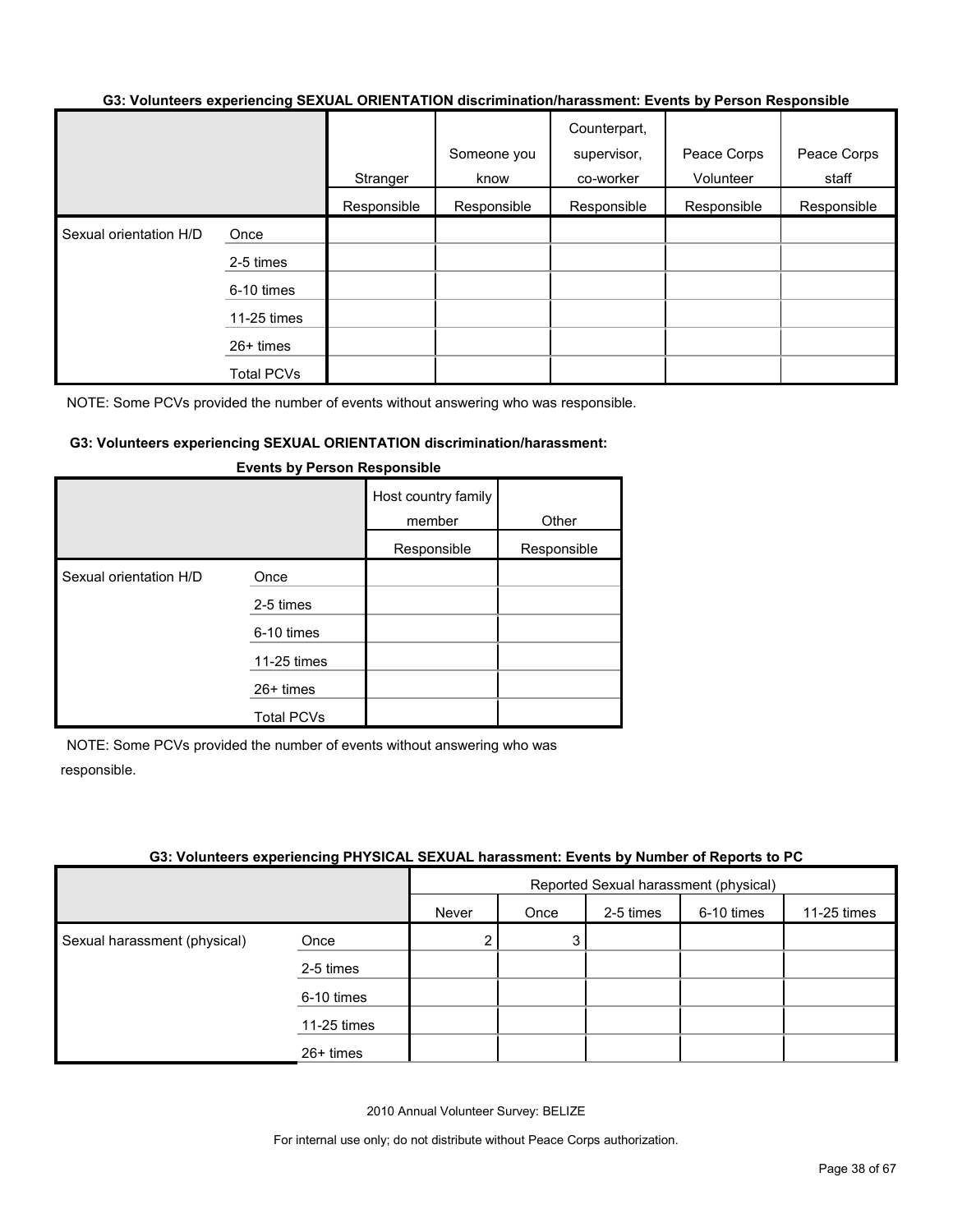| Γotal |  |  |  |
|-------|--|--|--|
|       |  |  |  |

NOTE: Some PCVs provided the number of events without answering how many times they reported the event/s.

#### **G3: Volunteers experiencing PHYSICAL SEXUAL harassment: Events by Number of Reports**

|                              | to PC       |           |                                       |
|------------------------------|-------------|-----------|---------------------------------------|
|                              |             |           | Reported Sexual harassment (physical) |
|                              |             | 26+ times | Total                                 |
| Sexual harassment (physical) | Once        |           | 5                                     |
|                              | 2-5 times   |           |                                       |
|                              | 6-10 times  |           |                                       |
|                              | 11-25 times |           |                                       |
|                              | $26+$ times |           |                                       |
|                              | Total       |           | 5                                     |

NOTE: Some PCVs provided the number of events without answering how many times they reported the event/s .

#### **G3: Volunteers experiencing PHYSICAL SEXUAL harassment: Events by Person Responsible**

|                              |             | Stranger    | Someone you<br>know | Counterpart,<br>supervisor,<br>co-worker | Peace Corps<br>Volunteer |
|------------------------------|-------------|-------------|---------------------|------------------------------------------|--------------------------|
|                              |             | Responsible | Responsible         | Responsible                              | Responsible              |
| Sexual harassment (physical) | Once        |             |                     |                                          |                          |
|                              | 2-5 times   |             |                     |                                          |                          |
|                              | 6-10 times  |             |                     |                                          |                          |
|                              | 11-25 times |             |                     |                                          |                          |
|                              | $26+$ times |             |                     |                                          |                          |
|                              | Total PCVs  |             |                     |                                          |                          |

NOTE: Some PCVs provided the number of events without answering who was responsible.

#### **G3: Volunteers experiencing PHYSICAL SEXUAL harassment: Events by Person Responsible**

|                              |            | Peace Corps staff | Host country family<br>member | Other       |
|------------------------------|------------|-------------------|-------------------------------|-------------|
|                              |            | Responsible       | Responsible                   | Responsible |
| Sexual harassment (physical) | Once       |                   |                               |             |
|                              | 2-5 times  |                   |                               |             |
|                              | 6-10 times |                   |                               |             |

2010 Annual Volunteer Survey: BELIZE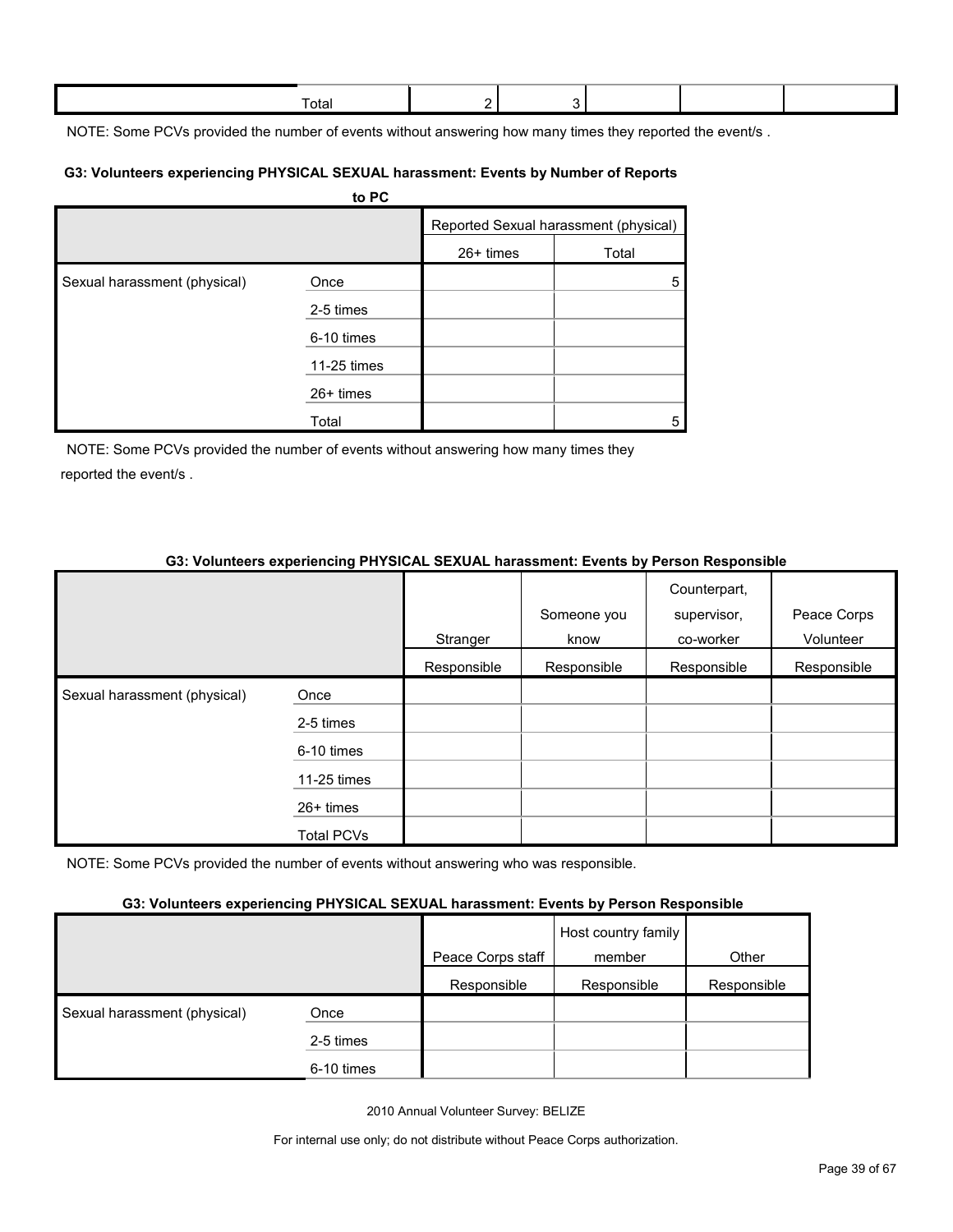| 11-25 times       |  |  |
|-------------------|--|--|
| 26+ times         |  |  |
| <b>Total PCVs</b> |  |  |

#### **G3: Volunteers experiencing VERBAL SEXUAL harassment: Events by Number of Reports to PC**

|                            |             | Reported Sexual harassment (verbal) |      |           |            |             |  |
|----------------------------|-------------|-------------------------------------|------|-----------|------------|-------------|--|
|                            |             | Never                               | Once | 2-5 times | 6-10 times | 11-25 times |  |
| Sexual harassment (verbal) | Once        |                                     | 3    |           |            |             |  |
|                            | 2-5 times   |                                     |      |           |            |             |  |
|                            | 6-10 times  | 5                                   |      |           |            |             |  |
|                            | 11-25 times | 5                                   |      |           |            |             |  |
|                            | 26+ times   |                                     |      |           |            |             |  |
|                            | Total       | 16                                  |      |           |            |             |  |

NOTE: Some PCVs provided the number of events without answering how many times they reported the event/s .

#### **G3: Volunteers experiencing VERBAL SEXUAL harassment: Events by Number of Reports**

|                            | to PC       |                                     |       |
|----------------------------|-------------|-------------------------------------|-------|
|                            |             | Reported Sexual harassment (verbal) |       |
|                            |             | $26+$ times                         | Total |
| Sexual harassment (verbal) | Once        |                                     |       |
|                            | 2-5 times   |                                     |       |
|                            | 6-10 times  |                                     | 5     |
|                            | 11-25 times |                                     | 6     |
|                            | $26+$ times |                                     |       |
|                            | Total       |                                     | 21    |

NOTE: Some PCVs provided the number of events without answering how many times they reported the event/s .

#### **G3: Volunteers experiencing VERBAL SEXUAL harassment: Events by Person Responsible**

|             |             | Counterpart, |             |
|-------------|-------------|--------------|-------------|
|             | Someone you | supervisor,  | Peace Corps |
| Stranger    | know        | co-worker    | Volunteer   |
| Responsible | Responsible | Responsible  | Responsible |

2010 Annual Volunteer Survey: BELIZE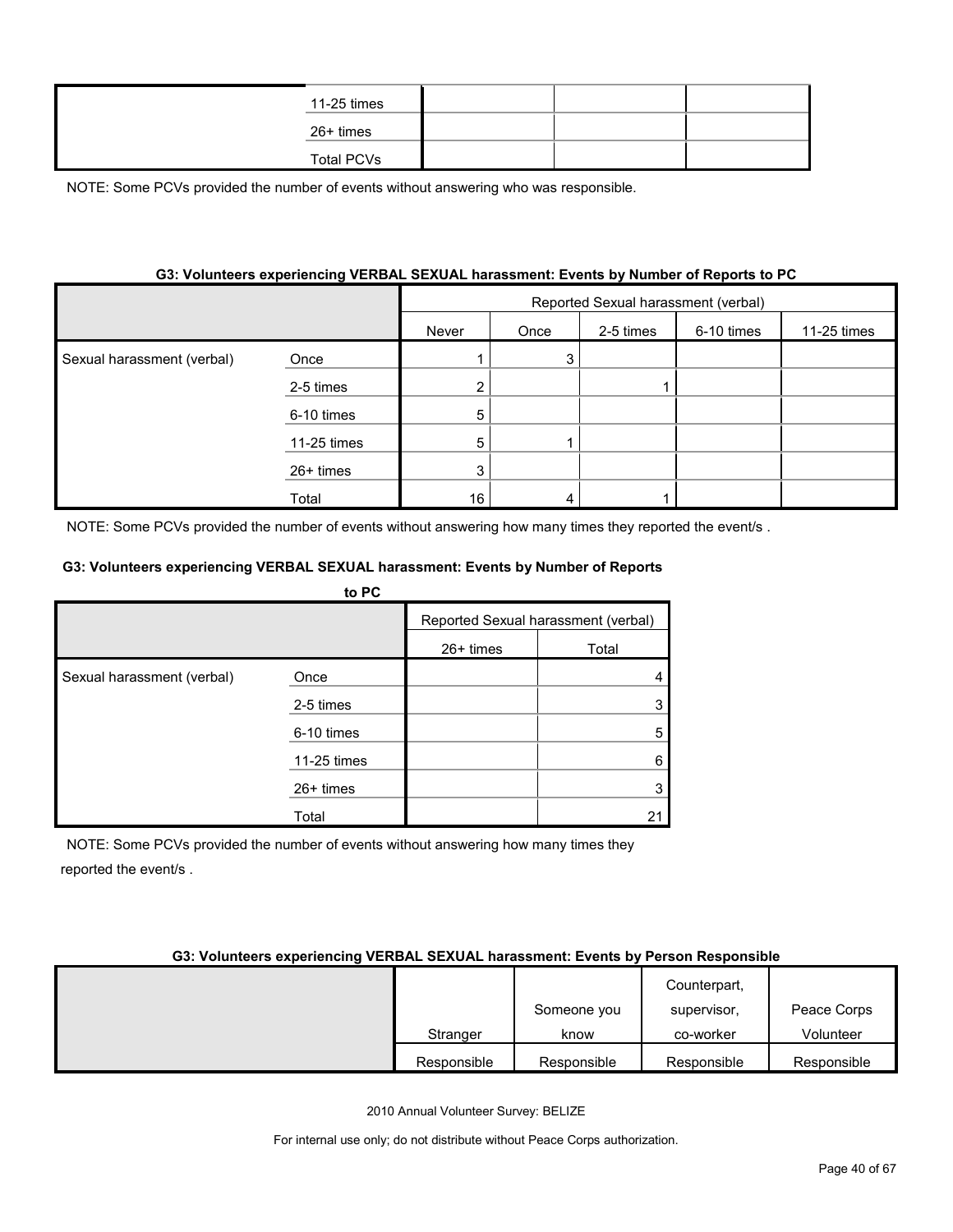| Sexual harassment (verbal) | Once              |  |  |
|----------------------------|-------------------|--|--|
|                            | 2-5 times         |  |  |
|                            | 6-10 times        |  |  |
|                            | 11-25 times       |  |  |
|                            | 26+ times         |  |  |
|                            | <b>Total PCVs</b> |  |  |

#### **G3: Volunteers experiencing VERBAL SEXUAL harassment: Events by Person Responsible**

|                            |             | Peace Corps staff | Host country family<br>member | Other       |
|----------------------------|-------------|-------------------|-------------------------------|-------------|
|                            |             | Responsible       | Responsible                   | Responsible |
| Sexual harassment (verbal) | Once        |                   |                               |             |
|                            | 2-5 times   |                   |                               |             |
|                            | 6-10 times  |                   |                               |             |
|                            | 11-25 times |                   |                               |             |
|                            | $26+$ times |                   |                               |             |
|                            | Total PCVs  |                   |                               |             |

NOTE: Some PCVs provided the number of events without answering who was responsible.

|                    | None | Once | 2-5 times | 6-10 times | 11-25 times | $26+$ times | Total |
|--------------------|------|------|-----------|------------|-------------|-------------|-------|
| <b>Buglary</b>     | 87%  | 10%  | 4%        |            |             |             | 82    |
| Theft              | 71%  | 21%  | $7\%$     |            |             |             | 84    |
| Robbery            | 100% |      |           |            |             |             | 81    |
| Physical assault   | 96%  | 4%   |           |            |             |             | 81    |
| Aggravated assault | 100% |      |           |            |             |             | 81    |
| Sexual assault     | 98%  | 1%   | $1\%$     |            |             |             | 81    |
| Rape               | 100% |      |           |            |             |             | 81    |

#### **G4: Please indicate the number of times you experienced the following types of crimes: PERCENTAGES**

#### **G4: Please indicate the number of times you experienced the following types of crimes: NUMBERS**

|                | None | Once | 2-5 times | 6-10 times | 11-25 times | $26+$ times | Total |
|----------------|------|------|-----------|------------|-------------|-------------|-------|
| <b>Buglary</b> | ۰.   |      |           |            |             |             | 82 I  |
| Theft          | 60   | 18   |           |            |             |             | 84    |

2010 Annual Volunteer Survey: BELIZE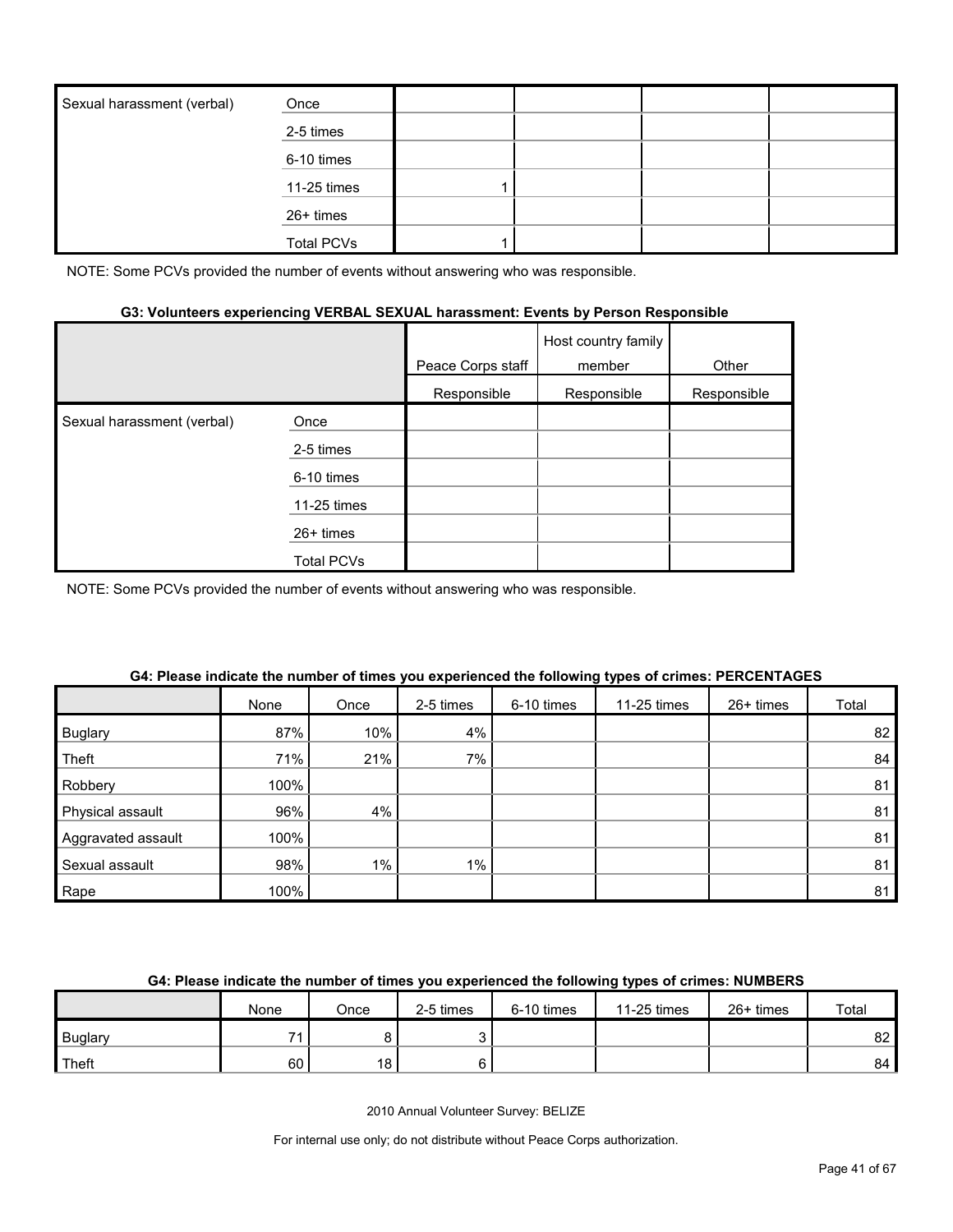| Robbery            | 81 |   |  |  | 81 |
|--------------------|----|---|--|--|----|
| Physical assault   | 78 | ົ |  |  | 81 |
| Aggravated assault | 81 |   |  |  | 81 |
| Sexual assault     | 79 |   |  |  | 81 |
| Rape               | 81 |   |  |  | 81 |
| Attempted rape     | 81 |   |  |  | 81 |

#### **G4: Volunteers experiencing BURGLARY: Events by Number of Reports to PC**

|                |             |       | <b>Buglary Reported</b> |           |            |             |           |                 |  |
|----------------|-------------|-------|-------------------------|-----------|------------|-------------|-----------|-----------------|--|
|                |             | Never | Once                    | 2-5 times | 6-10 times | 11-25 times | 26+ times | Total           |  |
| <b>Buglary</b> | Once        | 3     | 4                       |           |            |             |           |                 |  |
|                | 2-5 times   |       |                         | ົ         |            |             |           | 3               |  |
|                | 6-10 times  |       |                         |           |            |             |           |                 |  |
|                | 11-25 times |       |                         |           |            |             |           |                 |  |
|                | 26+ times   |       |                         |           |            |             |           |                 |  |
|                | Total       | 4     |                         | ⌒         |            |             |           | 10 <sup>1</sup> |  |

NOTE: Some PCVs provided the number of events without answering how many times they reported the event/s .

#### **G4: Volunteers experiencing BURGLARY: Events by Person Responsible**

|                |                   |                | Someone you | Counterpart,<br>supervisor, | Peace Corps |                   |
|----------------|-------------------|----------------|-------------|-----------------------------|-------------|-------------------|
|                |                   | Stranger       | know        | co-worker                   | Volunteer   | Peace Corps staff |
|                |                   | Responsible    | Responsible | Responsible                 | Responsible | Responsible       |
| <b>Buglary</b> | Once              | $\overline{2}$ |             |                             |             |                   |
|                | 2-5 times         |                |             |                             |             |                   |
|                | 6-10 times        |                |             |                             |             |                   |
|                | $11-25$ times     |                |             |                             |             |                   |
|                | 26+ times         |                |             |                             |             |                   |
|                | <b>Total PCVs</b> | 2              |             |                             |             |                   |

NOTE: Some PCVs provided the number of events without answering who was responsible.

#### **G4: Volunteers experiencing BURGLARY: Events by Person**

#### **Responsible**

2010 Annual Volunteer Survey: BELIZE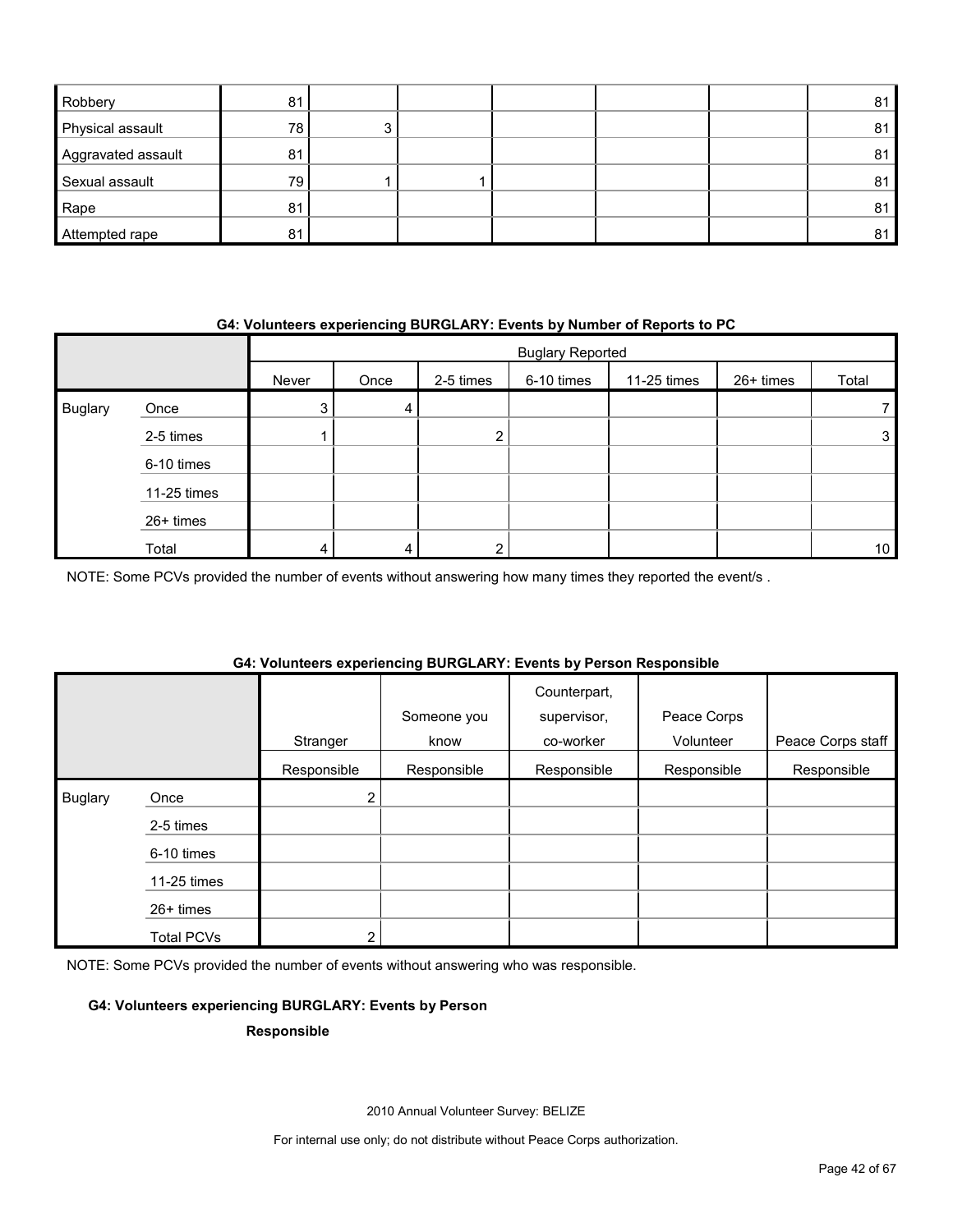|         |                   | Host country family<br>member | Other       |
|---------|-------------------|-------------------------------|-------------|
|         |                   | Responsible                   | Responsible |
| Buglary | Once              |                               |             |
|         | 2-5 times         |                               |             |
|         | 6-10 times        |                               |             |
|         | 11-25 times       |                               |             |
|         | $26+$ times       |                               |             |
|         | <b>Total PCVs</b> |                               |             |

|       |             |       | Theft Reported |           |            |             |           |                 |  |
|-------|-------------|-------|----------------|-----------|------------|-------------|-----------|-----------------|--|
|       |             | Never | Once           | 2-5 times | 6-10 times | 11-25 times | 26+ times | Total           |  |
| Theft | Once        | 3     | 12             |           |            |             |           | 15              |  |
|       | 2-5 times   | ◠     | 3              |           |            |             |           | $6\phantom{.}6$ |  |
|       | 6-10 times  |       |                |           |            |             |           |                 |  |
|       | 11-25 times |       |                |           |            |             |           |                 |  |
|       | 26+ times   |       |                |           |            |             |           |                 |  |
|       | Total       | 5     | 15             |           |            |             |           | 21              |  |

#### **G4: Volunteers experiencing THEFT: Events by Number of Reports to PC**

NOTE: Some PCVs provided the number of events without answering how many times they reported the event/s.

#### **G4: Volunteers experiencing THEFT: Events by Person Responsible**

|       |             |             | Someone you | Counterpart,<br>supervisor, | Peace Corps |                   |
|-------|-------------|-------------|-------------|-----------------------------|-------------|-------------------|
|       |             | Stranger    | know        | co-worker                   | Volunteer   | Peace Corps staff |
|       |             | Responsible | Responsible | Responsible                 | Responsible | Responsible       |
| Theft | Once        |             |             |                             |             |                   |
|       | 2-5 times   |             |             |                             |             |                   |
|       | 6-10 times  |             |             |                             |             |                   |
|       | 11-25 times |             |             |                             |             |                   |
|       | $26+$ times |             |             |                             |             |                   |
|       | Total PCVs  |             |             |                             |             |                   |

2010 Annual Volunteer Survey: BELIZE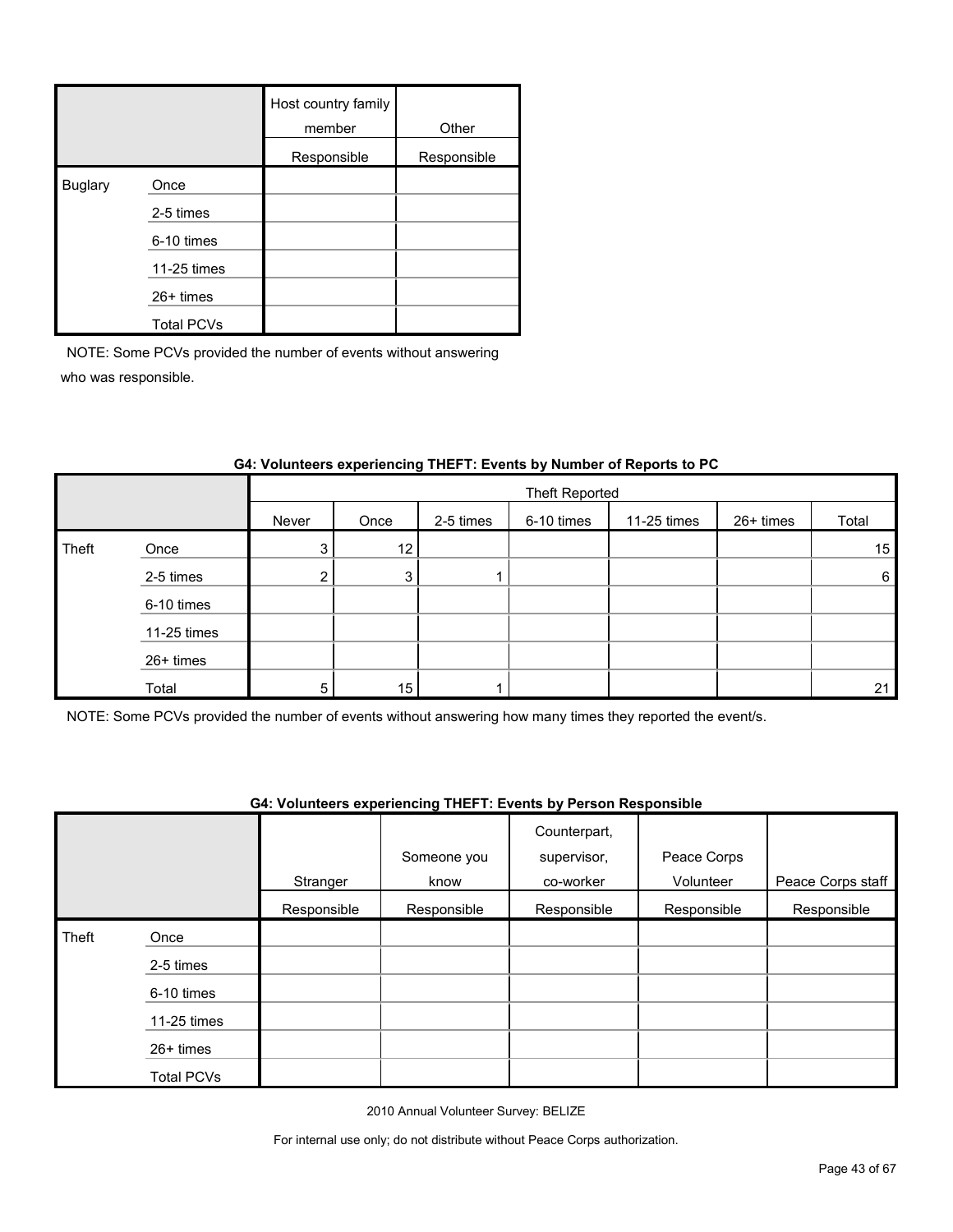#### **G4: Volunteers experiencing THEFT: Events by Person Responsible**

|       |                   | .           |                     | .                                        |                          |                   |
|-------|-------------------|-------------|---------------------|------------------------------------------|--------------------------|-------------------|
|       |                   | Stranger    | Someone you<br>know | Counterpart,<br>supervisor,<br>co-worker | Peace Corps<br>Volunteer | Peace Corps staff |
|       |                   | Responsible | Responsible         | Responsible                              | Responsible              | Responsible       |
| Theft | Once              |             |                     |                                          |                          |                   |
|       | 2-5 times         |             |                     |                                          |                          |                   |
|       | 6-10 times        |             |                     |                                          |                          |                   |
|       | 11-25 times       |             |                     |                                          |                          |                   |
|       | 26+ times         |             |                     |                                          |                          |                   |
|       | <b>Total PCVs</b> |             |                     |                                          |                          |                   |

NOTE: Some PCVs provided the number of events without answering who was responsible.

#### **G4: Volunteers experiencing THEFT: Events by Person Responsible**

|       |                   | Host country family<br>member | Other       |
|-------|-------------------|-------------------------------|-------------|
|       |                   | Responsible                   | Responsible |
| Theft | Once              |                               |             |
|       | 2-5 times         |                               |             |
|       | 6-10 times        |                               |             |
|       | 11-25 times       |                               |             |
|       | 26+ times         |                               |             |
|       | <b>Total PCVs</b> |                               |             |

NOTE: Some PCVs provided the number of events without answering

who was responsible.

|         | G4: Volunteers experiencing ROBBERY: Events by Number of Reports to PC |       |                  |           |            |             |             |       |  |
|---------|------------------------------------------------------------------------|-------|------------------|-----------|------------|-------------|-------------|-------|--|
|         |                                                                        |       | Robbery Reported |           |            |             |             |       |  |
|         |                                                                        | Never | Once             | 2-5 times | 6-10 times | 11-25 times | $26+$ times | Total |  |
| Robbery | Once                                                                   |       |                  |           |            |             |             |       |  |
|         | 2-5 times                                                              |       |                  |           |            |             |             |       |  |
|         | 6-10 times                                                             |       |                  |           |            |             |             |       |  |
|         | 11-25 times                                                            |       |                  |           |            |             |             |       |  |
|         | 26+ times                                                              |       |                  |           |            |             |             |       |  |
|         | Total                                                                  |       |                  |           |            |             |             |       |  |

2010 Annual Volunteer Survey: BELIZE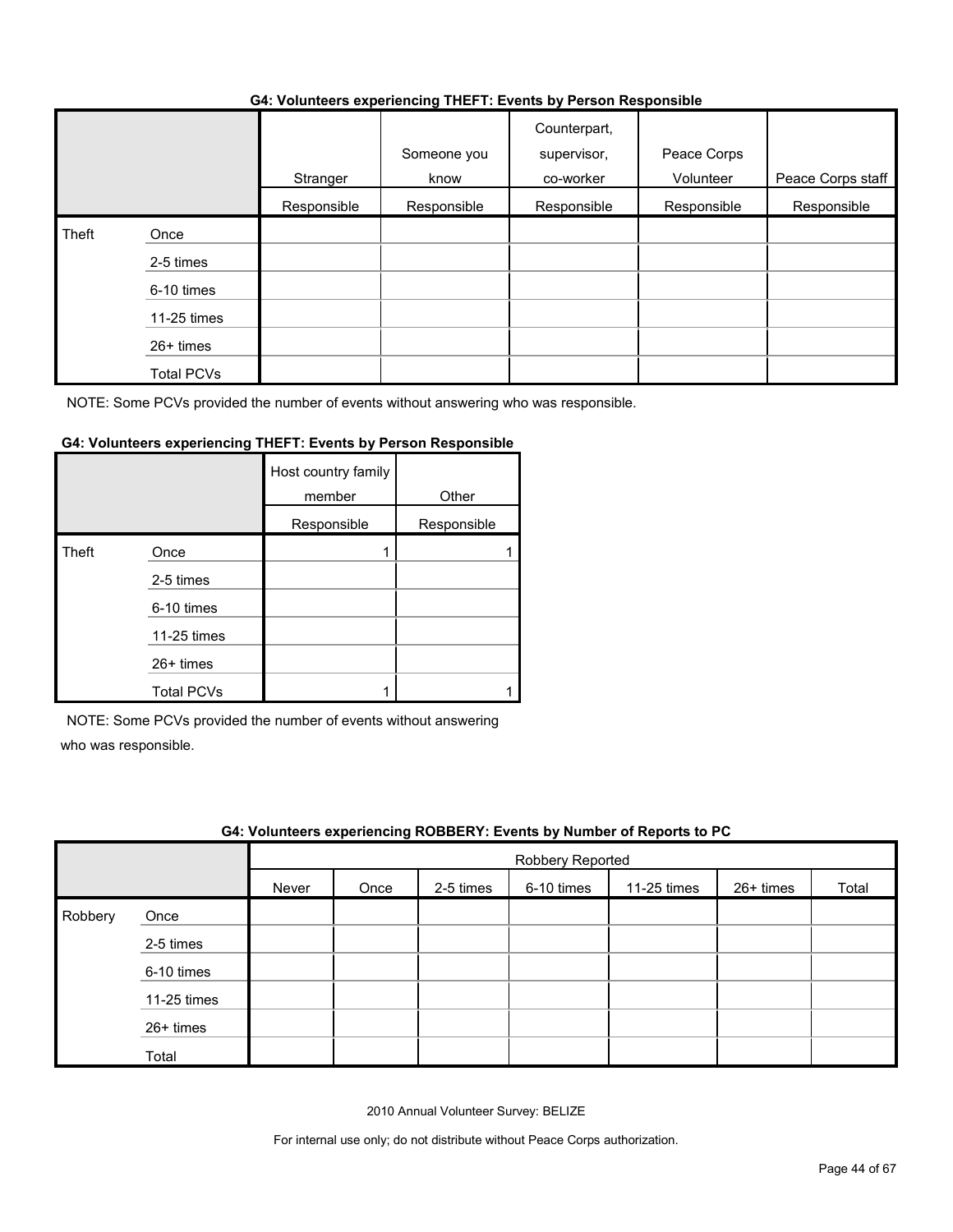|  | G4: Volunteers experiencing ROBBERY: Events by Number of Reports to PC |
|--|------------------------------------------------------------------------|
|  |                                                                        |

|         |             | Robbery Reported |      |           |            |             |           |       |  |
|---------|-------------|------------------|------|-----------|------------|-------------|-----------|-------|--|
|         |             | Never            | Once | 2-5 times | 6-10 times | 11-25 times | 26+ times | Total |  |
| Robbery | Once        |                  |      |           |            |             |           |       |  |
|         | 2-5 times   |                  |      |           |            |             |           |       |  |
|         | 6-10 times  |                  |      |           |            |             |           |       |  |
|         | 11-25 times |                  |      |           |            |             |           |       |  |
|         | 26+ times   |                  |      |           |            |             |           |       |  |
|         | Total       |                  |      |           |            |             |           |       |  |

NOTE: Some PCVs provided the number of events without answering how many times they reported the event/s.

#### **G4: Volunteers experiencing ROBBERY: Events by Person Responsible**

|         |                   | Stranger    | Someone you<br>know | Counterpart,<br>supervisor,<br>co-worker | Peace Corps<br>Volunteer | Peace Corps staff |
|---------|-------------------|-------------|---------------------|------------------------------------------|--------------------------|-------------------|
|         |                   | Responsible | Responsible         | Responsible                              | Responsible              | Responsible       |
| Robbery | Once              |             |                     |                                          |                          |                   |
|         | 2-5 times         |             |                     |                                          |                          |                   |
|         | 6-10 times        |             |                     |                                          |                          |                   |
|         | 11-25 times       |             |                     |                                          |                          |                   |
|         | $26+$ times       |             |                     |                                          |                          |                   |
|         | <b>Total PCVs</b> |             |                     |                                          |                          |                   |

NOTE: Some PCVs provided the number of events without answering who was responsible.

#### **G4: Volunteers experiencing ROBBERY: Events by Person**

| Responsible |                   |                               |             |  |  |  |
|-------------|-------------------|-------------------------------|-------------|--|--|--|
|             |                   | Host country family<br>member | Other       |  |  |  |
|             |                   | Responsible                   | Responsible |  |  |  |
| Robbery     | Once              |                               |             |  |  |  |
|             | 2-5 times         |                               |             |  |  |  |
|             | 6-10 times        |                               |             |  |  |  |
|             | 11-25 times       |                               |             |  |  |  |
|             | 26+ times         |                               |             |  |  |  |
|             | <b>Total PCVs</b> |                               |             |  |  |  |

2010 Annual Volunteer Survey: BELIZE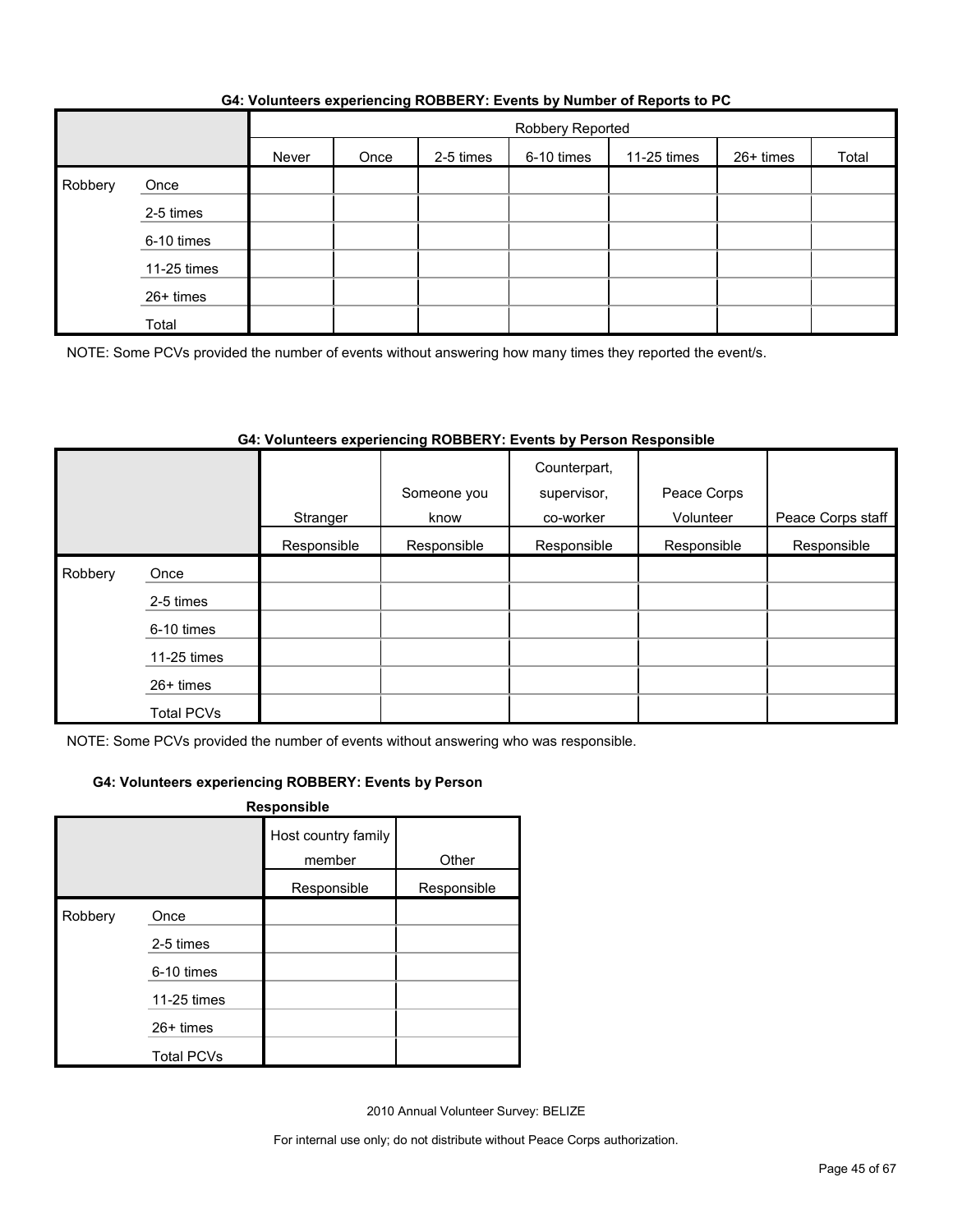#### **G4: Volunteers experiencing ROBBERY: Events by Person**

| <b>Responsible</b> |                   |                               |             |  |  |  |
|--------------------|-------------------|-------------------------------|-------------|--|--|--|
|                    |                   | Host country family<br>member | Other       |  |  |  |
|                    |                   | Responsible                   | Responsible |  |  |  |
| Robbery            | Once              |                               |             |  |  |  |
|                    | 2-5 times         |                               |             |  |  |  |
|                    | 6-10 times        |                               |             |  |  |  |
|                    | 11-25 times       |                               |             |  |  |  |
|                    | 26+ times         |                               |             |  |  |  |
|                    | <b>Total PCVs</b> |                               |             |  |  |  |

NOTE: Some PCVs provided the number of events without answering who was responsible.

#### **G4: Volunteers experiencing PHYSICAL ASSAULT: Events by Number of Reports to PC**

|                  |             | Physical assault Reported |      |           |            |             |           |       |
|------------------|-------------|---------------------------|------|-----------|------------|-------------|-----------|-------|
|                  |             | Never                     | Once | 2-5 times | 6-10 times | 11-25 times | 26+ times | Total |
| Physical assault | Once        |                           | 3    |           |            |             |           | 3     |
|                  | 2-5 times   |                           |      |           |            |             |           |       |
|                  | 6-10 times  |                           |      |           |            |             |           |       |
|                  | 11-25 times |                           |      |           |            |             |           |       |
|                  | 26+ times   |                           |      |           |            |             |           |       |
|                  | Total       |                           | 3    |           |            |             |           | 3     |

NOTE: Some PCVs provided the number of events without answering how many times they reported the event/s.

#### **G4: Volunteers experiencing PHYSICAL ASSAULT: Events by Person Responsible**

|                  |             | $\overline{\phantom{a}}$ |             | .<br>Counterpart, |             |             |
|------------------|-------------|--------------------------|-------------|-------------------|-------------|-------------|
|                  |             |                          | Someone you | supervisor,       | Peace Corps | Peace Corps |
|                  |             | Stranger                 | know        | co-worker         | Volunteer   | staff       |
|                  |             | Responsible              | Responsible | Responsible       | Responsible | Responsible |
| Physical assault | Once        |                          |             |                   |             |             |
|                  | 2-5 times   |                          |             |                   |             |             |
|                  | 6-10 times  |                          |             |                   |             |             |
|                  | 11-25 times |                          |             |                   |             |             |

2010 Annual Volunteer Survey: BELIZE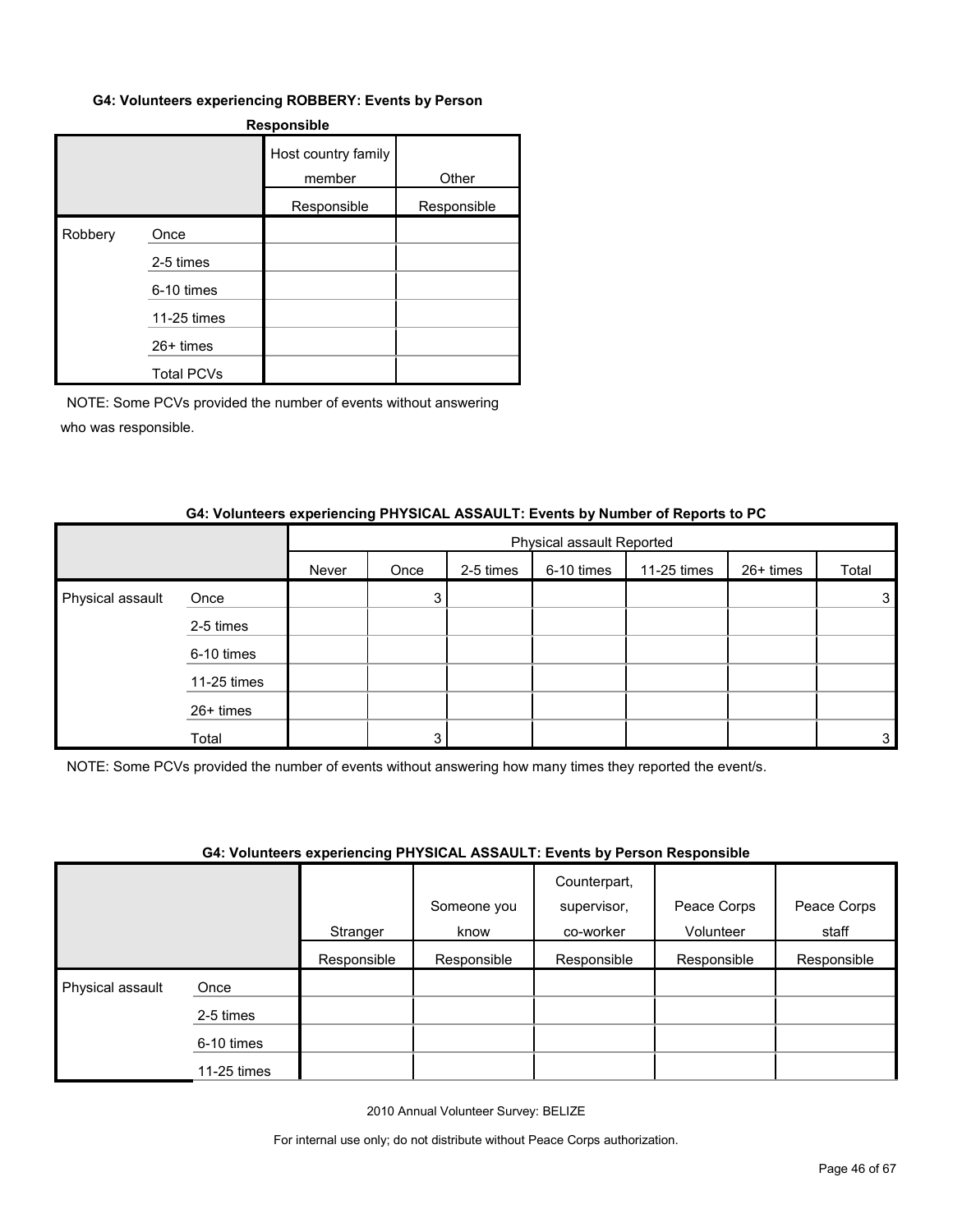| 26+ times         |  |  |  |
|-------------------|--|--|--|
| <b>Total PCVs</b> |  |  |  |

#### **G4: Volunteers experiencing PHYSICAL ASSAULT: Events by Person**

|                  |                   | Host country family<br>member | Other       |
|------------------|-------------------|-------------------------------|-------------|
|                  |                   | Responsible                   | Responsible |
| Physical assault | Once              |                               |             |
|                  | 2-5 times         |                               |             |
|                  | 6-10 times        |                               |             |
|                  | 11-25 times       |                               |             |
|                  | 26+ times         |                               |             |
|                  | <b>Total PCVs</b> |                               |             |

NOTE: Some PCVs provided the number of events without answering who was responsible.

| <u>on relatively experiencing result in the restriction of number of hepene to re</u> |               |                             |      |           |            |             |
|---------------------------------------------------------------------------------------|---------------|-----------------------------|------|-----------|------------|-------------|
|                                                                                       |               | Aggravated assault Reported |      |           |            |             |
|                                                                                       |               | Never                       | Once | 2-5 times | 6-10 times | 11-25 times |
| Aggravated assault                                                                    | Once          |                             |      |           |            |             |
|                                                                                       | 2-5 times     |                             |      |           |            |             |
|                                                                                       | 6-10 times    |                             |      |           |            |             |
|                                                                                       | $11-25$ times |                             |      |           |            |             |
|                                                                                       | 26+ times     |                             |      |           |            |             |
|                                                                                       | Total         |                             |      |           |            |             |

#### **G4: Volunteers experiencing AGGRAVATED ASSAULT: Events by Number of Reports to PC**

NOTE: Some PCVs provided the number of events without answering how many times they reported the event/s.

#### **G4: Volunteers experiencing AGGRAVATED ASSAULT: Events by Number of**

**Reports to PC**

|                    |            | Aggravated assault Reported |       |  |  |
|--------------------|------------|-----------------------------|-------|--|--|
|                    |            | $26+$ times                 | Total |  |  |
| Aggravated assault | Once       |                             |       |  |  |
|                    | 2-5 times  |                             |       |  |  |
|                    | 6-10 times |                             |       |  |  |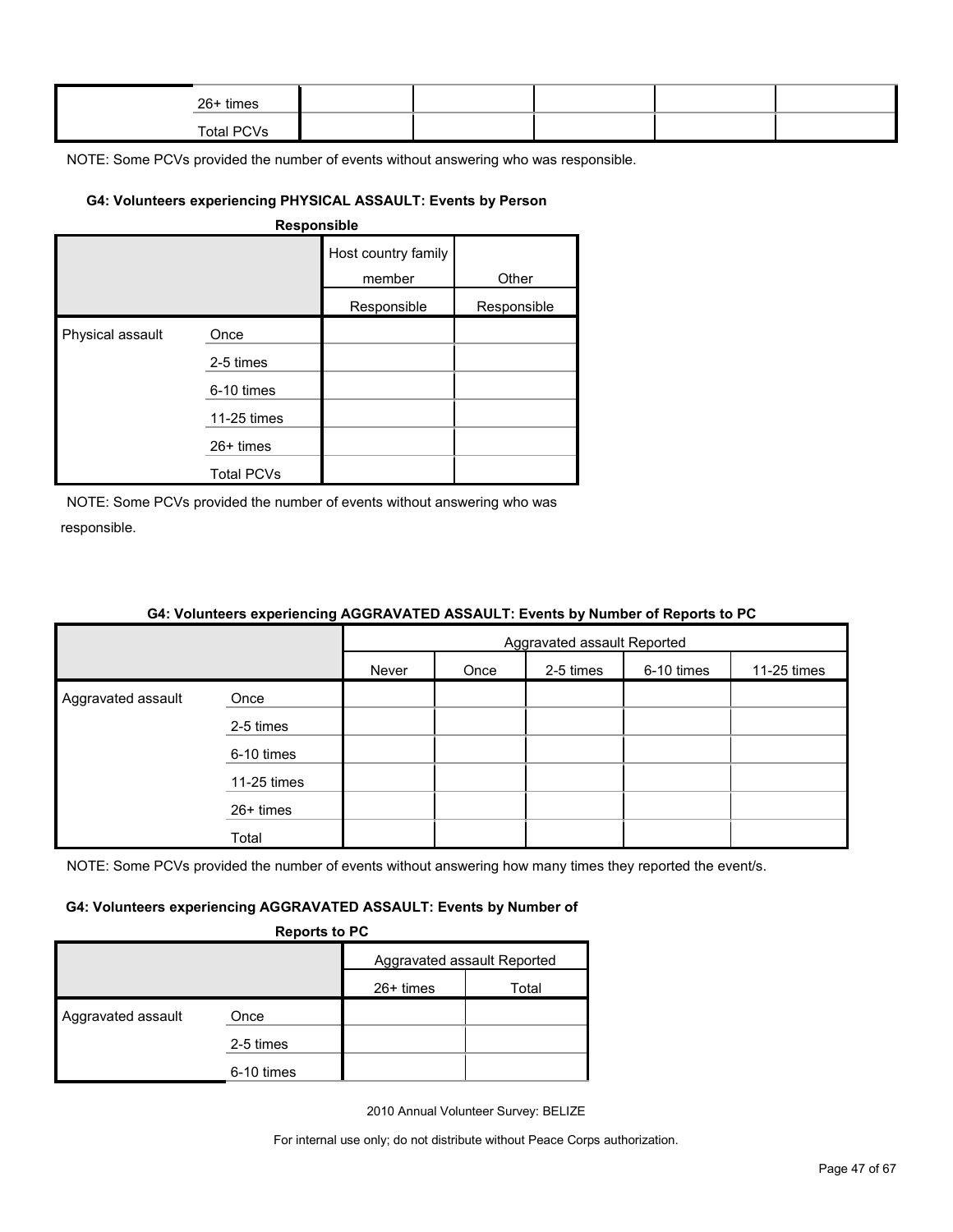| 11-25 times |  |
|-------------|--|
| 26+ times   |  |
| Total       |  |

NOTE: Some PCVs provided the number of events without answering how many times they reported the event/s.

#### **G4: Volunteers experiencing AGGRAVATED ASSAULT: Events by Person Responsible**

|                    |             | Stranger    | Someone you<br>know | Counterpart,<br>supervisor,<br>co-worker | Peace Corps<br>Volunteer | Peace Corps<br>staff |
|--------------------|-------------|-------------|---------------------|------------------------------------------|--------------------------|----------------------|
|                    |             | Responsible | Responsible         | Responsible                              | Responsible              | Responsible          |
| Aggravated assault | Once        |             |                     |                                          |                          |                      |
|                    | 2-5 times   |             |                     |                                          |                          |                      |
|                    | 6-10 times  |             |                     |                                          |                          |                      |
|                    | 11-25 times |             |                     |                                          |                          |                      |
|                    | 26+ times   |             |                     |                                          |                          |                      |
|                    | Total PCVs  |             |                     |                                          |                          |                      |

NOTE: Some PCVs provided the number of events without answering who was responsible.

#### **G4: Volunteers experiencing AGGRAVATED ASSAULT: Events by Person**

| Host country family<br>member<br>Other<br>Responsible<br>Responsible<br>Aggravated assault<br>Once | Responsible |  |
|----------------------------------------------------------------------------------------------------|-------------|--|
|                                                                                                    |             |  |
|                                                                                                    |             |  |
|                                                                                                    |             |  |
| 2-5 times                                                                                          |             |  |
| 6-10 times                                                                                         |             |  |
| 11-25 times                                                                                        |             |  |
| 26+ times                                                                                          |             |  |
| <b>Total PCVs</b>                                                                                  |             |  |

NOTE: Some PCVs provided the number of events without answering who was responsible.

#### **G4: Volunteers experiencing SEXUAL ASSAULT: Events by Number of Reports to PC**

2010 Annual Volunteer Survey: BELIZE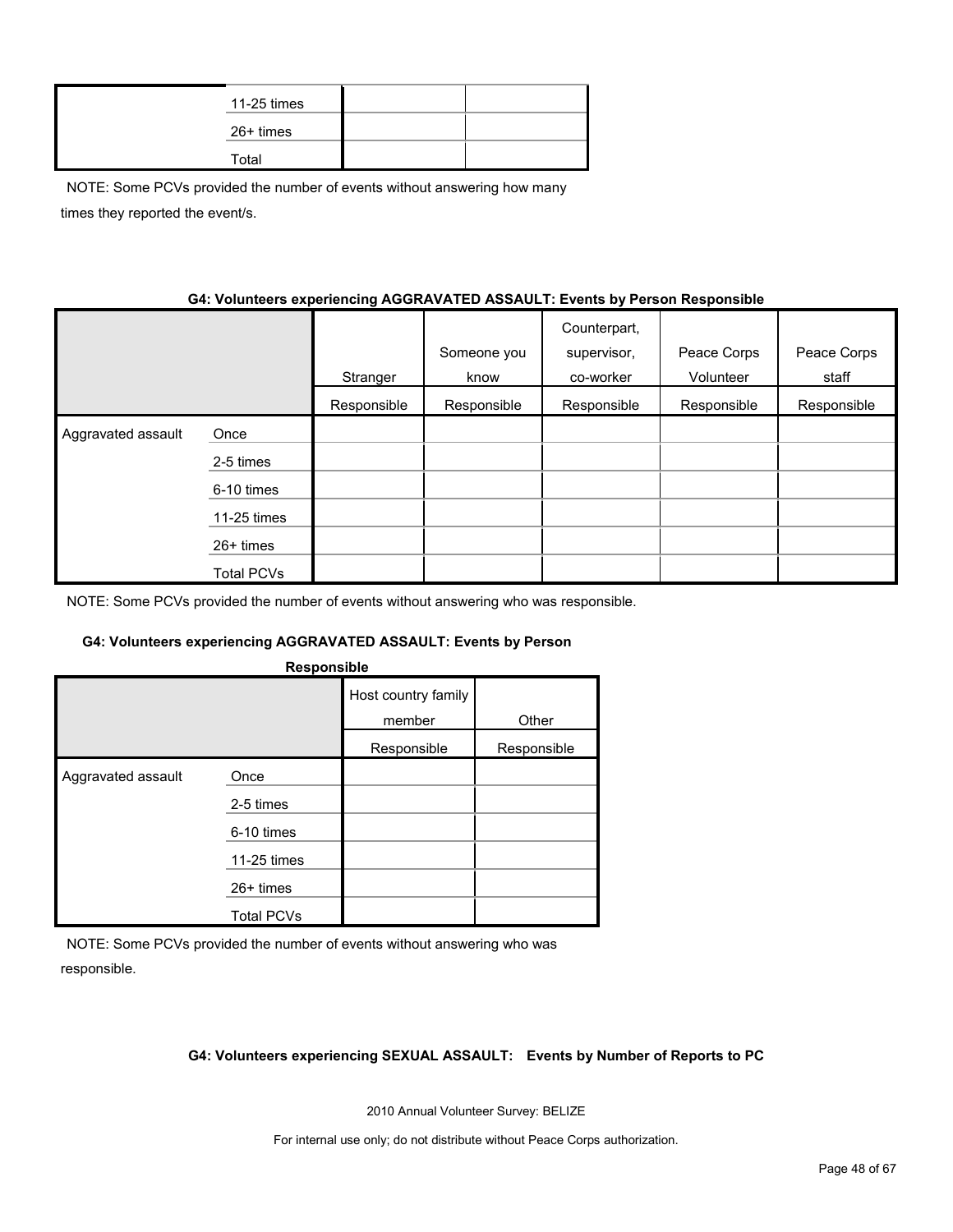|                |             |       | Sexual assault Reported |           |            |             |           |                |  |
|----------------|-------------|-------|-------------------------|-----------|------------|-------------|-----------|----------------|--|
|                |             | Never | Once                    | 2-5 times | 6-10 times | 11-25 times | 26+ times | Total          |  |
| Sexual assault | Once        |       |                         |           |            |             |           |                |  |
|                | 2-5 times   |       |                         |           |            |             |           |                |  |
|                | 6-10 times  |       |                         |           |            |             |           |                |  |
|                | 11-25 times |       |                         |           |            |             |           |                |  |
|                | 26+ times   |       |                         |           |            |             |           |                |  |
|                | Total       |       |                         |           |            |             |           | $\overline{2}$ |  |

NOTE: Some PCVs provided the number of events without answering how many times they reported the event/s.

#### **G4: Volunteers experiencing SEXUAL ASSAULT: Events by Person Responsible**

|                |             | Stranger    | Someone you<br>know | Counterpart,<br>supervisor,<br>co-worker | Peace Corps<br>Volunteer | Peace Corps<br>staff |
|----------------|-------------|-------------|---------------------|------------------------------------------|--------------------------|----------------------|
|                |             |             |                     |                                          |                          |                      |
|                |             | Responsible | Responsible         | Responsible                              | Responsible              | Responsible          |
| Sexual assault | Once        |             |                     |                                          |                          |                      |
|                | 2-5 times   |             |                     |                                          |                          |                      |
|                | 6-10 times  |             |                     |                                          |                          |                      |
|                | 11-25 times |             |                     |                                          |                          |                      |
|                | $26+$ times |             |                     |                                          |                          |                      |
|                | Total PCVs  |             |                     |                                          |                          |                      |

NOTE: Some PCVs provided the number of events without answering who was responsible.

#### **G4: Volunteers experiencing SEXUAL ASSAULT: Events by Person**

#### **Responsible**

|                |                   | Host country family<br>member | Other       |
|----------------|-------------------|-------------------------------|-------------|
|                |                   | Responsible                   | Responsible |
| Sexual assault | Once              |                               |             |
|                | 2-5 times         |                               |             |
|                | 6-10 times        |                               |             |
|                | 11-25 times       |                               |             |
|                | $26+$ times       |                               |             |
|                | <b>Total PCVs</b> |                               |             |

2010 Annual Volunteer Survey: BELIZE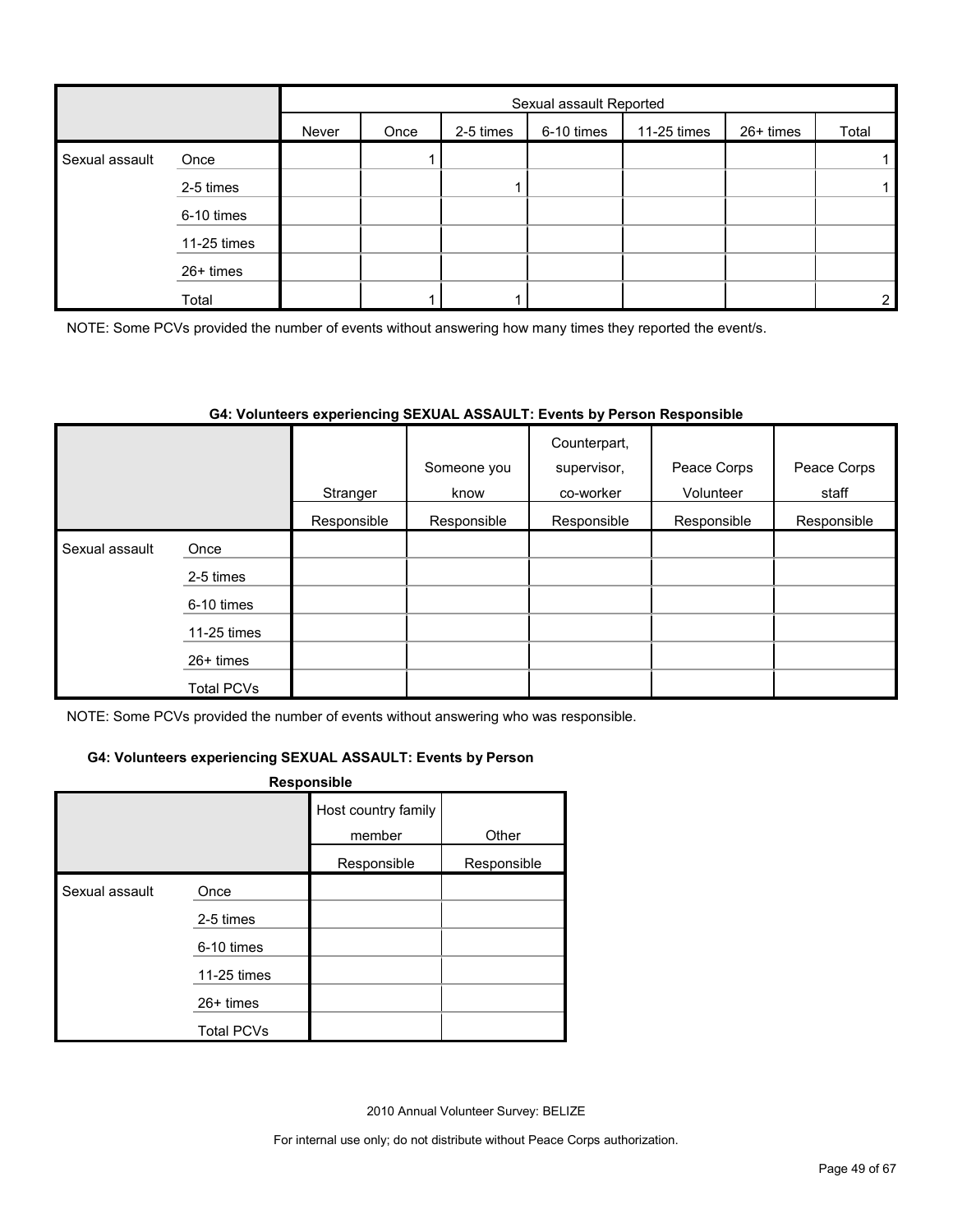#### **G4: Volunteers experiencing SEXUAL ASSAULT: Events by Person**

#### **Responsible**

|                |                   | Host country family<br>member | Other       |
|----------------|-------------------|-------------------------------|-------------|
|                |                   | Responsible                   | Responsible |
| Sexual assault | Once              |                               |             |
|                | 2-5 times         |                               |             |
|                | 6-10 times        |                               |             |
|                | 11-25 times       |                               |             |
|                | $26+$ times       |                               |             |
|                | <b>Total PCVs</b> |                               |             |

NOTE: Some PCVs provided the number of events without answering who was responsible.

#### **G4: Volunteers experiencing RAPE: Events by Number of Reports to PC**

|      |             |       |      |           | Rape Reported |             |           |       |
|------|-------------|-------|------|-----------|---------------|-------------|-----------|-------|
|      |             | Never | Once | 2-5 times | 6-10 times    | 11-25 times | 26+ times | Total |
| Rape | Once        |       |      |           |               |             |           |       |
|      | 2-5 times   |       |      |           |               |             |           |       |
|      | 6-10 times  |       |      |           |               |             |           |       |
|      | 11-25 times |       |      |           |               |             |           |       |
|      | 26+ times   |       |      |           |               |             |           |       |
|      | Total       |       |      |           |               |             |           |       |

NOTE: Some PCVs provided the number of events without answering how many times they reported the event/s .

#### **G4: Volunteers experiencing RAPE: Events by Person Responsible**

|      |             | Stranger    | Someone you<br>know | Counterpart,<br>supervisor,<br>co-worker | Peace Corps<br>Volunteer | Peace Corps staff |
|------|-------------|-------------|---------------------|------------------------------------------|--------------------------|-------------------|
|      |             | Responsible | Responsible         | Responsible                              | Responsible              | Responsible       |
| Rape | Once        |             |                     |                                          |                          |                   |
|      | 2-5 times   |             |                     |                                          |                          |                   |
|      | 6-10 times  |             |                     |                                          |                          |                   |
|      | 11-25 times |             |                     |                                          |                          |                   |

2010 Annual Volunteer Survey: BELIZE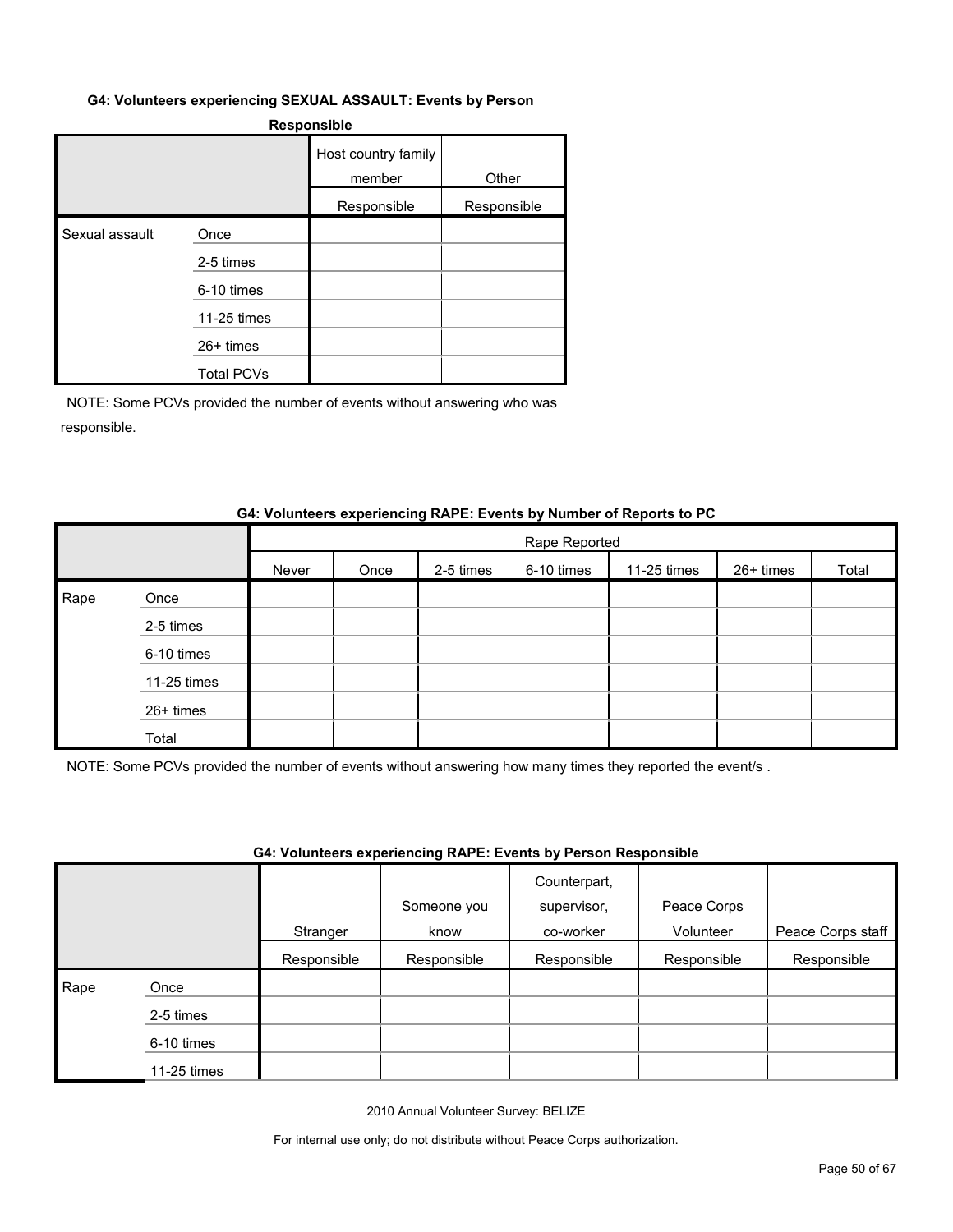| 26+ times  |  |  |  |
|------------|--|--|--|
| Total PCVs |  |  |  |

#### **G4: Volunteers experiencing RAPE: Events by Person Responsible**

|      |                   | Host country family<br>member | Other       |
|------|-------------------|-------------------------------|-------------|
|      |                   | Responsible                   | Responsible |
| Rape | Once              |                               |             |
|      | 2-5 times         |                               |             |
|      | 6-10 times        |                               |             |
|      | 11-25 times       |                               |             |
|      | 26+ times         |                               |             |
|      | <b>Total PCVs</b> |                               |             |

NOTE: Some PCVs provided the number of events without answering who was responsible.

#### **G4: Volunteers experiencing ATTEMPTED RAPE: Events by Number of Reports to PC**

|                |             |       |                                                                      |  | Attempted rape Reported |  |  |  |  |  |
|----------------|-------------|-------|----------------------------------------------------------------------|--|-------------------------|--|--|--|--|--|
|                |             | Never | 2-5 times<br>6-10 times<br>11-25 times<br>26+ times<br>Total<br>Once |  |                         |  |  |  |  |  |
| Attempted rape | Once        |       |                                                                      |  |                         |  |  |  |  |  |
|                | 2-5 times   |       |                                                                      |  |                         |  |  |  |  |  |
|                | 6-10 times  |       |                                                                      |  |                         |  |  |  |  |  |
|                | 11-25 times |       |                                                                      |  |                         |  |  |  |  |  |
|                | 26+ times   |       |                                                                      |  |                         |  |  |  |  |  |
|                | Total       |       |                                                                      |  |                         |  |  |  |  |  |

NOTE: Some PCVs provided the number of events without answering how many times they reported the event/s.

#### **G4: Volunteers experiencing ATTEMPTED RAPE: Events by Person Responsible**

|                        |             |             | Counterpart, |             |             |
|------------------------|-------------|-------------|--------------|-------------|-------------|
|                        |             | Someone you | supervisor.  | Peace Corps | Peace Corps |
|                        | Stranger    | know        | co-worker    | Volunteer   | staff       |
|                        | Responsible | Responsible | Responsible  | Responsible | Responsible |
| Attempted rape<br>Once |             |             |              |             |             |

2010 Annual Volunteer Survey: BELIZE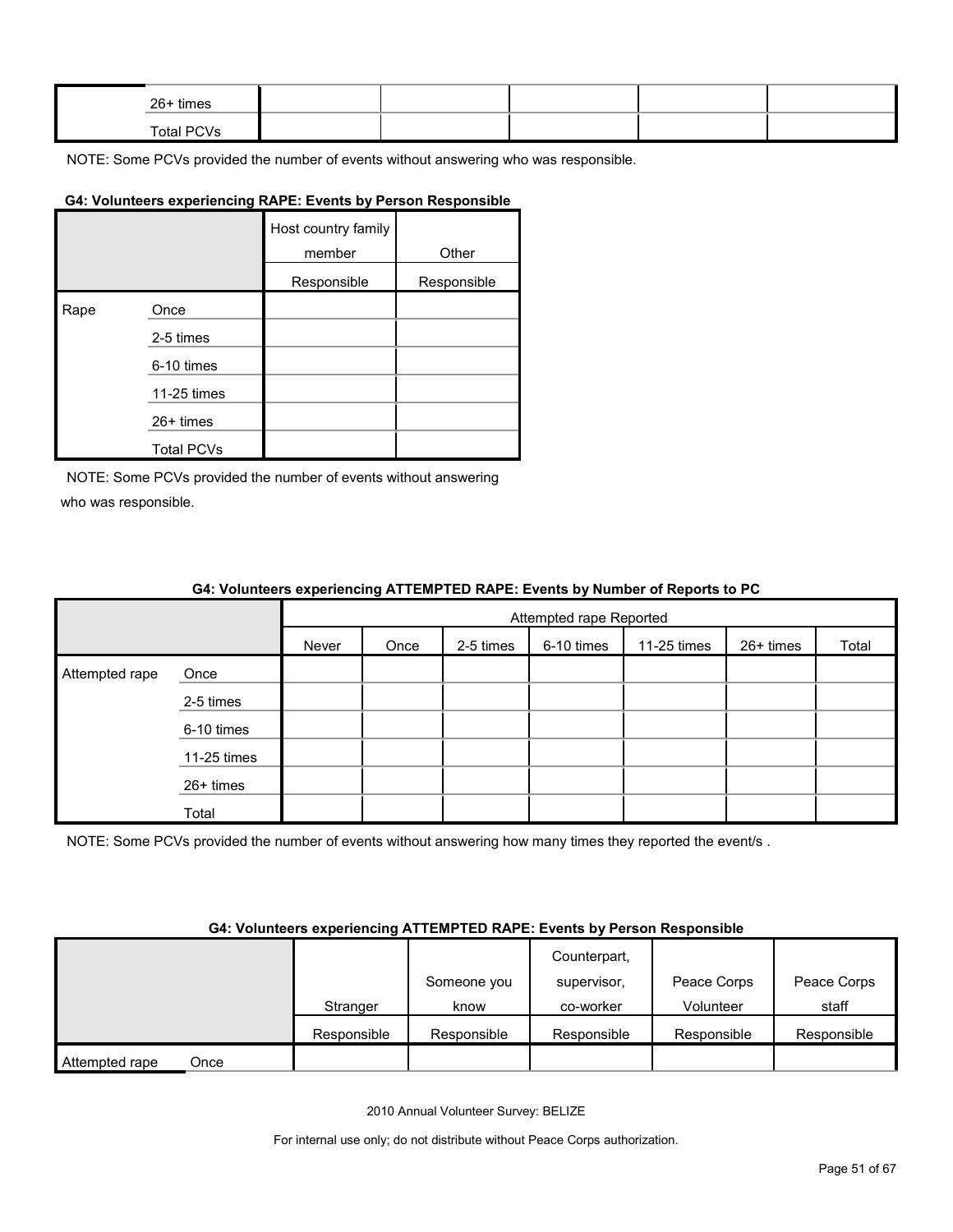|  | 2-5 times         |  |  |  |
|--|-------------------|--|--|--|
|  | 6-10 times        |  |  |  |
|  | 11-25 times       |  |  |  |
|  | 26+ times         |  |  |  |
|  | <b>Total PCVs</b> |  |  |  |

#### **G4: Volunteers experiencing ATTEMPTED RAPE: Events by Person**

| Responsible    |                   |                               |             |  |  |  |  |  |
|----------------|-------------------|-------------------------------|-------------|--|--|--|--|--|
|                |                   | Host country family<br>member | Other       |  |  |  |  |  |
|                |                   | Responsible                   | Responsible |  |  |  |  |  |
| Attempted rape | Once              |                               |             |  |  |  |  |  |
|                | 2-5 times         |                               |             |  |  |  |  |  |
|                | 6-10 times        |                               |             |  |  |  |  |  |
|                | 11-25 times       |                               |             |  |  |  |  |  |
|                | $26+$ times       |                               |             |  |  |  |  |  |
|                | <b>Total PCVs</b> |                               |             |  |  |  |  |  |

NOTE: Some PCVs provided the number of events without answering who was responsible.

### <span id="page-51-0"></span>**H. Volunteers Working in HIV/AIDS**

This section reports Volunteers' level of involvement in HIV/AIDS work. It also reports Volunteers' assessment of their Peace Corps HIV/AIDS training and the perceived effectiveness of their HIV/AIDS work with host country individuals or groups.

#### **H1: Which of the following best describes your involvement in HIV/AIDS**

| activities?                                           |         |        |  |  |  |  |  |
|-------------------------------------------------------|---------|--------|--|--|--|--|--|
|                                                       | Percent | Number |  |  |  |  |  |
| HIV/AIDS work is my primary assignment.               | 9%      |        |  |  |  |  |  |
| HIV/AIDS work is part of my secondary activities.     | 21%     | 21     |  |  |  |  |  |
| My HIV/AIDS efforts are not part of primary/secondary | 21%     | 21     |  |  |  |  |  |
| actvities.                                            |         |        |  |  |  |  |  |
| I have not been involved in any HIV/AIDS activities.  | 48%     | 47     |  |  |  |  |  |
| Total                                                 | 100%    | 98     |  |  |  |  |  |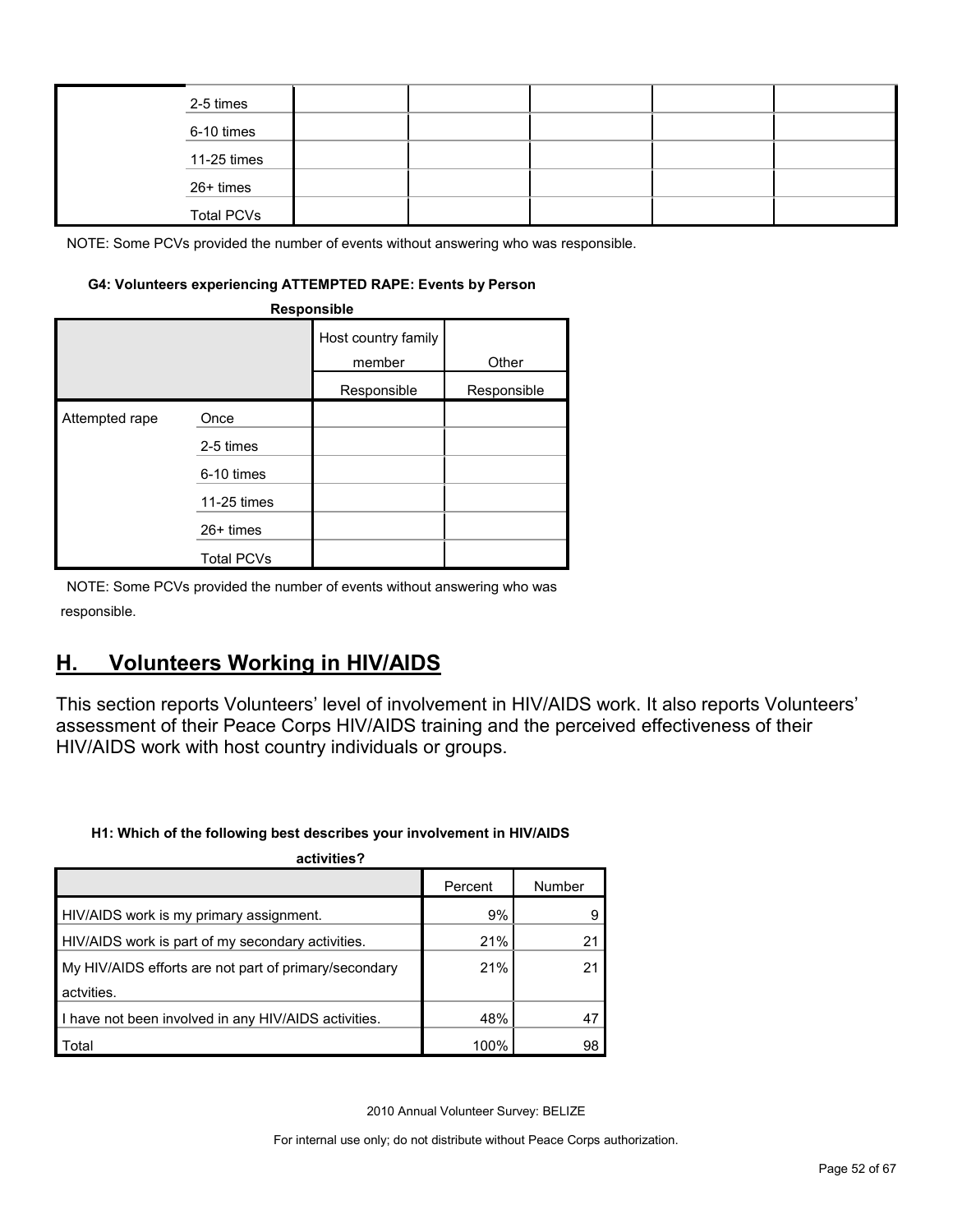**H2: How effective was the PC training you received in preparing you to undertake your HIV/AIDS activities?**

|    | Not effective | Poor | Adeɑuate | Effective | Very effective | <b>NA</b> | Total    |
|----|---------------|------|----------|-----------|----------------|-----------|----------|
| Н2 |               | ່ 1% | 25%      | 19%       | 22%            | 23%       | 72<br>ັບ |

#### **H2: How effective was the PC training you received in preparing you to undertake your HIV/AIDS**

| activities? (excluding the "NA" responses) |               |        |          |           |                |             |  |  |  |
|--------------------------------------------|---------------|--------|----------|-----------|----------------|-------------|--|--|--|
|                                            | Not effective | Poor   | Adeɑuate | Effective | Verv effective | $\tau$ otal |  |  |  |
| H <sub>2</sub>                             |               | $14\%$ | 32%      | 25%       | 29%            | 56          |  |  |  |

#### **H3: In working with HC individuals or groups, how would you rate the effectiveness of your specific HIV/AIDS activities?**

|                |                  | Sometimes |                 | Almost always |            |                |
|----------------|------------------|-----------|-----------------|---------------|------------|----------------|
|                | Seldom effective | effective | Often effective | effective     | Don't know | Total          |
| H <sub>3</sub> | 3%               | 21%       | 35%             | 10%           | 32%        | 72<br><u>_</u> |

### **H3: In working with HC individuals or groups, how would you rate the effectiveness of your specific HIV/AIDS activities? (excluding both the "NA" and the H1="No involvement in HIV/AIDS activities"**

| respons |  |
|---------|--|
|         |  |

|      |                  | Sometimes |                 | Almost always |       |
|------|------------------|-----------|-----------------|---------------|-------|
|      | Seldom effective | effective | Often effective | effective     | ⊤otal |
| l H3 |                  | 30%       | 53%             | 16%           | -43   |

NOTE: See Open-Ended Responses Report for PCV explanations and examples of their H3 answers)

### <span id="page-52-0"></span>**I. Your Life in the Peace Corps**

This section reports Volunteers' descriptions of and adjustments to their living conditions, including stress factors and how Volunteers cope with stress.

#### **I1: Have you lived with a host country individual or family?**

|                                                        | Percent | Number |
|--------------------------------------------------------|---------|--------|
| No. I have never lived with a HC individual or family. |         |        |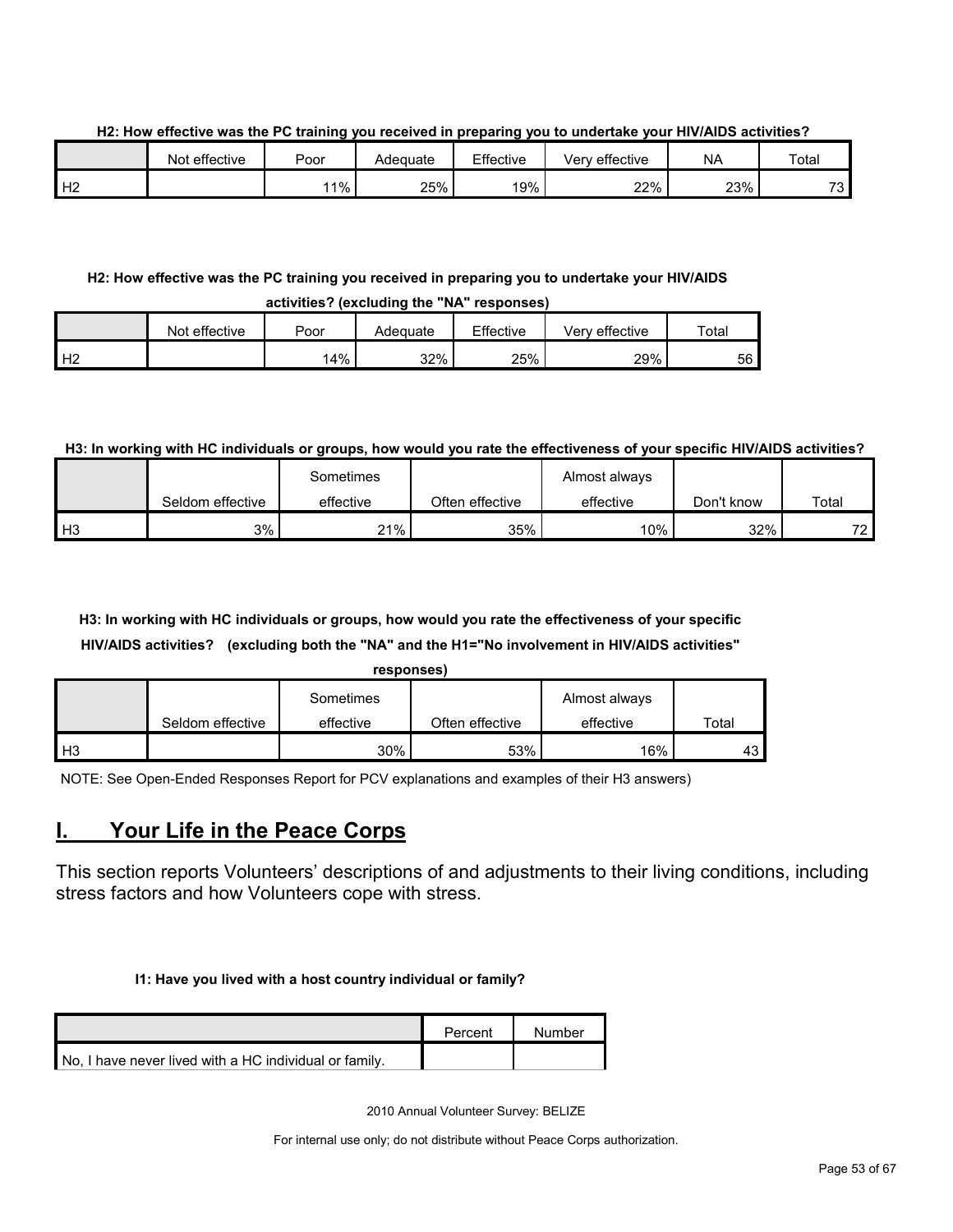| Yes, I lived with a HC individual or family only during | 21%  |     |
|---------------------------------------------------------|------|-----|
| PST.                                                    |      |     |
| Yes, in my community (not during PST).                  | 2%   |     |
| Yes, both during PST and later in my community.         | 77%  |     |
| Total                                                   | 100% | 100 |

#### **I1: How long (in months) have you lived with a host country individual or family?**

|                 | month |     |     | 4   |    |     | $7 - 11$ | $12 - 16$ | 17-26 |
|-----------------|-------|-----|-----|-----|----|-----|----------|-----------|-------|
| <b>PST Only</b> |       | 45% | 45% | 5%  |    | 5%  |          |           |       |
| Post-PST        |       | 50% |     |     |    | 50% |          |           |       |
| PST & Later     | 3%    | 19% | 37% | 17% | 5% | 3%  | 13%      |           | 3%    |

#### **I1: How long (in months) have you lived**

|  | with a host country individual or family? |
|--|-------------------------------------------|
|--|-------------------------------------------|

|                        | $27+$ mos | Total |
|------------------------|-----------|-------|
| <b>PST Only</b>        |           | 20    |
| ∎Post-PST              |           |       |
| <b>PST &amp; Later</b> |           | 75    |

#### **I2: How often do you interact with HCNs in community/family social events?**

|                |       | Several times a |        | Several times a |         | ∟ess than once a |                  |
|----------------|-------|-----------------|--------|-----------------|---------|------------------|------------------|
|                | Daily | week            | Weekly | month           | Monthly | month            | Total            |
| $\blacksquare$ | 34%   | $16\%$          | 19%    | 15%             | 10%     | 6%               | 100 <sub>l</sub> |

#### **I3: How integrated into your community do you feel now?**

|                       | Not at all | Minimally | Adequately | onsiderablyٽ | xceptionally<br>–∧' | Total |
|-----------------------|------------|-----------|------------|--------------|---------------------|-------|
| $\overline{16}$<br>יי | $1\%$      | 21%       | 31%        | 33%          | 14%                 | 100   |

#### **I4a: Do you have the following at your worksite?**

| <b>Never</b> | - ---<br>mes | <b>Jerially</b><br>udll | \lwavs<br><b>ALVV</b> | ota. |
|--------------|--------------|-------------------------|-----------------------|------|

2010 Annual Volunteer Survey: BELIZE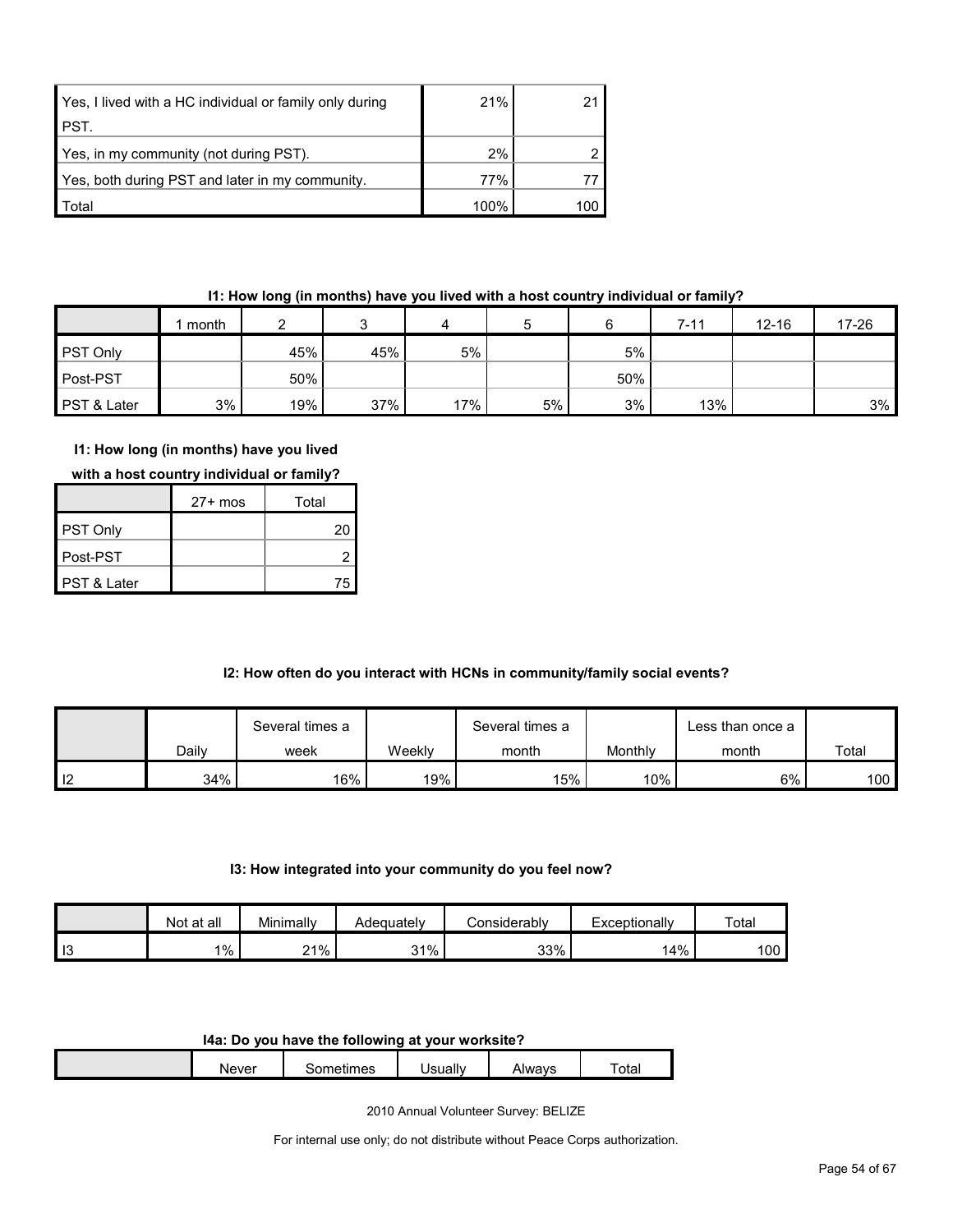| <b>Electricity</b> | 9% | 4% | 35% | 51% | 96 |
|--------------------|----|----|-----|-----|----|
| Running<br>water   | 8% | 7% | 23% | 61% | 95 |

**I4b: Do you have the following at your residence?**

|               | Never | Sometimes | Usuallv | Alwavs | Total |
|---------------|-------|-----------|---------|--------|-------|
| Electricity   | 11%   | 1%        | 39%     | 49%    | 95    |
| Running water | 7%    | 4%        | 32%     | 56%    | 94    |

#### **I5: How often do you have access to--?**

|                                  | Not at all | Less than monthly | Monthly | Weekly | Daily | Total            |
|----------------------------------|------------|-------------------|---------|--------|-------|------------------|
| Landline phone                   | 30%        | 2%                | $1\%$   | 19%    | 48%   | 100              |
| Computer                         | 3%         | 2%                | $1\%$   | 29%    | 65%   | 99               |
| Internet                         | 3%         | 2%                | 3%      | 44%    | 48%   | 100              |
| Cell phone (voice)               |            |                   |         | 21%    | 79%   | 100 <sub>1</sub> |
| Text messaging                   |            | $1\%$             |         | 19%    | 80%   | 99               |
| Voice over internet, e.g., SKYPE | 72%        | 6%                | 5%      | 7%     | 10%   | 100              |
| Webcam/internet video            | 72%        | $7\%$             | 3%      | 8%     | 10%   | 99               |

#### **I6: Where do you most frequently connect to the Internet?**

|    |                |         | Another person's |               | <b>PC</b> office/satellite | Other: Please |       |
|----|----------------|---------|------------------|---------------|----------------------------|---------------|-------|
|    | Your residence | At work | home             | Internet cafe | office                     | specify       | Total |
| 16 | $7\%$ .        | 43%     | 2%               | 36%           | 6%                         | 5%            | 99 I  |

#### **I6.TEXT: Description of "other" location to connect to Internet**

| Percent | Number                                         |  |
|---------|------------------------------------------------|--|
|         |                                                |  |
|         |                                                |  |
|         |                                                |  |
|         |                                                |  |
|         |                                                |  |
|         |                                                |  |
|         | Open-ended results. Not responsive to request. |  |

2010 Annual Volunteer Survey: BELIZE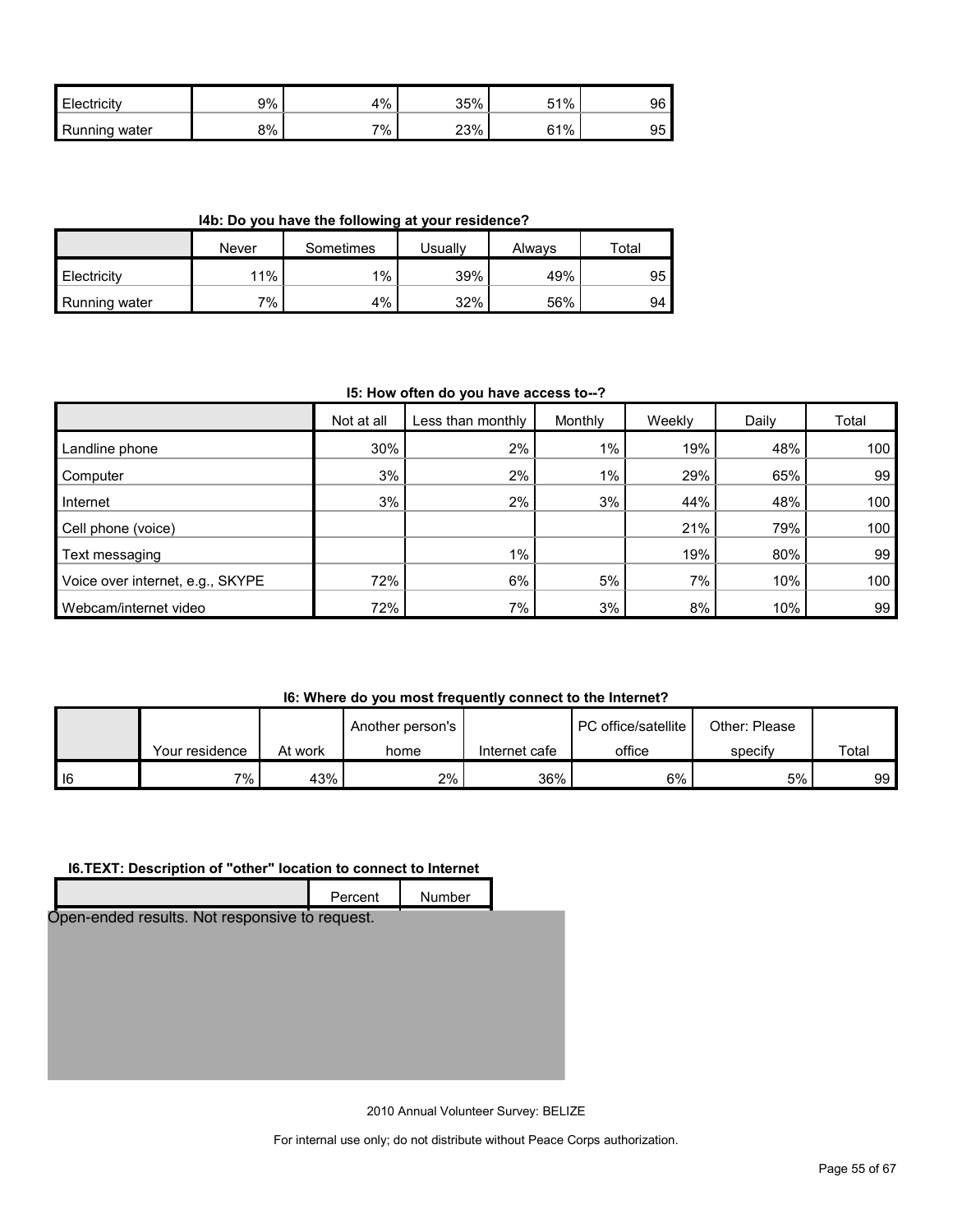| I6. TEXT: Description of "other" location to connect to Internet |      |     |  |  |  |  |
|------------------------------------------------------------------|------|-----|--|--|--|--|
|                                                                  |      |     |  |  |  |  |
| Open-ended results. Not responsive to request.                   |      |     |  |  |  |  |
| `otal                                                            | 100% | 100 |  |  |  |  |

#### **I7: How long do you travel to access the internet using your typical transport method (one-way trip)?**

| Less than one |                  | From two to four |                     | More than eight |                 |
|---------------|------------------|------------------|---------------------|-----------------|-----------------|
| hour          | One to two hours | hours            | Four to eight hours | hours           | Total           |
| 74%           | 18%              | 7%               |                     |                 | 98 <sub>1</sub> |

| Percent of Volunteers Traveling to/from Internet Connection in One Day (18) by Travel Time (17) |                        |                                                              |      |       |
|-------------------------------------------------------------------------------------------------|------------------------|--------------------------------------------------------------|------|-------|
|                                                                                                 |                        | 18 Return same day from traveling to Internet<br>connection? |      |       |
|                                                                                                 |                        | Yes                                                          | No.  | Total |
| 17 Typical time to reach Internect connection                                                   | Less than one hour     | 76%                                                          | 40%  | 73    |
|                                                                                                 | One to two hours       | 19%                                                          |      | 18    |
|                                                                                                 | From two to four hours | 4%                                                           | 60%  |       |
|                                                                                                 | Four to eight hours    |                                                              |      |       |
|                                                                                                 | More than eight hours  |                                                              |      |       |
|                                                                                                 | Total                  | 100%                                                         | 100% | 98    |

#### **Number of Volunteers Traveling to/from Internet Connection in One Day (I8) by Travel Time (I7)**

|                                               |                    |     | 18 Return same day from traveling to Internet |       |
|-----------------------------------------------|--------------------|-----|-----------------------------------------------|-------|
|                                               | connection?        |     |                                               |       |
|                                               |                    | Yes | No                                            | Total |
| I7 Typical time to reach Internect connection | Less than one hour | 71  |                                               | 73.   |
|                                               | One to two hours   | 18  |                                               | 18    |

2010 Annual Volunteer Survey: BELIZE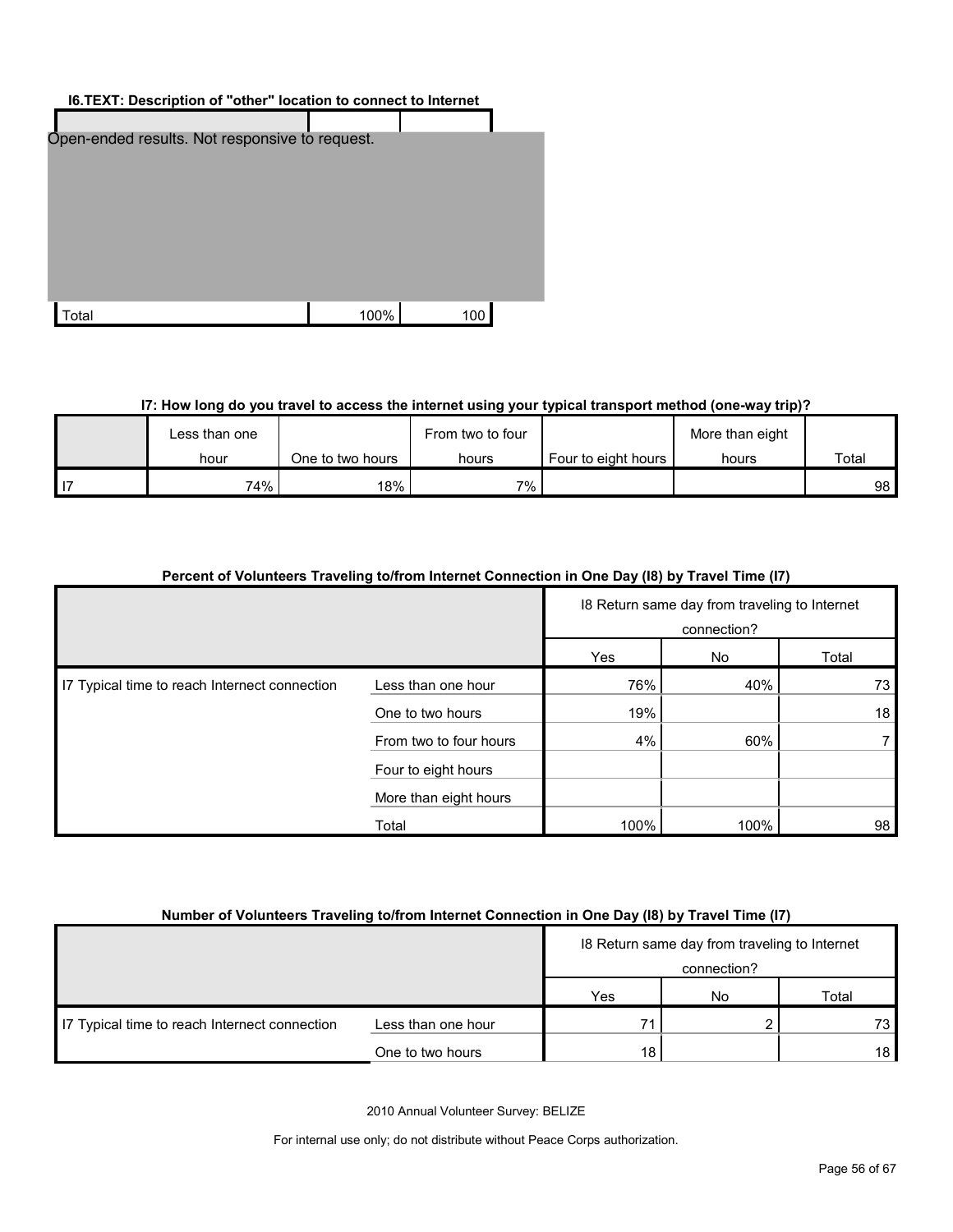| From two to four hours |    |                 |
|------------------------|----|-----------------|
| Four to eight hours    |    |                 |
| More than eight hours  |    |                 |
| Total                  | 93 | 98 <sup>1</sup> |

#### **I9: Have you participated in the Coverdell World Wise**

#### **Schools/Correspondence Match (CWWS/CM)?**

| Yes - Please          | No - Please       |       |
|-----------------------|-------------------|-------|
| describe your         | describe your     |       |
| activities/interactio | reason(s) for not |       |
| n withCWWS/CM         | participating     | Total |
| 26%                   | 74%               | gc    |

NOTE: See the Open-Ended Responses Report for PCV descriptions

of participation and reasons for not participating.

|                                                      |                      | Minimally | Moderately | Considerably |
|------------------------------------------------------|----------------------|-----------|------------|--------------|
|                                                      | Not at all stressful | stressful | stressful  | stressful    |
| Cultural issues                                      | 20%                  | 41%       | 30%        | 9%           |
| Dealing with violence in country                     | 34%                  | 38%       | 18%        | 6%           |
| Health/medical problems                              | 29%                  | 35%       | 28%        | 3%           |
| Issues including family, friends, loved ones in U.S. | 26%                  | 32%       | 22%        | 15%          |
| Isolation/Ioneliness                                 | 21%                  | 35%       | 24%        | 13%          |
| Local language                                       | 25%                  | 41%       | 18%        | 12%          |
| Primary assignment                                   | 13%                  | 26%       | 33%        | 15%          |
| Romantic relationships in-country                    | 32%                  | 19%       | 9%         | 5%           |
| Interactions with other Volunteers                   | 57%                  | 27%       | 12%        | 4%           |
| Interactions with PC Staff                           | 59%                  | 32%       | 7%         |              |
| Safety and security                                  | 44%                  | 33%       | 18%        | 3%           |
| Other: Please specify below                          | 10%                  | 3%        | 3%         |              |

#### **I10: To what extent do the following create stress and/or emotional health issues for you?**

#### **I10: To what extent do the following create stress and/or emotional health issues for you?**

|                 | Exceptionally |           |       |
|-----------------|---------------|-----------|-------|
|                 | stressful     | <b>NA</b> | Total |
| Cultural issues |               |           | 0.    |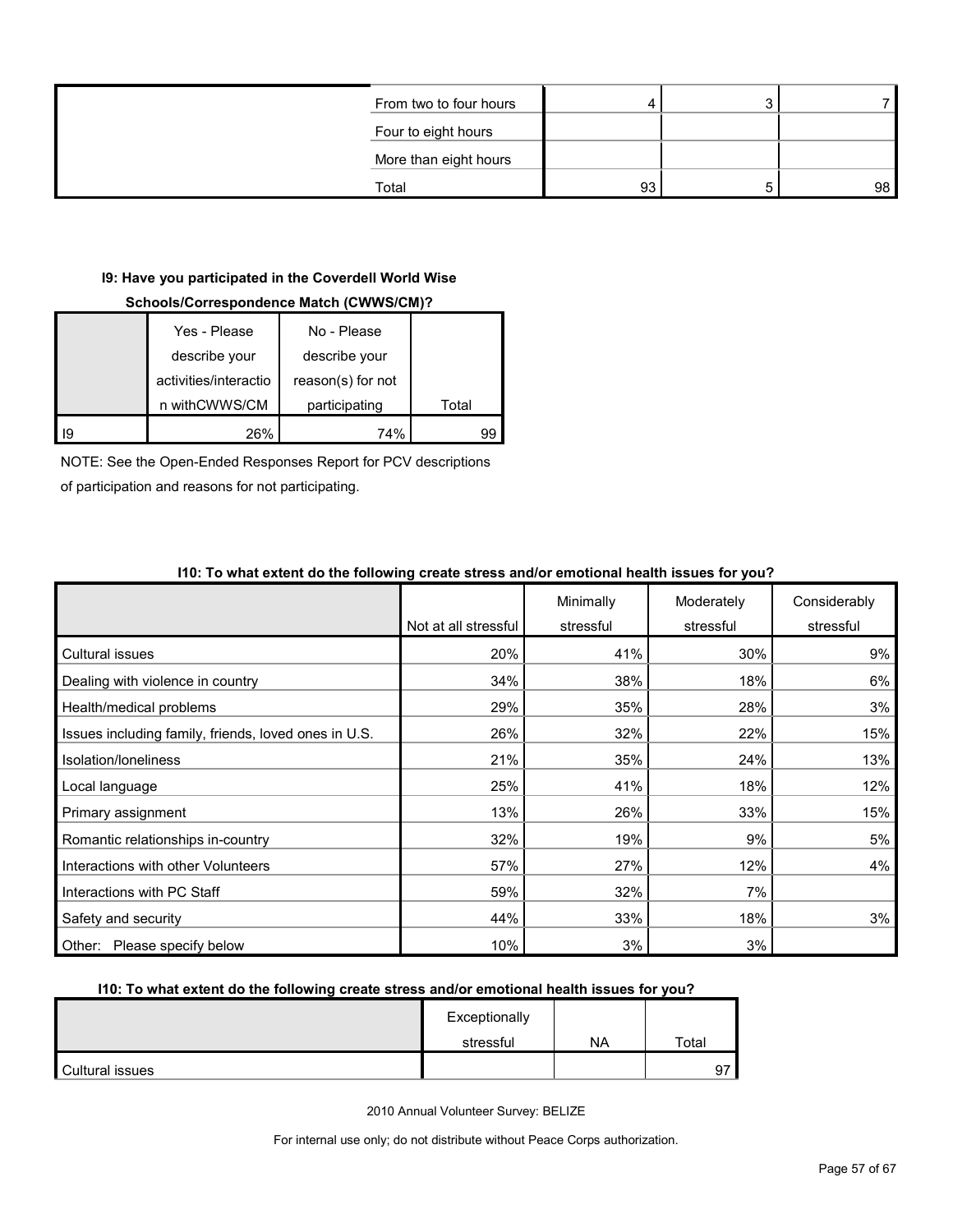| Dealing with violence in country                     | 1%  | 3%  | 98 |
|------------------------------------------------------|-----|-----|----|
| Health/medical problems                              | 2%  | 2%  | 99 |
| Issues including family, friends, loved ones in U.S. | 4%  |     | 99 |
| Isolation/Ioneliness                                 | 6%  |     | 99 |
| Local language                                       | 2%  | 1%  | 99 |
| Primary assignment                                   | 12% |     | 99 |
| Romantic relationships in-country                    | 1%  | 33% | 99 |
| Interactions with other Volunteers                   |     |     | 98 |
| Interactions with PC Staff                           | 1%  | 1%  | 98 |
| Safety and security                                  | 2%  |     | 98 |
| Please specify below<br>Other:                       | 13% | 70% | 30 |

#### **I10: To what extent do the following create stress and/or emotional health issues for you? (excluding "NA" responses)**

|                                         |                      |                     | Moderately | Considerably |
|-----------------------------------------|----------------------|---------------------|------------|--------------|
|                                         | Not at all stressful | Minimally stressful | stressful  | stressful    |
| Cultural issues                         | 20%                  | 41%                 | 30%        | 9%           |
| Dealing with violence in country        | 35%                  | 39%                 | 19%        | 6%           |
| Health/medical problems                 | 30%                  | 36%                 | 29%        | 3%           |
| Issues including family, friends, loved | 26%                  | 32%                 | 22%        | 15%          |
| ones in U.S.                            |                      |                     |            |              |
| Isolation/loneliness                    | 21%                  | 35%                 | 24%        | 13%          |
| Local language                          | 26%                  | 42%                 | 18%        | 12%          |
| Primary assignment                      | 13%                  | 26%                 | 33%        | 15%          |
| Romantic relationships in-country       | 48%                  | 29%                 | 14%        | 8%           |
| Interactions with other Volunteers      | 57%                  | 27%                 | 12%        | 4%           |
| Interactions with PC Staff              | 60%                  | 32%                 | 7%         |              |
| Safety and security                     | 44%                  | 33%                 | 18%        | 3%           |
| Please specify below<br>Other:          | 33%                  | 11%                 | 11%        |              |

#### **I10: To what extent do the following create stress and/or emotional**

#### **health issues for you? (excluding "NA" responses)**

|                                  | Exceptionally |       |
|----------------------------------|---------------|-------|
|                                  | stressful     | Total |
| Cultural issues                  |               | 97    |
| Dealing with violence in country | 1%            | 95    |
| Health/medical problems          | 2%            | 97    |

2010 Annual Volunteer Survey: BELIZE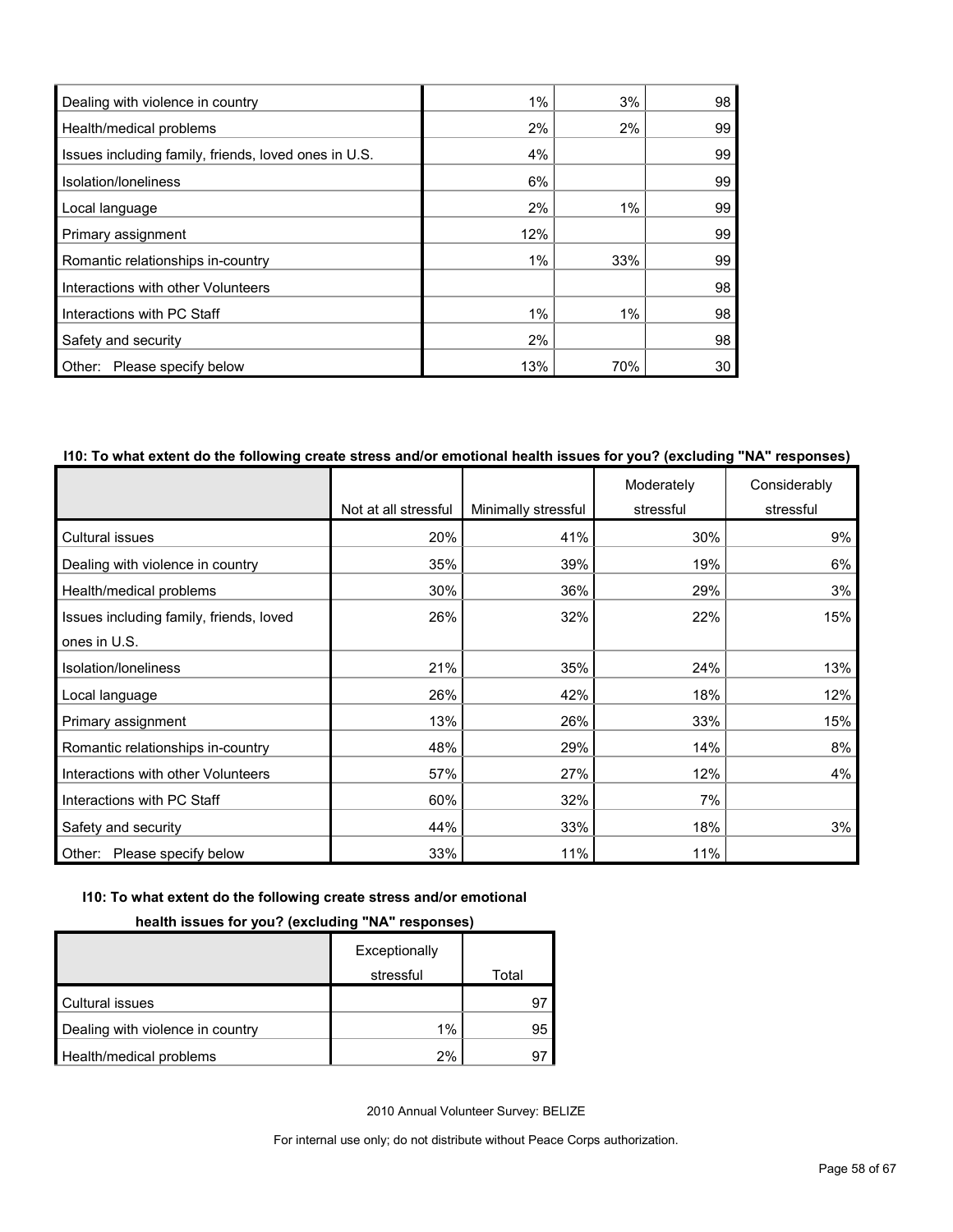| Issues including family, friends, loved | 4%  | 99 |
|-----------------------------------------|-----|----|
| ones in U.S.                            |     |    |
| Isolation/Ioneliness                    | 6%  | 99 |
| Local language                          | 2%  | 98 |
| Primary assignment                      | 12% | 99 |
| Romantic relationships in-country       | 2%  | 66 |
| Interactions with other Volunteers      |     | 98 |
| Interactions with PC Staff              | 1%  | 97 |
| Safety and security                     | 2%  | 98 |
| Other: Please specify below             | 44% |    |

#### **I10.TEXT: Description of "other" stress factor**

|                                                | Percent | Number |  |
|------------------------------------------------|---------|--------|--|
| Open-ended results. Not responsive to request. |         |        |  |
|                                                |         |        |  |
|                                                |         |        |  |
|                                                |         |        |  |
|                                                |         |        |  |
|                                                |         |        |  |
|                                                |         |        |  |
|                                                |         |        |  |
|                                                |         |        |  |
|                                                |         |        |  |
|                                                |         |        |  |
| Total                                          | 100%    | 100    |  |
|                                                |         |        |  |

NOTE: Long PCV descriptions of "other" factors may have be cut off in this table. The complete text is available upon request from OSIRP.

| TEL. PICASC MAIN AN UNITE LYPICAL WAYS IN WHICH YOU COPC WILL STICSS. |                      |                       |                   |  |  |
|-----------------------------------------------------------------------|----------------------|-----------------------|-------------------|--|--|
|                                                                       |                      | % Using This          | <b>Total PCVs</b> |  |  |
|                                                                       | <b>PCV Responses</b> | <b>Stress Reducer</b> | Responding        |  |  |
| Friends/family in U.S.                                                | 78                   | 81%                   |                   |  |  |
| Pursue personal hobbies/interests                                     | 76                   | 79%                   |                   |  |  |
| PCVs outside my community                                             | 66                   | 69%                   |                   |  |  |
| Participate in sports/exercise                                        | 59                   | 61%                   |                   |  |  |
| PCVs in my community                                                  | 57                   | 59%                   |                   |  |  |
| Leave community for a time                                            | 56                   | 58%                   |                   |  |  |

#### **I11: Please mark all of the typical ways in which you cope with stress.**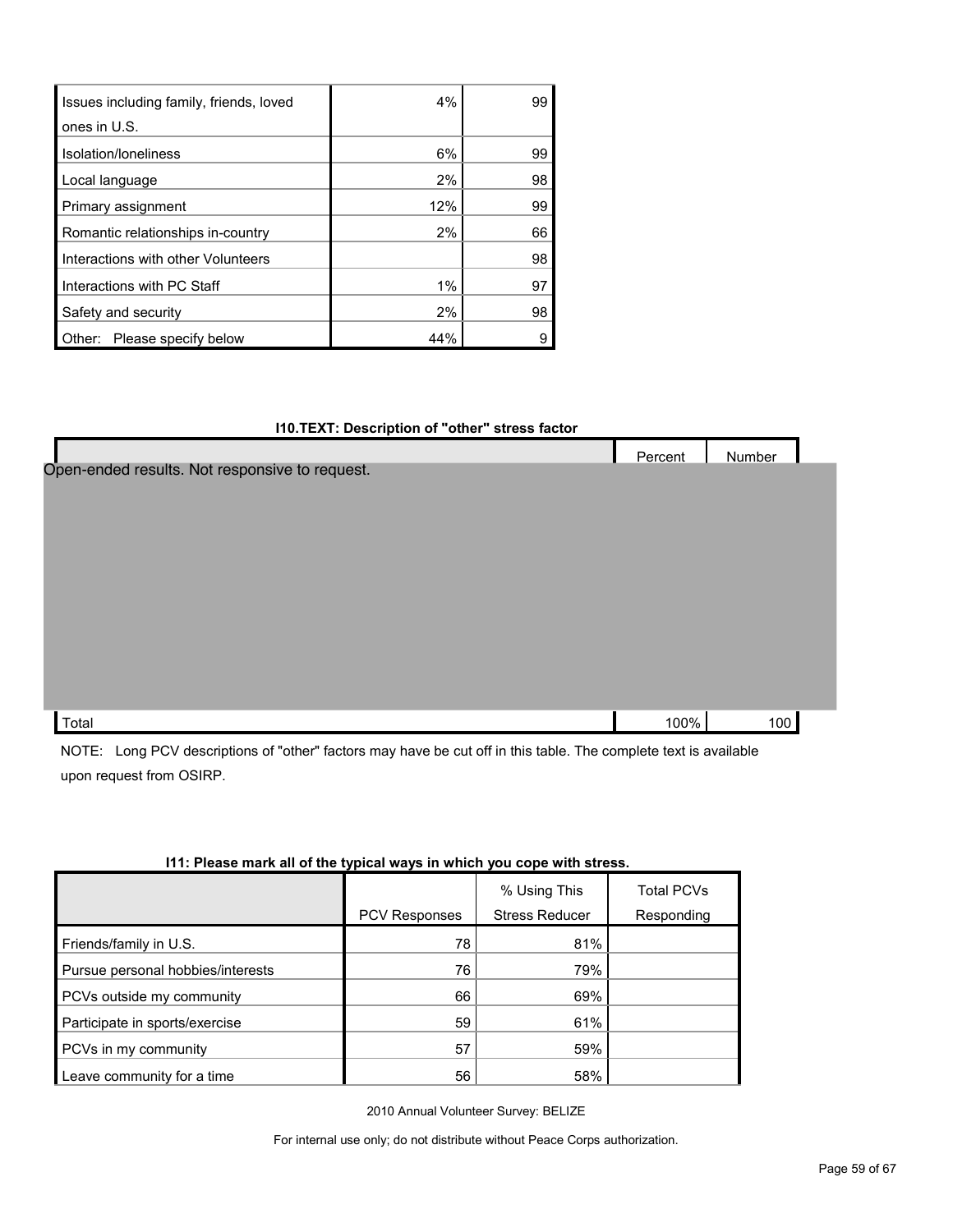| Co-workers/friends (not PCVs)      | 55 | 57% |    |
|------------------------------------|----|-----|----|
| Get involved in other projects     | 43 | 45% |    |
| Meditate                           | 36 | 38% |    |
| Pray                               | 32 | 33% |    |
| My host family                     | 31 | 32% |    |
| PC in-country staff                | 29 | 30% |    |
| Other activities                   | 9  | 9%  |    |
| <b>Others</b>                      | 6  | 6%  |    |
| Attend individual/group counseling | 4  | 4%  |    |
| Office of Special Services         | 2  | 2%  |    |
| Peer Support Network               |    | 1%  |    |
| Total                              |    |     | 96 |

\*Percents total to more than 100% since Volunteers were asked to "mark all that apply."



#### **I11: Other activities to reduce stress**

|                                                | Percent | Number                        |  |  |  |  |
|------------------------------------------------|---------|-------------------------------|--|--|--|--|
| Open-ended results. Not responsive to request. |         |                               |  |  |  |  |
|                                                |         |                               |  |  |  |  |
|                                                |         |                               |  |  |  |  |
|                                                |         |                               |  |  |  |  |
|                                                |         |                               |  |  |  |  |
|                                                |         |                               |  |  |  |  |
|                                                | п       | $\overline{\phantom{a}}$<br>Ξ |  |  |  |  |

2010 Annual Volunteer Survey: BELIZE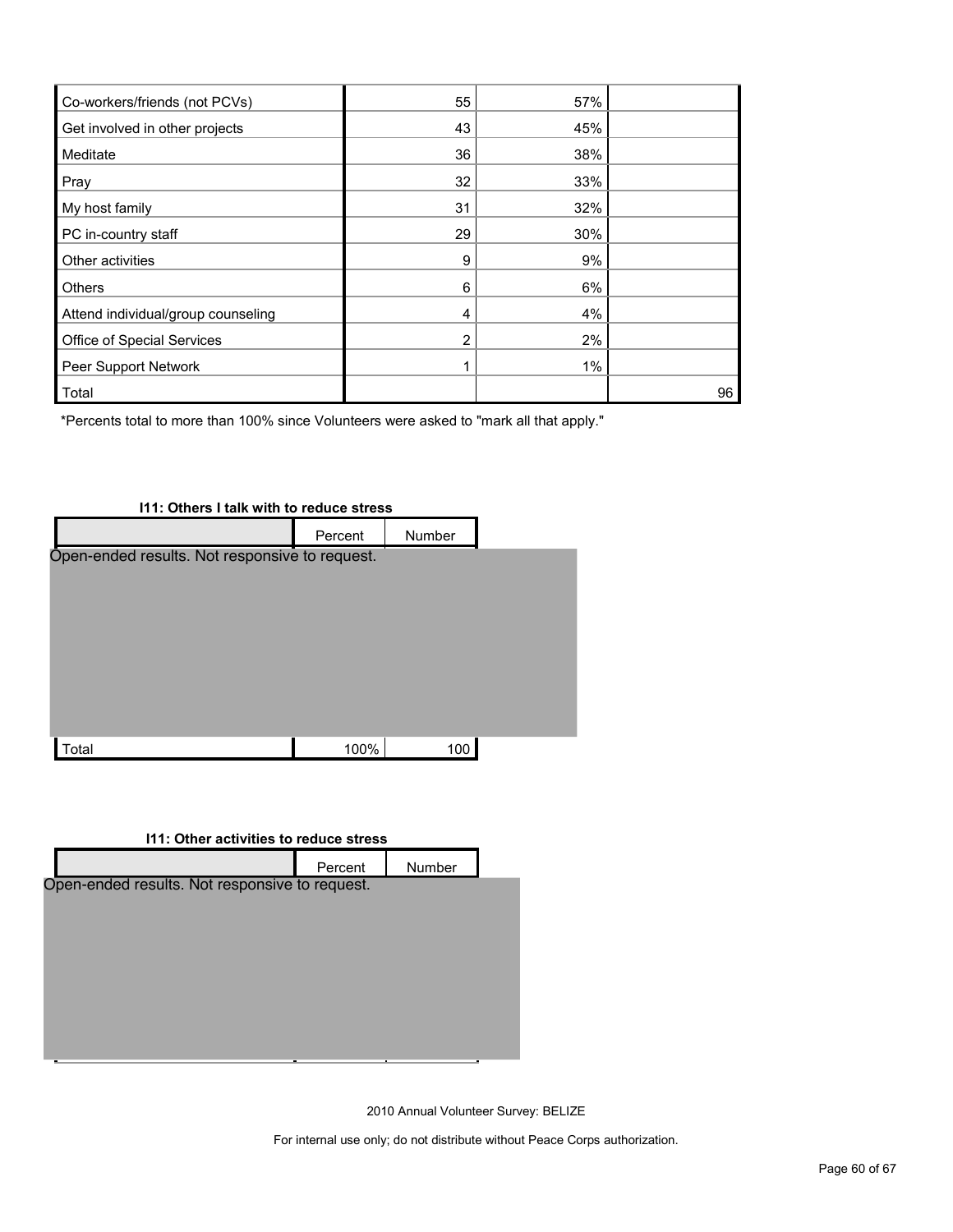| Open-ended results. Not responsive to request. |      |     |  |  |  |
|------------------------------------------------|------|-----|--|--|--|
|                                                |      |     |  |  |  |
| ʻotal                                          | 100% | 100 |  |  |  |

#### **I8: When asked about ways of coping with stress, Volunteers who**

**answered "No stress"** 

|                     | ΝA  | Yes, I have no<br>stress | ™ota⊩             |
|---------------------|-----|--------------------------|-------------------|
| <b>I11.NOSTRESS</b> | 96% | 4%                       | $^{\prime\prime}$ |

## <span id="page-60-0"></span>**J. Overall Assessment of Your Peace Corps Service**

This section reports Volunteers' level of satisfaction with their Peace Corps service and their expectations about completing their service.

#### **J1: How personally rewarding do you find your--?**

|                                    | Not at all | Minimally | Adequately | Considerably | Exceptionally | Total |
|------------------------------------|------------|-----------|------------|--------------|---------------|-------|
| Overall Peace Corps service        | $1\%$      | 11%       | 28%        | 34%          | 27%           | 98    |
| Community involvement              | 2%         | 22%       | 27%        | 27%          | 22%           | 100   |
| Experience with other Volunteers   | 2%         | 7%        | 18%        | 44%          | 29%           | 100   |
| Work with counterparts/community   | 6%         | 22%       | 25%        | 30%          | 17%           | 100   |
| partners                           |            |           |            |              |               |       |
| Experience with other host country | 2%         | 15%       | 22%        | 38%          | 22%           | 99    |
| nationals                          |            |           |            |              |               |       |

NOTE: See the Open-Ended Responses Report for PCV comments on J7 "What has been the best aspect of your PC service?"

| UL. TUGAY, WUGHU YUG HIGHU GILI SAHIG GOGSIUH LU JUHT LIIG I GACG OUI DS : |    |              |          |          |            |       |  |
|----------------------------------------------------------------------------|----|--------------|----------|----------|------------|-------|--|
|                                                                            | No | Probably not | Possiblv | Probably | Definitelv | Total |  |
| l J2                                                                       | 4% | $2\%$        | 10%      | 15%      | 69%        | 100   |  |

**J2: Today, would you make the same decision to join the Peace Corps?**

2010 Annual Volunteer Survey: BELIZE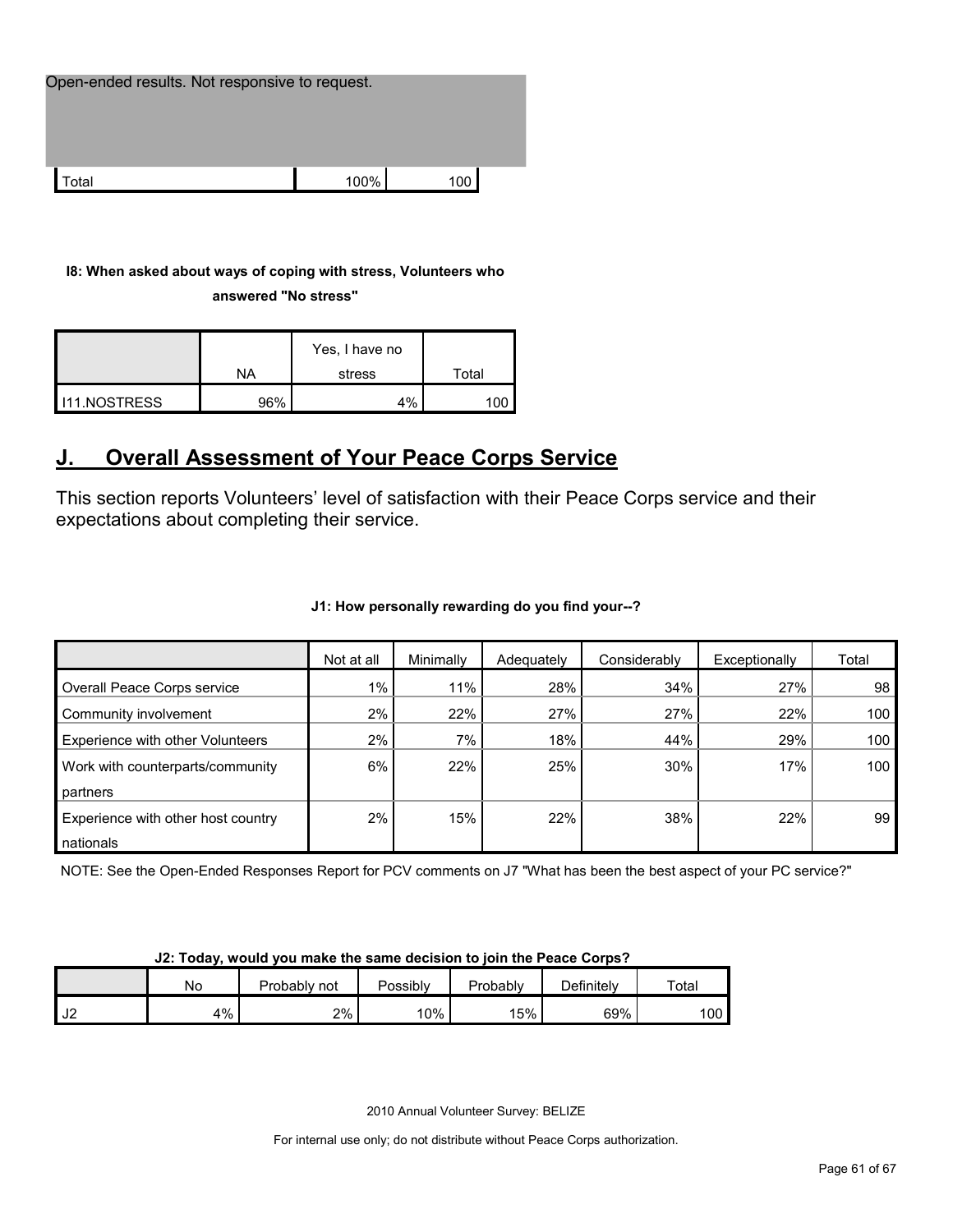**J3: Would you recommend Peace Corps service to others you think are qualified?**

|      | No | Probably not | Possiblv | Probably | Definitely | Total |
|------|----|--------------|----------|----------|------------|-------|
| l J3 |    | 4%           | 7%       | 7%       | 72%        | 100   |

**J4: Do you intend to complete your Peace Corps service?**

|      | No    | Not sure | Yes | Might extend | $\tau$ otal |
|------|-------|----------|-----|--------------|-------------|
| l J4 | $1\%$ | 9%       | 54% | 36%          | 99          |

#### **J5: Would your host country benefit most if the Peace Corps program was---?**

|      |              |         | Refocused/redesig |                  |          |       |
|------|--------------|---------|-------------------|------------------|----------|-------|
|      | Discontinued | Reduced | ned               | Maintained as is | Expanded | Total |
| l J5 | 9%           | 18%     | 31%               | 32%              | 10%      | 97    |

NOTE: See the Open-Ended Responses Report for PCV comments on J6 "How can the PC better address the needs of your host country?"

### <span id="page-61-0"></span>**K. Demographics and Factors Affecting Extensions**

This section reports on the age and gender of all respondents. It also reports on the importance Volunteers place on various factors that may influence their decision to extend or not extend their service beyond two years. Volunteers who answered that they either were considering an extension or were already serving beyond two years were asked to rate nine "motivating" factors and nine "challenging" factors. Volunteers could also write in any of their own motivating or challenging factors not included in the list.

| K1: What is your age? |           |         |       |       |  |  |
|-----------------------|-----------|---------|-------|-------|--|--|
|                       | $20 - 29$ | $30-49$ | $50+$ | ™ota⊩ |  |  |
| AGE3grp               | 65%       | 14%     | 21%   |       |  |  |

| K2: What is your gender? |  |  |
|--------------------------|--|--|
|                          |  |  |

|        | Female | Male | Total |  |
|--------|--------|------|-------|--|
| GENDER | 63%    | 270/ |       |  |

Other demographic tables are available upon request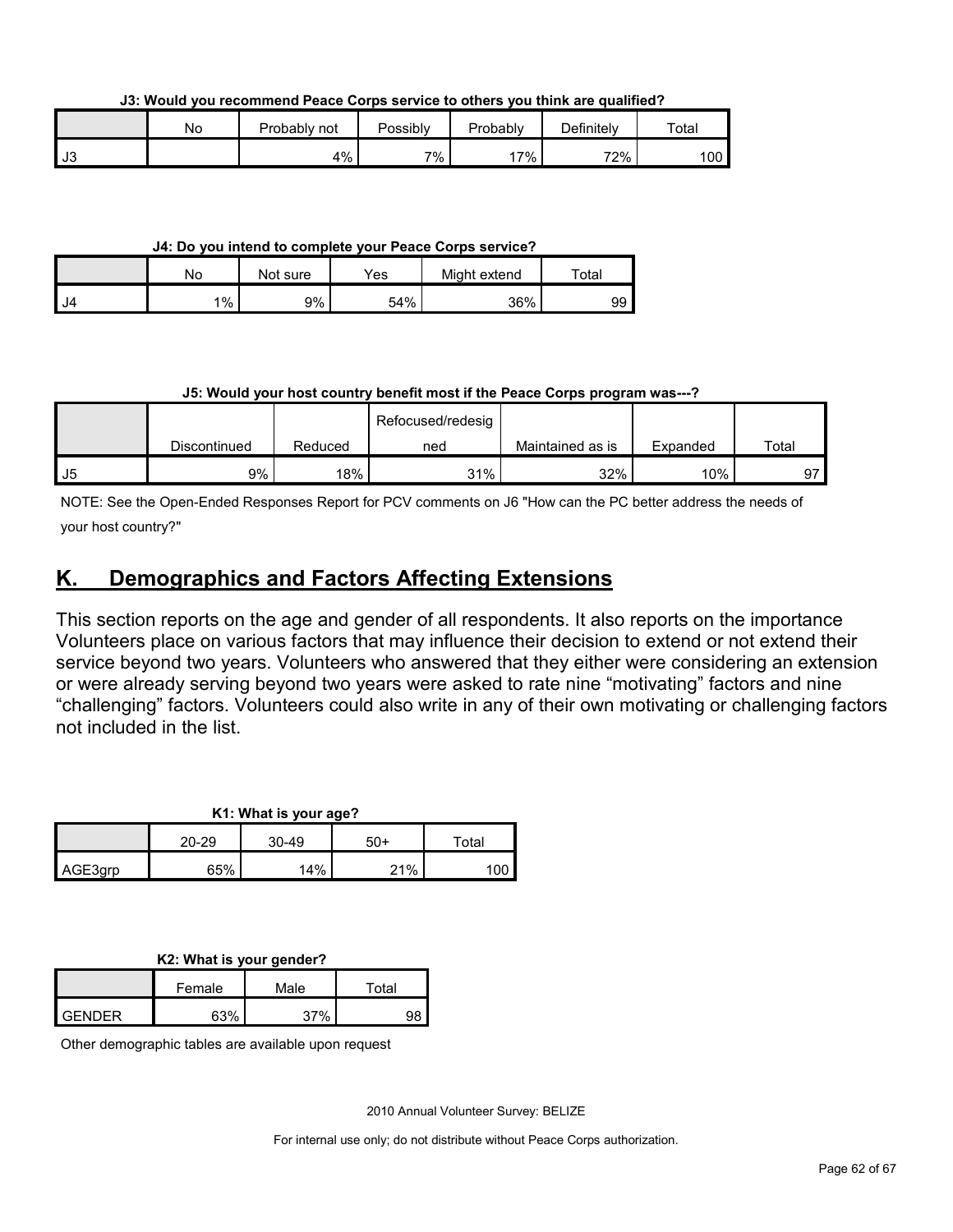#### **K8: Are you considering a 3rd year extension?**

|                                              | Percent | Number |
|----------------------------------------------|---------|--------|
| l No                                         | 43%     | 43     |
| May extend beyond my original COS date       | 54%     | 53     |
| I am now serving beyond my original COS date | 3%      |        |
| <sup>-</sup> otal                            | 100%    |        |

#### **Ext Q1: Comparison of Reasons for Extending by Importance to PCVs Who May Extend Beyond COS**

|                                                         |               | Somewhat  |           |           |       |
|---------------------------------------------------------|---------------|-----------|-----------|-----------|-------|
|                                                         | Not Important | important | Important | <b>NA</b> | Total |
| Ability to partner with an NGO and/or government        | 25%           | 23%       | 44%       | 8%        | 52    |
| counterpart                                             |               |           |           |           |       |
| Additional financial compensation (higher living        | 25%           | 25%       | 46%       | 4%        | 52    |
| allowance, etc.)                                        |               |           |           |           |       |
| Flexibility to design my extension assignment           | 4%            | 29%       | 65%       | 2%        | 52    |
| Opportunity for more substantive work                   |               | 23%       | 75%       | 2%        | 52    |
| Opportunity to finish or be more productive in my       | 8%            | 25%       | 67%       |           | 52    |
| project                                                 |               |           |           |           |       |
| Opportunity to serve in a different site, country or    | 33%           | 15%       | 48%       | 4%        | 52    |
| project                                                 |               |           |           |           |       |
| Opportunity to take on additional responsibilities with | 29%           | 27%       | 40%       | 4%        | 52    |
| PC at post                                              |               |           |           |           |       |
| Recognition of excellent performance                    | 29%           | 38%       | 27%       | 6%        | 52    |
| Support from local Peace Corps staff                    | 15%           | 33%       | 46%       | 6%        | 52    |
| Please specify below<br>Other:                          | 6%            | 12%       |           | 82%       | 17    |

NOTE: This table includes only PCVs who answered K8="May extend beyond my original COS date"

#### **Ext Q1: Comparison of Reasons for Extending by Importance to PCVs Serving an Extension**

|                                                                      | Not Important | Somewhat<br>important | Important | NA. | Total |
|----------------------------------------------------------------------|---------------|-----------------------|-----------|-----|-------|
| Ability to partner with an NGO and/or government<br>counterpart      |               | 33%                   | 67%       |     | 3 I   |
| Additional financial compensation (higher living<br>allowance, etc.) | 33%           | 33%                   | 33%       |     | 3 I   |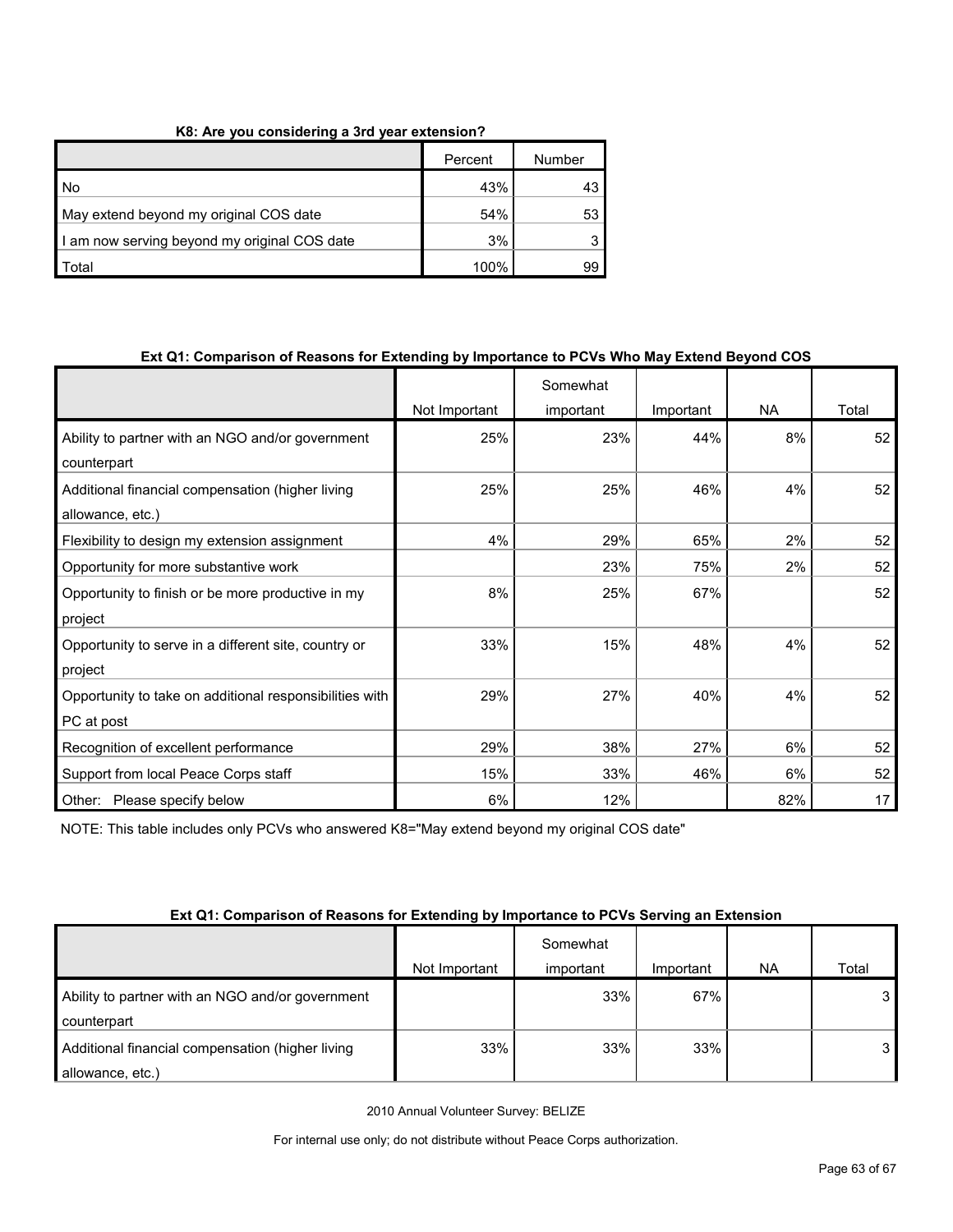| Flexibility to design my extension assignment           |     |     | 67%  | 33% | 3 |
|---------------------------------------------------------|-----|-----|------|-----|---|
| Opportunity for more substantive work                   |     |     | 100% |     | 3 |
| Opportunity to finish or be more productive in my       | 33% |     | 67%  |     | 3 |
| project                                                 |     |     |      |     |   |
| Opportunity to serve in a different site, country or    |     | 33% | 67%  |     | 3 |
| project                                                 |     |     |      |     |   |
| Opportunity to take on additional responsibilities with |     |     | 100% |     | 3 |
| PC at post                                              |     |     |      |     |   |
| Recognition of excellent performance                    | 33% |     | 67%  |     | 3 |
| Support from local Peace Corps staff                    | 33% |     | 67%  |     | 3 |
| Other:<br>Please specify below                          |     |     |      |     |   |

NOTE: This table includes only PCVs who answered K8="Now serving beyond my original COS date"

### **Ext Q1: Comparison of Reasons for Extending by Importance to PCVs Who May Extend and PCVs Serving an Extension (excluding all "NA" responses)**

|                                                              | Are you considering a 3rd year extension? |                                        |           |       |  |  |
|--------------------------------------------------------------|-------------------------------------------|----------------------------------------|-----------|-------|--|--|
|                                                              |                                           | May extend beyond my original COS date |           |       |  |  |
|                                                              |                                           | Somewhat                               |           |       |  |  |
|                                                              | Not Important                             | important                              | Important | Total |  |  |
| Ability to partner with an NGO and/or government             | 27%                                       | 25%                                    | 48%       | 48    |  |  |
| counterpart                                                  |                                           |                                        |           |       |  |  |
| Additional financial compensation (higher living             | 26%                                       | 26%                                    | 48%       | 50    |  |  |
| allowance, etc.)                                             |                                           |                                        |           |       |  |  |
| Flexibility to design my extension assignment                | 4%                                        | 29%                                    | 67%       | 51    |  |  |
| Opportunity for more substantive work                        |                                           | 24%                                    | 76%       | 51    |  |  |
| Opportunity to finish or be more productive in my project    | 8%                                        | 25%                                    | 67%       | 52    |  |  |
| Opportunity to serve in a different site, country or project | 34%                                       | 16%                                    | 50%       | 50    |  |  |
| Opportunity to take on additional responsibilities with PC   | 30%                                       | 28%                                    | 42%       | 50    |  |  |
| at post                                                      |                                           |                                        |           |       |  |  |
| Recognition of excellent performance                         | 31%                                       | 41%                                    | 29%       | 49    |  |  |
| Support from local Peace Corps staff                         | 16%                                       | 35%                                    | 49%       | 49    |  |  |
| Other: Please specify below                                  | 33%                                       | 67%                                    |           | 3     |  |  |

NOTE: See Open-Ended Responses Report for "other" reasons for extending beyond COS

#### **Ext Q1: Comparison of Reasons for Extending by Importance to PCVs Who May Extend and PCVs Serving an Extension**

**(excluding all "NA" responses)**

Are you considering a 3rd year extension?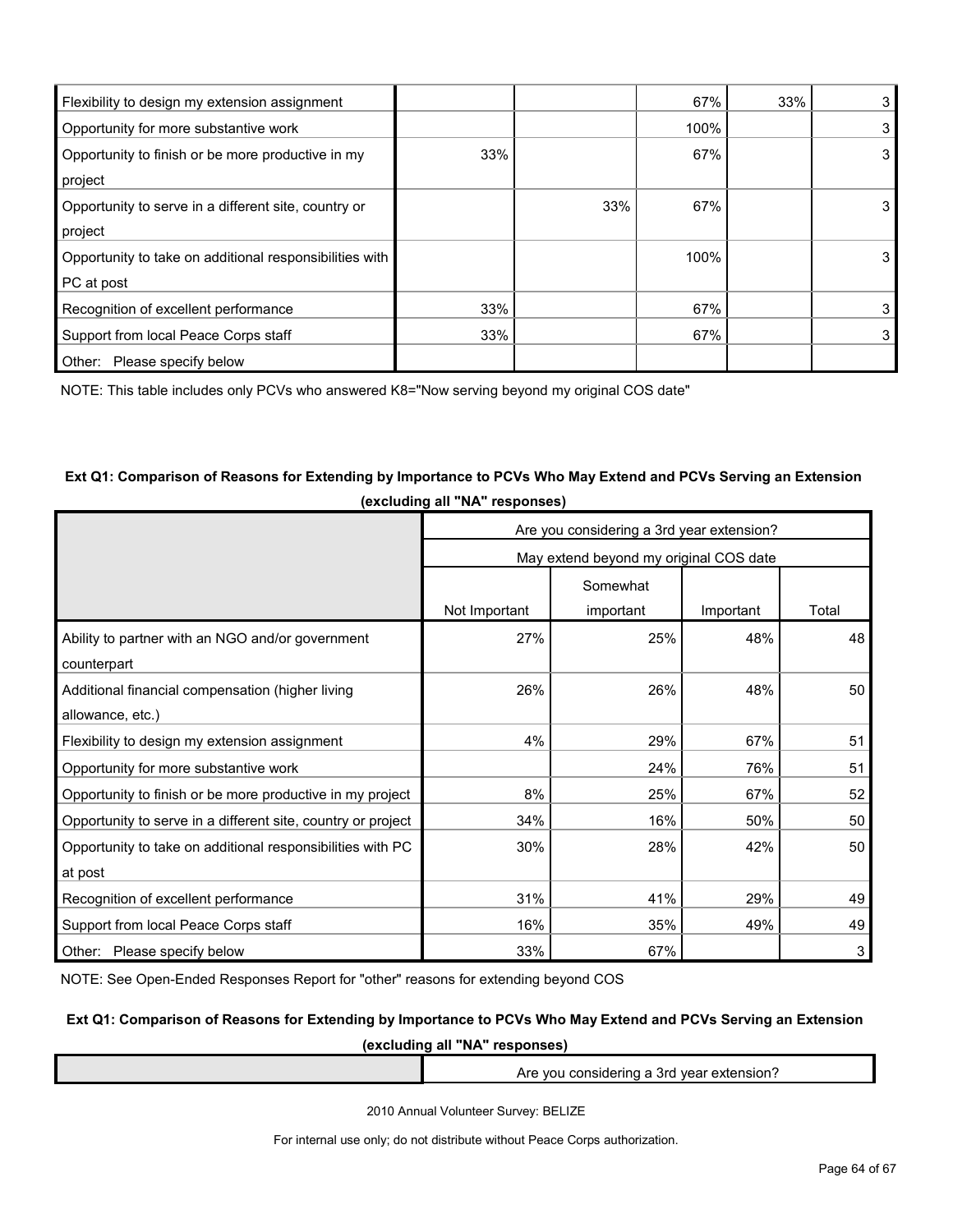|                                                              | am now serving beyond my original COS date |           |           |                |  |
|--------------------------------------------------------------|--------------------------------------------|-----------|-----------|----------------|--|
|                                                              |                                            | Somewhat  |           |                |  |
|                                                              | Not Important                              | important | Important | Total          |  |
| Ability to partner with an NGO and/or government             |                                            | 33%       | 67%       | 3              |  |
| counterpart                                                  |                                            |           |           |                |  |
| Additional financial compensation (higher living             | 33%                                        | 33%       | 33%       | 3              |  |
| allowance, etc.)                                             |                                            |           |           |                |  |
| Flexibility to design my extension assignment                |                                            |           | 100%      | $\overline{c}$ |  |
| Opportunity for more substantive work                        |                                            |           | 100%      | 3              |  |
| Opportunity to finish or be more productive in my project    | 33%                                        |           | 67%       | 3              |  |
| Opportunity to serve in a different site, country or project |                                            | 33%       | 67%       | 3              |  |
| Opportunity to take on additional responsibilities with PC   |                                            |           | 100%      | 3              |  |
| at post                                                      |                                            |           |           |                |  |
| Recognition of excellent performance                         | 33%                                        |           | 67%       | 3              |  |
| Support from local Peace Corps staff                         | 33%                                        |           | 67%       | 3              |  |
| Other: Please specify below                                  |                                            |           |           |                |  |

NOTE: See Open-Ended Responses Report for "other" reasons for extending beyond COS

|                                                       |               | Somewhat  |           |           |       |
|-------------------------------------------------------|---------------|-----------|-----------|-----------|-------|
|                                                       | Not Important | important | Important | <b>NA</b> | Total |
| Adjustment to new country or site                     | 43%           | 27%       | 12%       | 18%       | 49    |
| Bureaucratic challenges related to extension          | 29%           | 35%       | 20%       | 16%       | 49    |
| process                                               |               |           |           |           |       |
| Delaying the pursuit of professional/educational      | 33%           | 27%       | 27%       | 14%       | 49    |
| opportunities                                         |               |           |           |           |       |
| Family and personal reasons                           | 18%           | 39%       | 31%       | 12%       | 49    |
| Feeling that I am ready to go home                    | 18%           | 35%       | 33%       | 14%       | 49    |
| Fellow Volunteers are leaving/have left               | 45%           | 37%       | 6%        | 12%       | 49    |
| Lack of information about/difficulty defining the 3rd | 29%           | 22%       | 22%       | 27%       | 49    |
| year extension role                                   |               |           |           |           |       |
| Lack of professional development opportunities        | 22%           | 35%       | 18%       | 24%       | 49    |
| Lack of support from Peace Corps staff                | 22%           | 35%       | 14%       | 29%       | 49    |
| Please specify below<br>Other:                        |               | 9%        | 4%        | 87%       | 23    |

#### **Ext Q2: Comparison of Reasons for Not Extending by Importance to PCVs Who May Serve Beyond COS**

NOTE: This table includes only PCVs who answered K8="May extend beyond my original COS date"

2010 Annual Volunteer Survey: BELIZE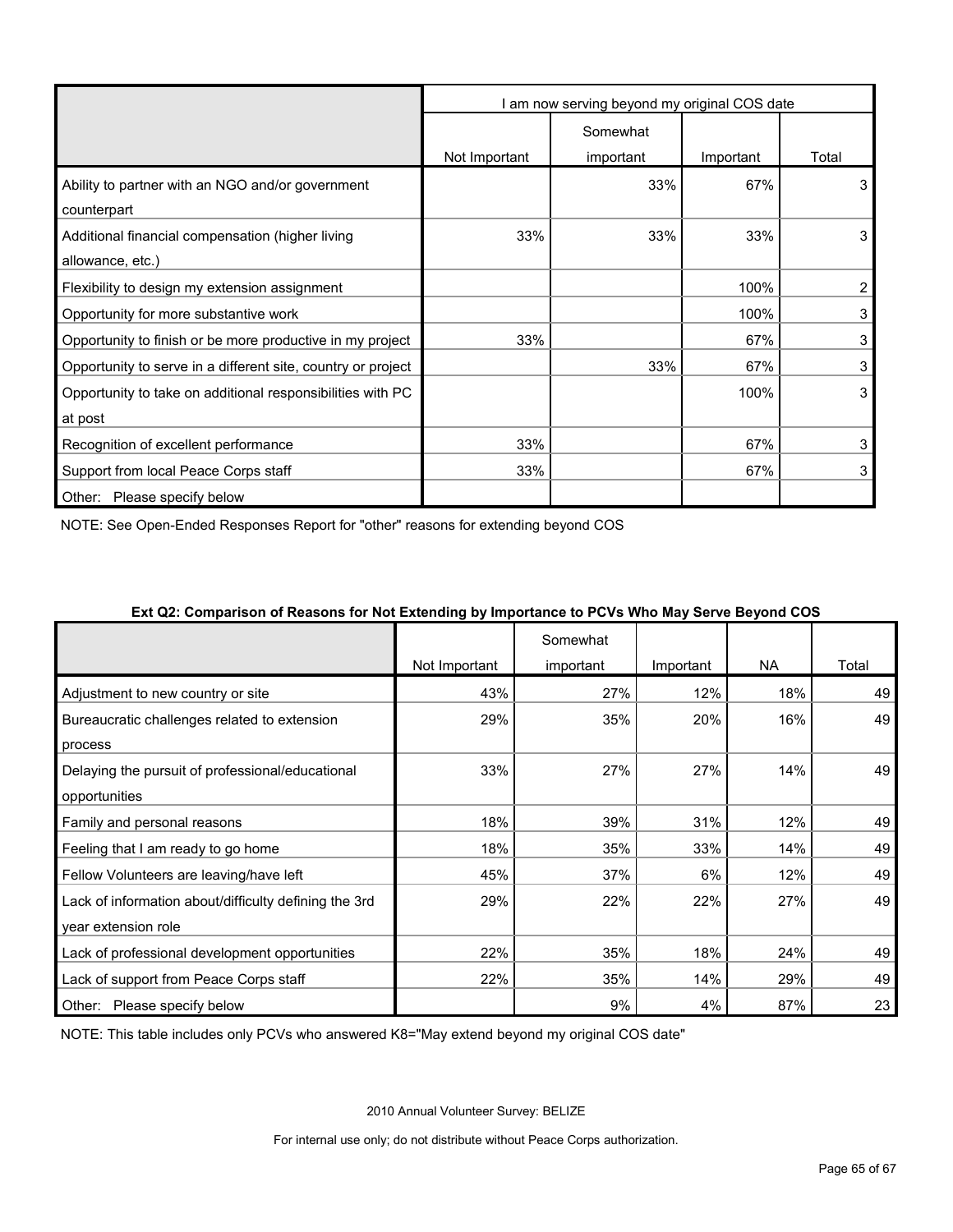| $\frac{1}{2}$ . The companion of reasons for five extensing by importance to f |               | Somewhat  |           |    |       |
|--------------------------------------------------------------------------------|---------------|-----------|-----------|----|-------|
|                                                                                | Not Important | important | Important | NA | Total |
| Adjustment to new country or site                                              | 33%           | 33%       | 33%       |    | 3     |
| Bureaucratic challenges related to extension                                   | 33%           | 33%       | 33%       |    | 3     |
| process                                                                        |               |           |           |    |       |
| Delaying the pursuit of professional/educational                               | 33%           | 67%       |           |    | 3     |
| opportunities                                                                  |               |           |           |    |       |
| Family and personal reasons                                                    | 33%           | 33%       | 33%       |    | 3     |
| Feeling that I am ready to go home                                             |               | 100%      |           |    | 3     |
| Fellow Volunteers are leaving/have left                                        | 100%          |           |           |    | 3     |
| Lack of information about/difficulty defining the 3rd                          | 33%           | 33%       | 33%       |    | 3     |
| year extension role                                                            |               |           |           |    |       |
| Lack of professional development opportunities                                 |               | 33%       | 67%       |    | 3     |
| Lack of support from Peace Corps staff                                         | 33%           | 33%       | 33%       |    | 3     |
| Please specify below<br>Other:                                                 |               |           |           |    |       |

#### **Ext Q2: Comparison of Reasons for Not Extending by Importance to PCVs Serving Beyond COS**

NOTE: This table includes only PCVs who answered K8="Now serving beyond my original COS date"

### **Ext Q2: Comparison of Reasons for Not Extending by Importance to PCVs Who May Extend and PCVs Serving an Extension (excluding all "NA" responses)**

|                                                            | Are you considering a 3rd year extension? |                                        |           |       |  |
|------------------------------------------------------------|-------------------------------------------|----------------------------------------|-----------|-------|--|
|                                                            |                                           | May extend beyond my original COS date |           |       |  |
|                                                            |                                           | Somewhat                               |           |       |  |
|                                                            | Not Important                             | important                              | Important | Total |  |
| Adjustment to new country or site                          | 53%                                       | 33%                                    | 15%       | 40    |  |
| Bureaucratic challenges related to extension process       | 34%                                       | 41%                                    | 24%       | 41    |  |
| Delaying the pursuit of professional/educational           | 38%                                       | 31%                                    | 31%       | 42    |  |
| opportunities                                              |                                           |                                        |           |       |  |
| Family and personal reasons                                | 21%                                       | 44%                                    | 35%       | 43    |  |
| Feeling that I am ready to go home                         | 21%                                       | 40%                                    | 38%       | 42    |  |
| Fellow Volunteers are leaving/have left                    | 51%                                       | 42%                                    | 7%        | 43    |  |
| Lack of information about/difficulty defining the 3rd year | 39%                                       | 31%                                    | 31%       | 36    |  |
| extension role                                             |                                           |                                        |           |       |  |
| Lack of professional development opportunities             | 30%                                       | 46%                                    | 24%       | 37    |  |
| Lack of support from Peace Corps staff                     | 31%                                       | 49%                                    | 20%       | 35    |  |

2010 Annual Volunteer Survey: BELIZE